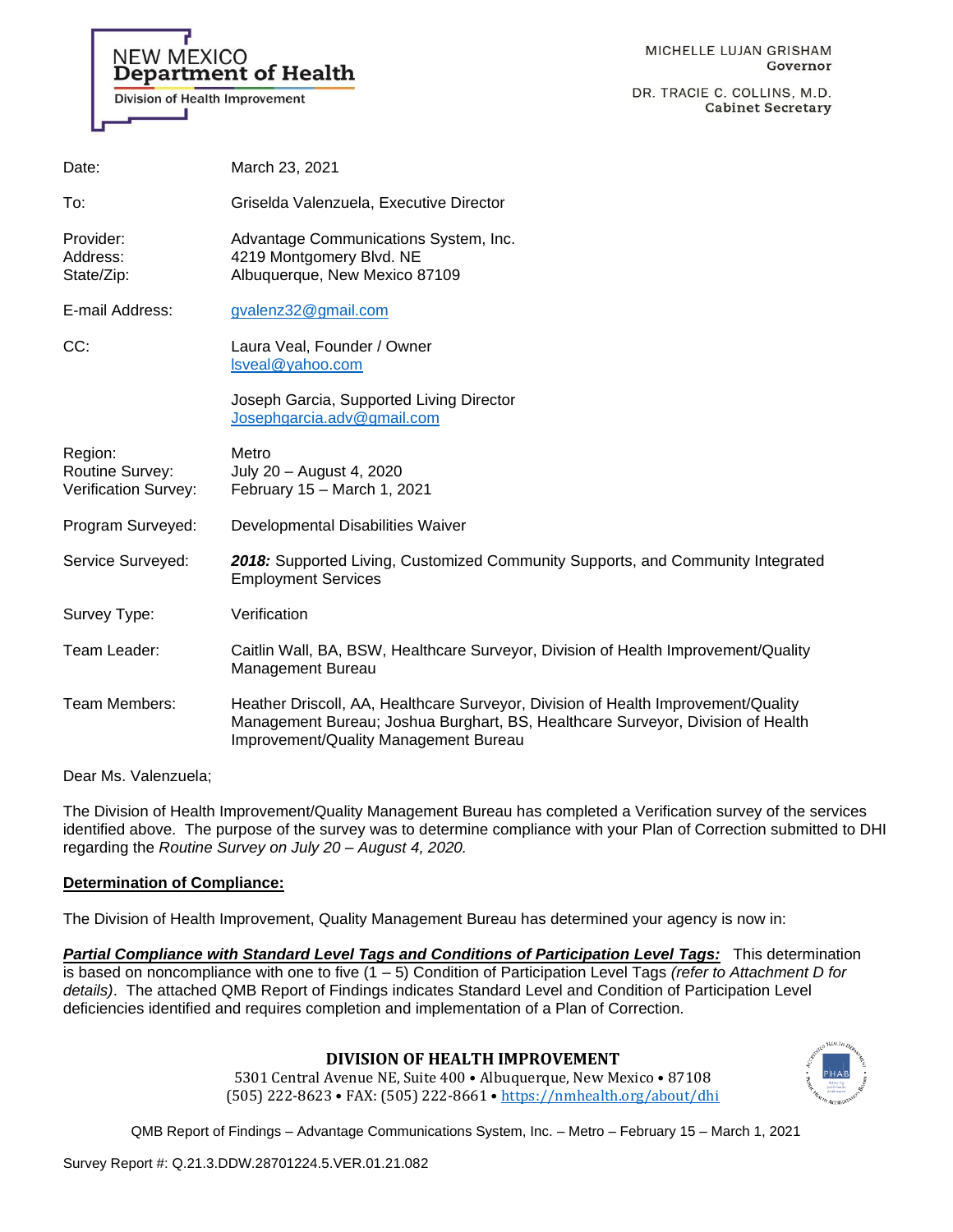The following tags are identified as Condition of Participation Level:

- Tag # 1A32 Administrative Case File: Individual Service Plan Implementation *(New / Repeat Finding)*
- Tag # 1A26.1 Consolidated On-line Registry Employee Abuse Registry *(New / Repeat Finding)*
- Tag # 1A09 Medication Delivery Routine Medication Administration *(New / Repeat Finding)*
- Tag # 1A09.1 Medication Delivery PRN Medication Administration *(New / Repeat Finding)*
- Tag # 1A15.2 Administrative Case File: Healthcare Documentation (Therap and Required Plans) *(Repeat Finding)*

The following tags are identified as Standard Level:

• Tag # 1A26 Consolidated On-line Registry Employee Abuse Registry *(New / Repeat Finding)*

## **Plan of Correction:**

The attached Report of Findings identifies the new/repeat Standard Level deficiencies found during your agency's verification compliance review. You are required to complete and implement a Plan of Correction. Your agency has a total of 10 business days from the receipt of this letter. The Plan of Correction must include the following:

- 1. Evidence your agency has contacted your DDSD Regional Office for technical assistance;
- 2. A Plan of Correction detailing Quality Assurance/Quality Improvement processes to prevent your agency from receiving deficiencies in the future. Please use the format provided at the end of this report;
- 3. Documentation verifying that newly cited deficiencies have been corrected.

## **Submission of your Plan of Correction:**

Please submit your agency's Plan of Correction and documentation verifying correction of survey deficiencies within 10 business days of receipt of this letter to the parties below:

**1. Quality Management Bureau, Attention: Plan of Correction Coordinator 5301 Central Ave. NE Suite 400, New Mexico 87108** [MonicaE.Valdez@state.nm.us](mailto:MonicaE.Valdez@state.nm.us)

## **2. Developmental Disabilities Supports Division Regional Office for region of service surveyed**

Failure to submit your POC within the allotted 10 business days may result in the imposition of a \$200 per day Civil Monetary Penalty until it is received, completed and/or implemented.

Please call the Plan of Correction Coordinator Monica Valdez at 505-273-1930 if you have questions about the Report of Findings or Plan of Correction. Thank you for your cooperation and for the work you perform.

Sincerely,

Caitlin Wall, BA, BSW

Caitlin Wall, BA, BSW Team Lead/Healthcare Surveyor Division of Health Improvement Quality Management Bureau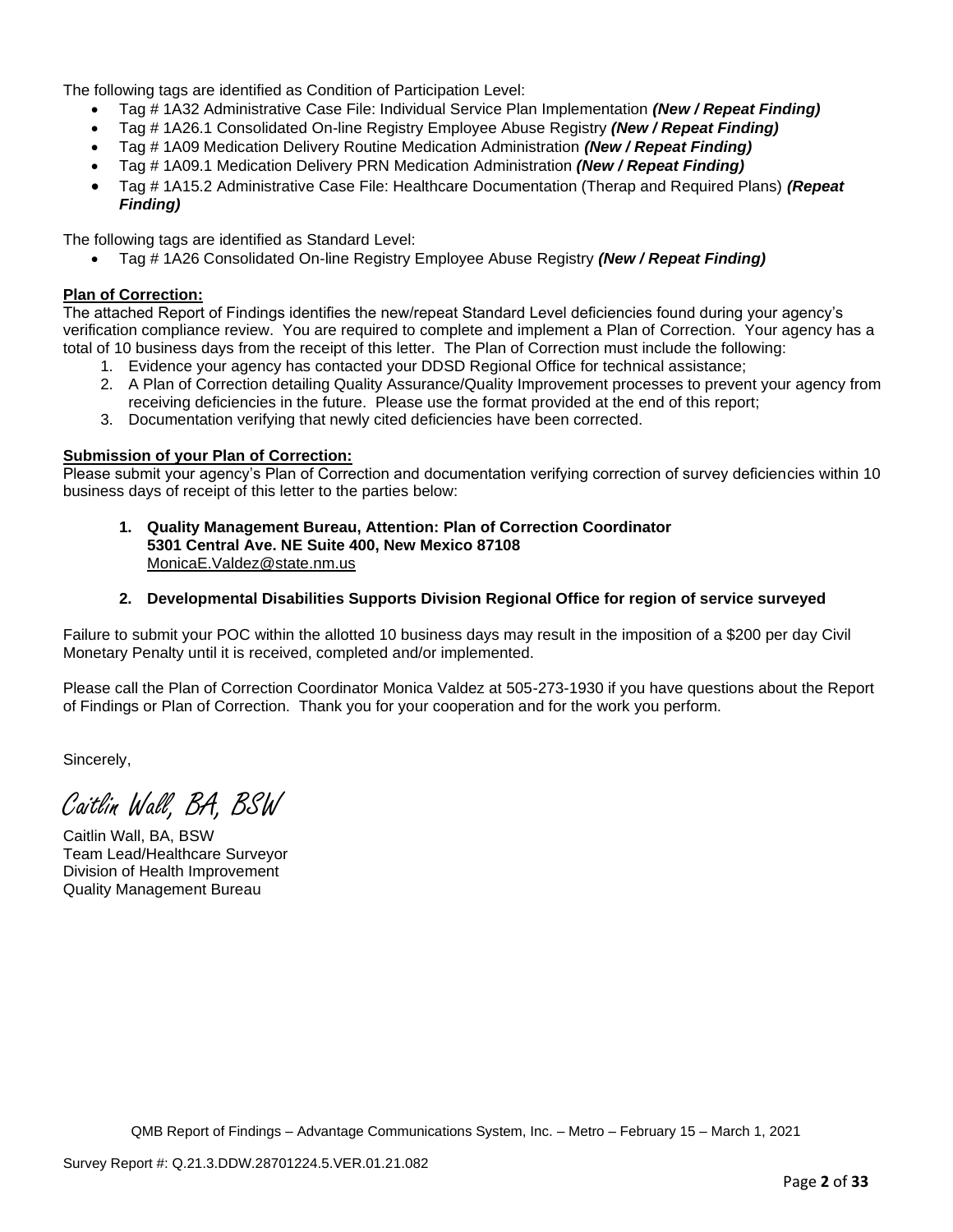| <b>Survey Process Employed:</b>                                      |                                                                                                                                                                                                                   |
|----------------------------------------------------------------------|-------------------------------------------------------------------------------------------------------------------------------------------------------------------------------------------------------------------|
| <b>Administrative Review Start Date:</b>                             | February 15, 2021                                                                                                                                                                                                 |
| Contact / Entrance Meeting:                                          | <b>Advantage Communications System, Inc.</b><br>Nicole Anderson, Executive Director<br>Joseph Garcia, Supported Living Director                                                                                   |
|                                                                      | <b>DOH/DHI/QMB</b><br>Caitlin Wall, BA, BSW, Team Lead / Healthcare Surveyor                                                                                                                                      |
| Exit Conference Date:                                                | February 26, 2021                                                                                                                                                                                                 |
| Present:                                                             | <b>Advantage Communications System, Inc.</b><br>Griselda Valenzuela, Executive Director<br>Joseph Garcia, Supported Living Director<br>Eli Valdez, QA Manager<br>Barbara Beaudette, Nurse<br>Nicole Espinoza, LPN |
|                                                                      | <b>DOH/DHI/QMB</b><br>Caitlin Wall, BA, BSW, Team Lead/Healthcare Surveyor<br>Amanda Castaneda, MPA, Healthcare Surveyor Supervisor                                                                               |
| <b>Administrative Locations Visited:</b>                             | 0 (Note: No administrative locations visited due to COVID-19<br>Public Health Emergency.)                                                                                                                         |
| Total Sample Size:                                                   | 11                                                                                                                                                                                                                |
|                                                                      | 0 - Jackson Class Members<br>11 - Non-Jackson Class Members                                                                                                                                                       |
|                                                                      | 8 - Supported Living<br>7 - Customized Community Supports<br>4 - Community Integrated Employment                                                                                                                  |
| Persons Served Records Reviewed                                      | 11                                                                                                                                                                                                                |
| Direct Support Personnel Records Reviewed                            | 89                                                                                                                                                                                                                |
| Direct Support Personnel Interviewed during<br><b>Routine Survey</b> | 11                                                                                                                                                                                                                |
| Service Coordinator Records Reviewed                                 | 5                                                                                                                                                                                                                 |
| Administrative Interview completed during<br><b>Routine Survey</b>   | 1                                                                                                                                                                                                                 |

Administrative Processes and Records Reviewed:

- Medicaid Billing/Reimbursement Records for all Services Provided
- Accreditation Records
- Oversight of Individual Funds
- Individual Medical and Program Case Files, including, but not limited to:
	- <sup>o</sup>Individual Service Plans
		- **Progress on Identified Outcomes**
	- **<sup>o</sup>Healthcare Plans**
	- Medication Administration Records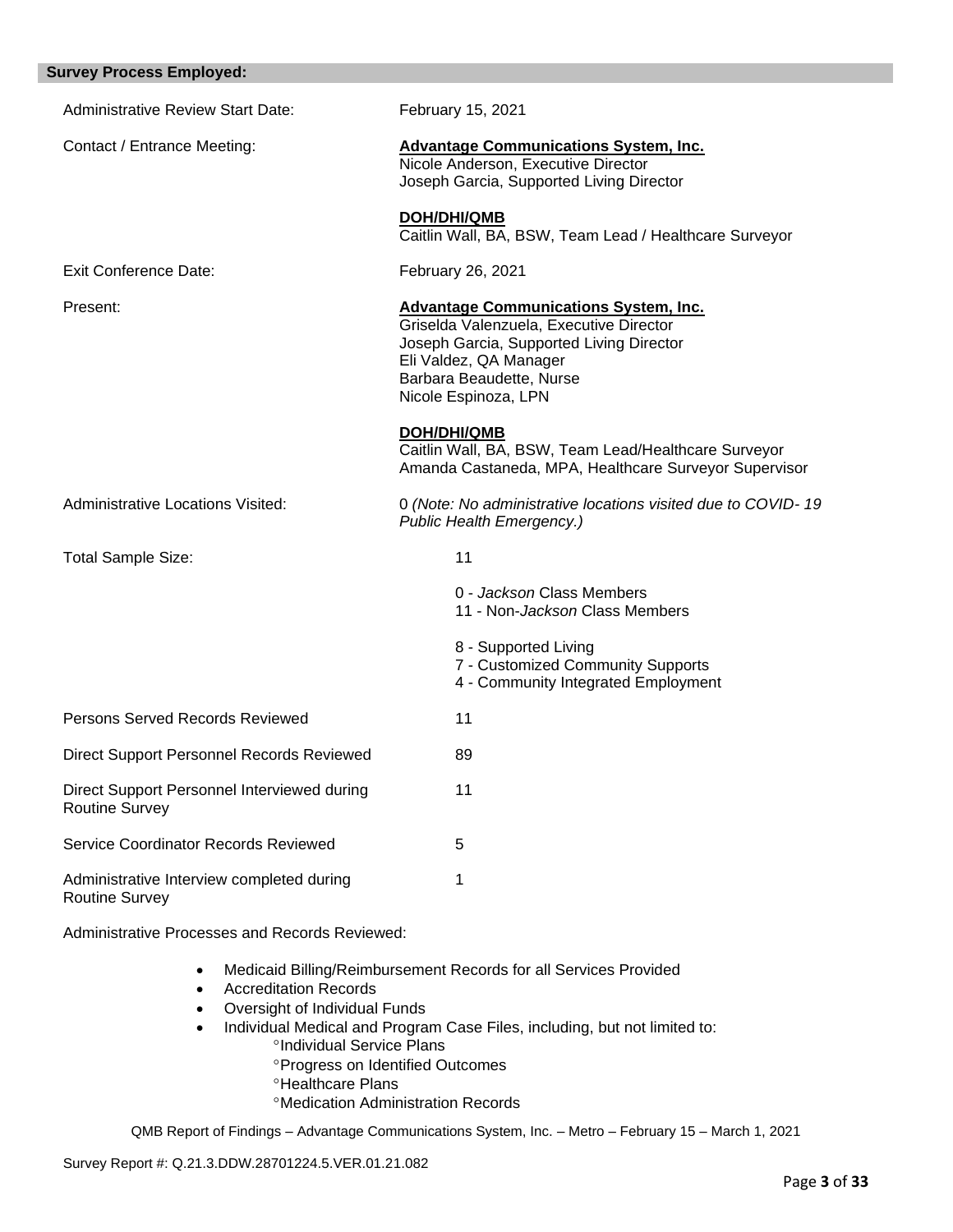Medical Emergency Response Plans

Therapy Evaluations and Plans

- Healthcare Documentation Regarding Appointments and Required Follow-Up Other Required Health Information
- Internal Incident Management Reports and System Process / General Events Reports
- Personnel Files, including nursing and subcontracted staff
- Staff Training Records, Including Competency Interviews with Staff
- Agency Policy and Procedure Manual
- Caregiver Criminal History Screening Records
- Consolidated Online Registry/Employee Abuse Registry
- Human Rights Committee Notes and Meeting Minutes
- Evacuation Drills of Residences and Service Locations
- Quality Assurance / Improvement Plan
- CC: Distribution List: DOH Division of Health Improvement
	- DOH Developmental Disabilities Supports Division
	- DOH Office of Internal Audit

HSD - Medical Assistance Division

NM Attorney General's Office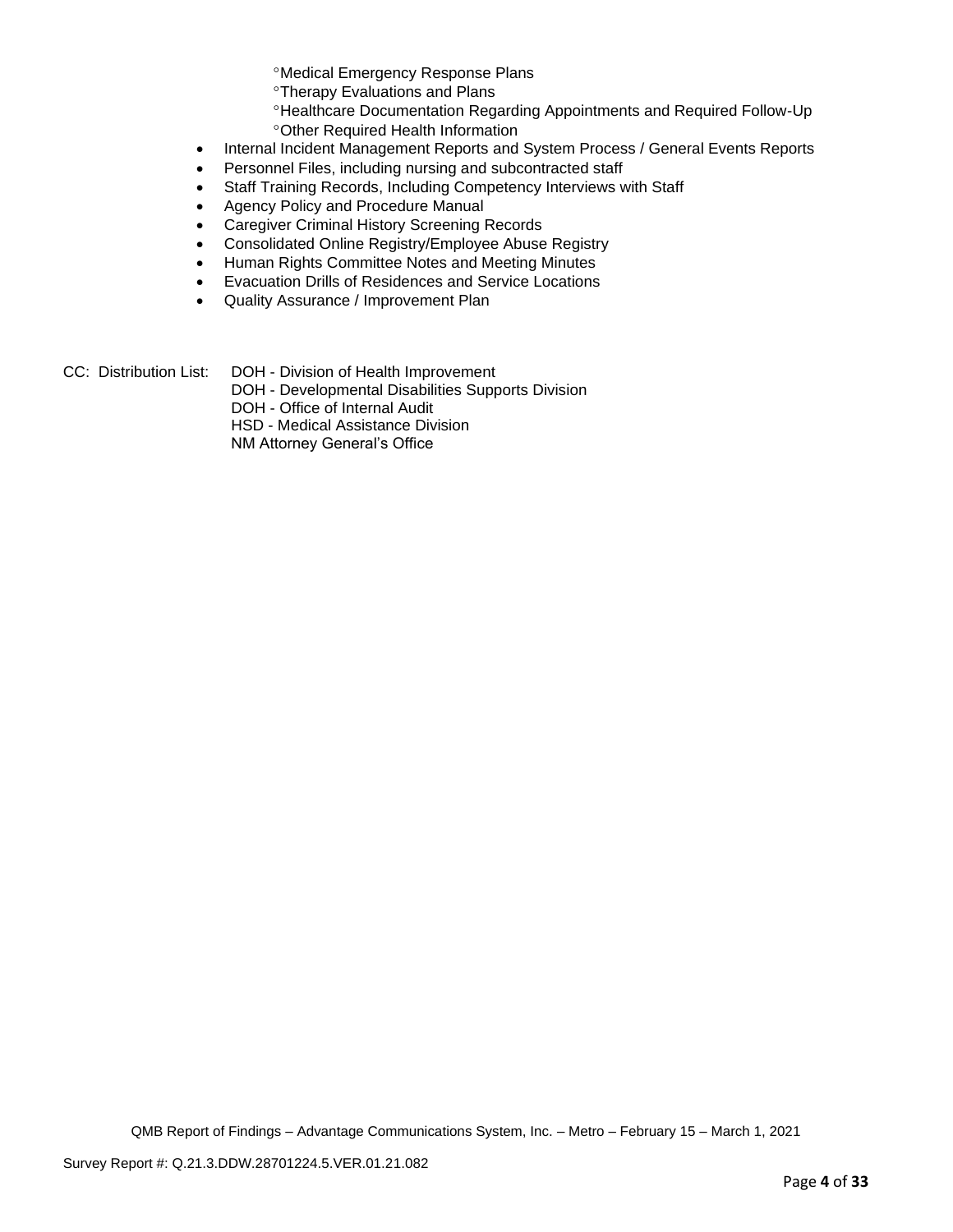## **Department of Health, Division of Health Improvement QMB Determination of Compliance Process**

The Division of Health Improvement, Quality Management Bureau (QMB) surveys compliance of the Developmental Disabilities Waiver (DDW) standards and other state and federal regulations. For the purpose of the LCA / CI survey the CMS waiver assurances have been grouped into four (4) Service Domains: Plan of Care (ISP Implementation); Qualified Providers; Health, Welfare and Safety; and Administrative Oversight (note that Administrative Oversight listed in this document is not the same as the CMS assurance of Administrative Authority. Used in this context it is related to the agency's operational policies and procedures, Quality Assurance system and Medicaid billing and reimbursement processes.)

The QMB Determination of Compliance process is based on provider compliance or non-compliance with standards and regulations identified during the on-site survey process and as reported in the QMB Report of Findings. All areas reviewed by QMB have been agreed to by DDSD and DHI/QMB and are reflective of CMS requirements. All deficiencies (non-compliance with standards and regulations) are identified and cited as either a Standard level deficiency or a Condition of Participation level deficiency in the QMB Reports of Findings. All deficiencies require corrective action when non-compliance is identified.

Each deficiency in your Report of Findings has been predetermined to be a Standard Level Deficiency, a Condition of Participation Level Deficiency, if below 85% compliance or a non-negotiable Condition of Participation Level Deficiency. Your Agency's overall Compliance Determination is based on a Scope and Severity Scale which takes into account the number of Standard and Condition Level Tags cited as well as the percentage of Individuals affected in the sample.

## **Conditions of Participation (CoPs)**

CoPs are based on the Centers for Medicare and Medicaid Services, Home and Community-Based Waiver required assurances, in addition to the New Mexico Developmental Disability Waiver (DDW) Service Standards. The Division of Health Improvement (DHI), in conjunction with the Developmental Disability Support Division (DDSD), has identified certain deficiencies that have the potential to be a Condition of Participation Level, if the tag falls below 85% compliance based on the number of people affected. Additionally, there are what are called nonnegotiable Conditions of Participation, regardless if one person or multiple people are affected. In this context, a CoP is defined as an essential / fundamental regulation or standard, which when out of compliance directly affects the health and welfare of the Individuals served. If no deficiencies within a Tag are at the level of a CoP, it is cited as a Standard Level Deficiency.

## *Service Domains and CoPs for Living Care Arrangements and Community Inclusion are as follows:*

**Service Domain: Service Plan: ISP Implementation -** *Services are delivered in accordance with the service plan, including type, scope, amount, duration and frequency specified in the service plan.*

## **Potential Condition of Participation Level Tags, if compliance is below 85%:**

- **1A08.3 –** Administrative Case File: Individual Service Plan / ISP Components
- **1A32 –** Administrative Case File: Individual Service Plan Implementation
- **LS14 –** Residential Service Delivery Site Case File (ISP and Healthcare Requirements)
- **IS14 –** CCS / CIES Service Delivery Site Case File (ISP and Healthcare Requirements)

**Service Domain: Qualified Providers -** *The State monitors non-licensed/non-certified providers to assure adherence to waiver requirements. The State implements its policies and procedures for verifying that provider training is conducted in accordance with State requirements and the approved waiver.*

## **Potential Condition of Participation Level Tags, if compliance is below 85%:**

- **1A20 -** Direct Support Personnel Training
- **1A22 -** Agency Personnel Competency
- **1A37 –** Individual Specific Training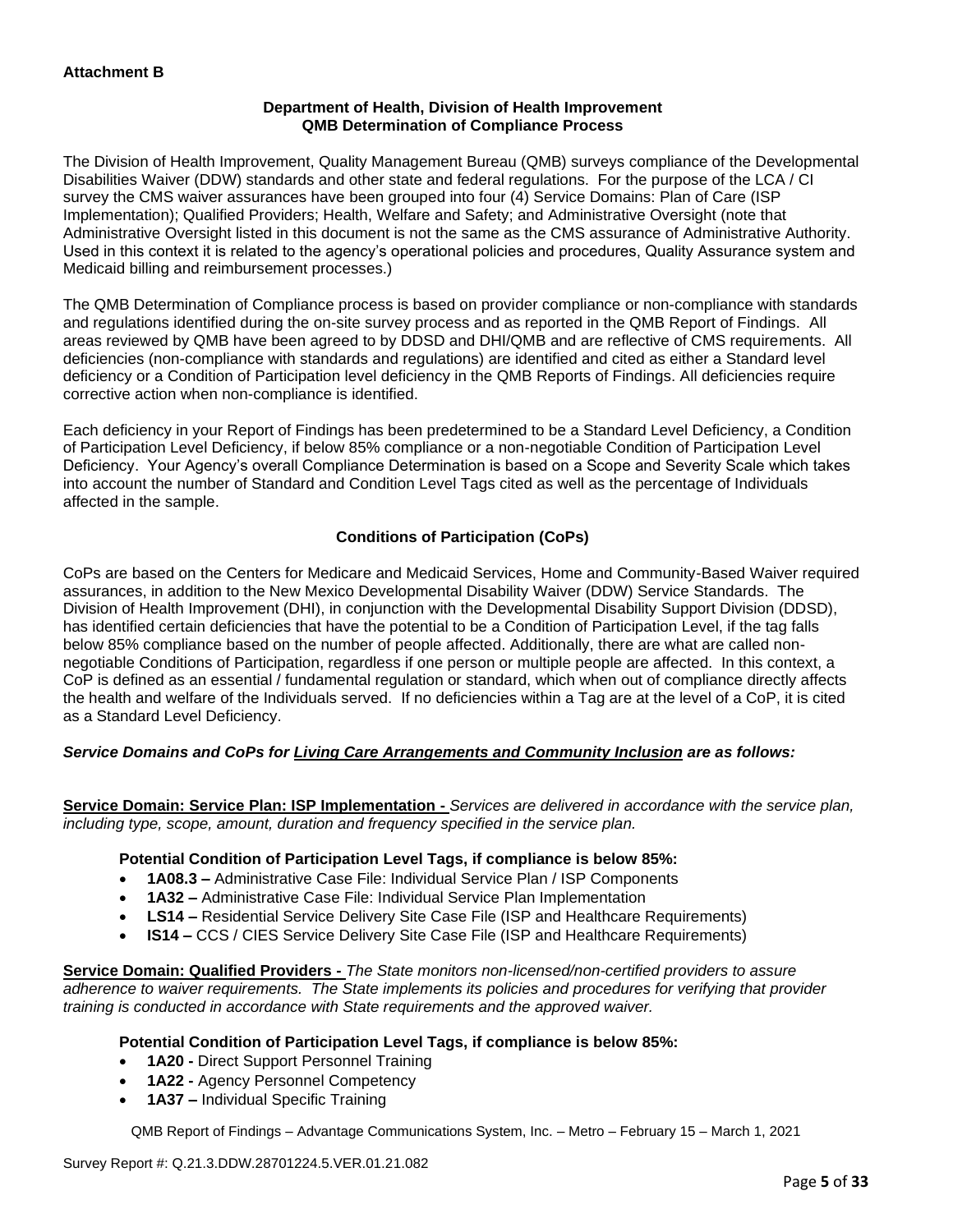## **Non-Negotiable Condition of Participation Level Tags (one or more Individuals are cited):**

- **1A25.1 –** Caregiver Criminal History Screening
- **1A26.1 –** Consolidated On-line Registry Employee Abuse Registry

**Service Domain: Health, Welfare and Safety -** *The State, on an ongoing basis, identifies, addresses and seeks to prevent occurrences of abuse, neglect and exploitation. Individuals shall be afforded their basic human rights. The provider supports individuals to access needed healthcare services in a timely manner.*

## **Potential Condition of Participation Level Tags, if compliance is below 85%:**

- **1A08.2 –** Administrative Case File: Healthcare Requirements & Follow-up
- **1A09 –** Medication Delivery Routine Medication Administration
- **1A09.1 –** Medication Delivery PRN Medication Administration
- **1A15.2 –** Administrative Case File: Healthcare Documentation (Therap and Required Plans)

## **Non-Negotiable Condition of Participation Level Tags (one or more Individuals are cited):**

- **1A05 –** General Requirements / Agency Policy and Procedure Requirements
- **1A07 –** Social Security Income (SSI) Payments
- **1A09.2 –** Medication Delivery Nurse Approval for PRN Medication
- **1A15 –** Healthcare Coordination Nurse Availability / Knowledge
- **1A31 –** Client Rights/Human Rights
- **LS25.1 –** Residential Reqts. (Physical Environment Supported Living / Family Living / Intensive Medical Living)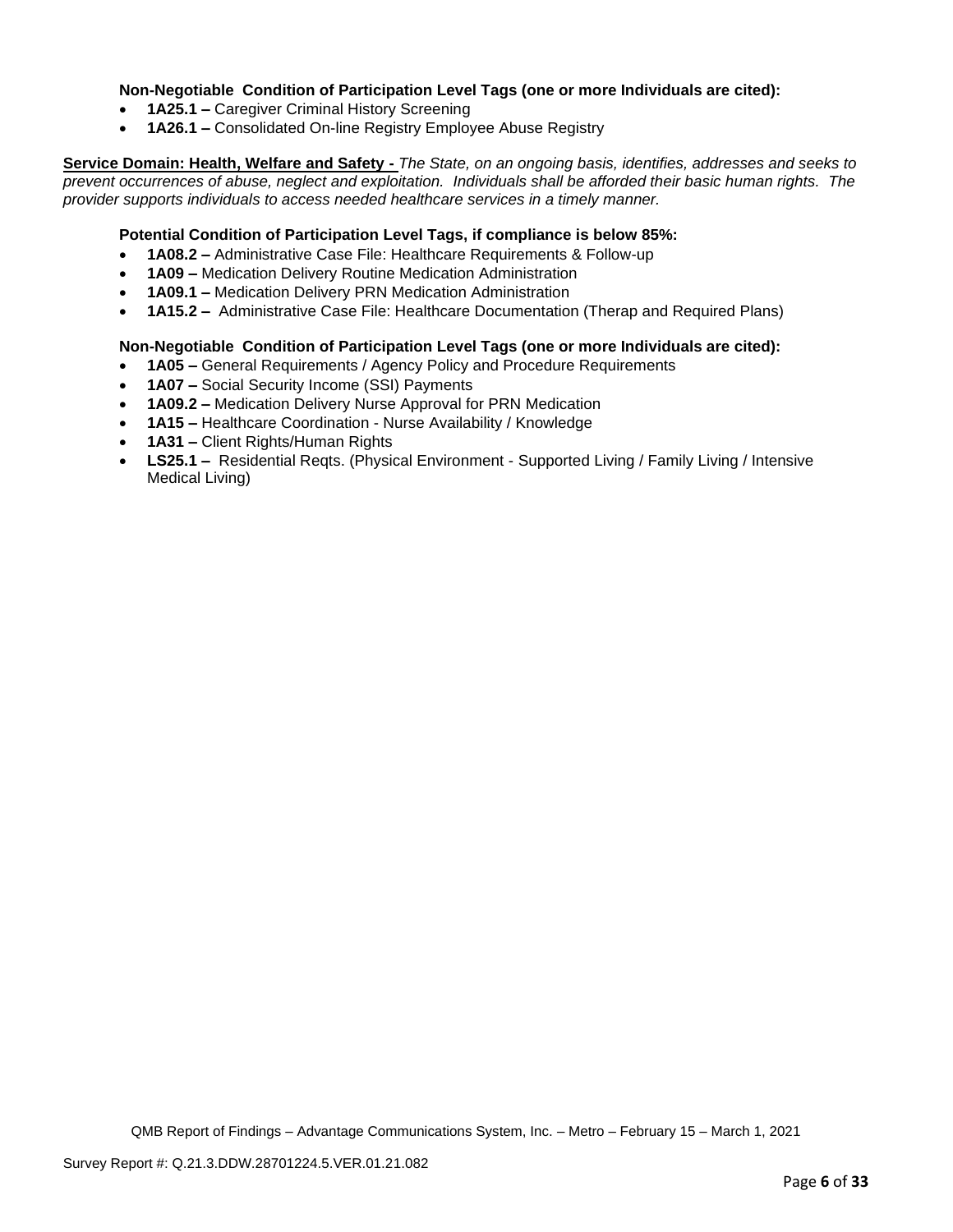## **Attachment C**

#### **Guidelines for the Provider Informal Reconsideration of Finding (IRF) Process**

## **Introduction:**

Throughout the QMB Survey process, surveyors are openly communicating with providers. Open communication means surveyors have clarified issues and/or requested missing information before completing the review through the use of the signed/dated "Document Request," or "Administrative Needs," etc. forms. Regardless, there may still be instances where the provider disagrees with a specific finding. Providers may use the following process to informally dispute a finding.

#### **Instructions:**

- 1. The Informal Reconsideration of the Finding (IRF) request must be received in writing to the QMB Bureau Chief **within 10 business days** of receipt of the final Report of Findings **(***Note: No extensions are granted for the IRF)***.**
- 2. The written request for an IRF *must* be completed on the QMB Request for Informal Reconsideration of Finding form available on the QMB website: <https://nmhealth.org/about/dhi/cbp/irf/>
- 3. The written request for an IRF must specify in detail the request for reconsideration and why the finding is inaccurate.
- 4. The IRF request must include all supporting documentation or evidence.
- 5. If you have questions about the IRF process, email the IRF Chairperson, Valerie V. Valdez at [valerie.valdez@state.nm.us](mailto:valerie.valdez@state.nm.us) for assistance.

## **The following limitations apply to the IRF process:**

- The written request for an IRF and all supporting evidence must be received within 10 business days.
- Findings based on evidence requested during the survey and not provided may not be subject to reconsideration.
- The supporting documentation must be new evidence not previously reviewed or requested by the survey team.
- Providers must continue to complete their Plan of Correction during the IRF process
- Providers may not request an IRF to challenge the sampling methodology.
- Providers may not request an IRF based on disagreement with the nature of the standard or regulation.
- Providers may not request an IRF to challenge the team composition.
- Providers may not request an IRF to challenge the DHI/QMB determination of compliance or the length of their DDSD provider contract.

A Provider forfeits the right to an IRF if the request is not received within 10 business days of receiving the report and/or does not include all supporting documentation or evidence to show compliance with the standards and regulations.

The IRF Committee will review the request; the Provider will be notified in writing of the ruling; no face-to-face meeting will be conducted.

When a Provider requests that a finding be reconsidered, it does not stop or delay the Plan of Correction process. **Providers must continue to complete the Plan of Correction, including the finding in dispute regardless of the IRF status.** If a finding is removed or modified, it will be noted and removed or modified from the Report of Findings. It should be noted that in some cases a Plan of Correction may be completed prior to the IRF process being completed. The provider will be notified in writing on the decisions of the IRF committee.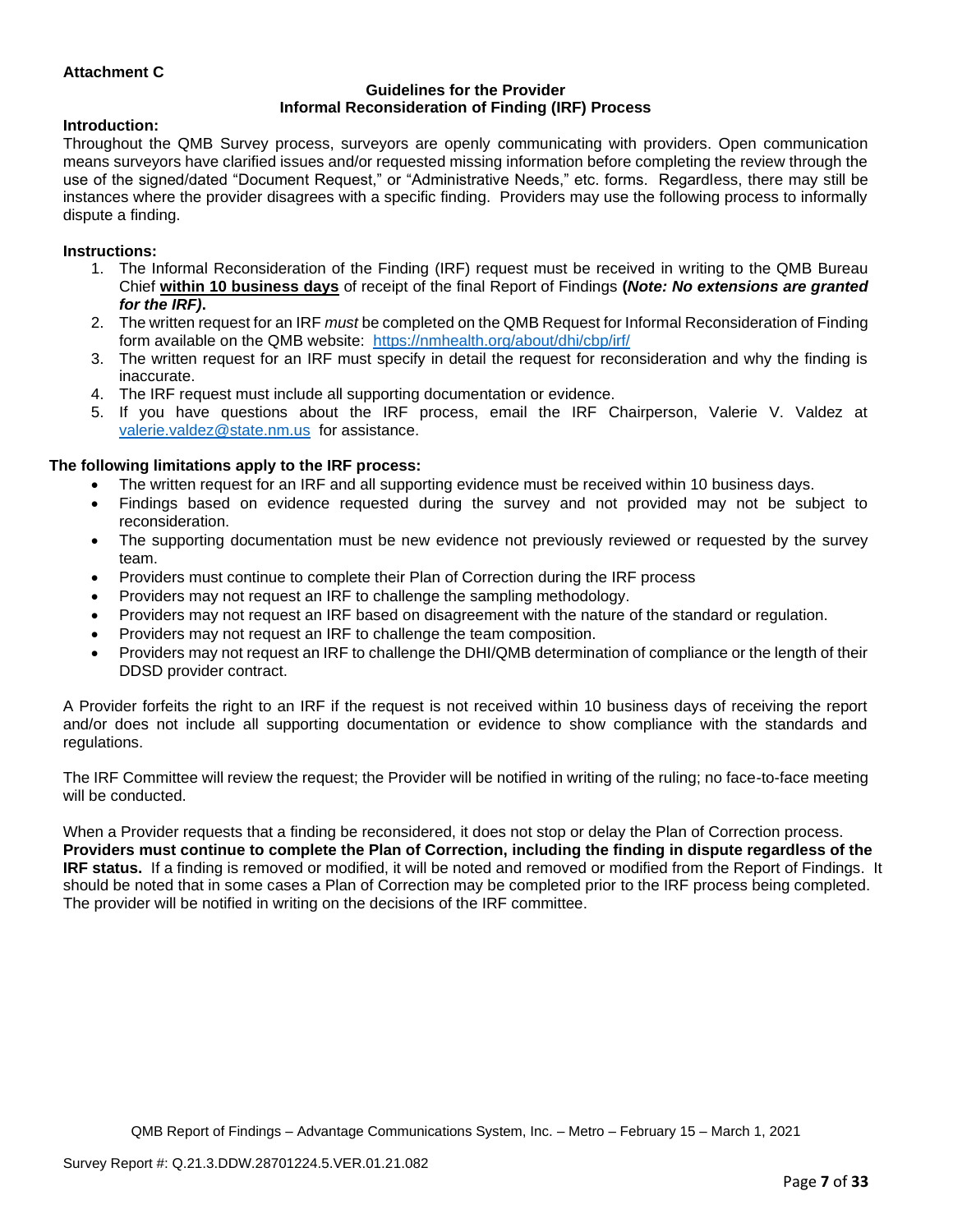## **QMB Determinations of Compliance**

## **Compliance:**

The QMB determination of *Compliance* indicates that a provider has either no deficiencies found during a survey or that no deficiencies at the Condition of Participation Level were found. The agency has obtained a level of compliance such that there is a minimal potential for harm to individuals' health and safety. To qualify for a determination of *Compliance*, the provider must have received no Conditions of Participation Level Deficiencies and have a minimal number of Individuals on the sample affected by the findings indicated in the Standards Level Tags.

## **Partial-Compliance with Standard Level Tags:**

The QMB determination of *Partial-Compliance with Standard Level Tags* indicates that a provider is in compliance with all Condition of Participation Level deficiencies but is out of compliance with a certain percentage of Standard Level deficiencies. This partial-compliance, if not corrected, may result in a negative outcome or the potential for more than minimal harm to individuals' health and safety. There are two ways to receive a determination of Partial Compliance with Standard Level Tags:

- 1. Your Report of Findings includes 16 or fewer Standards Level Tags with between 75% and 100% of the survey sample affected in any tag.
- 2. Your Report of Findings includes 17 or more Standard Level Tags with between 50% to 74% of the survey sample affected in any tag.

## **Partial-Compliance with Standard Level Tags and Condition of Participation Level Tags:**

The QMB determination of *Partial-Compliance with Standard Level Tags and Condition of Participation Level Tags*  indicates that a provider is out of compliance with one to five  $(1 - 5)$  Condition of Participation Level Tags. This partial-compliance, if not corrected, may result in a serious negative outcome or the potential for more than minimal harm to individuals' health and safety.

## **Non-Compliance:**

The QMB determination of *Non-Compliance* indicates a provider is significantly out of compliance with both Standard Level deficiencies and Conditions of Participation level deficiencies. This non-compliance, if not corrected, may result in a serious negative outcome or the potential for more than minimal harm to individuals' health and safety. There are three ways an agency can receive a determination of Non-Compliance:

- 1. Your Report of Findings includes 17 or more total Tags with 0 to 5 Condition of Participation Level Tags with 75% to 100% of the survey sample affected in any Condition of Participation Level tag.
- 2. Your Report of Findings includes any amount of Standard Level Tags with 6 or more Condition of Participation Level Tags.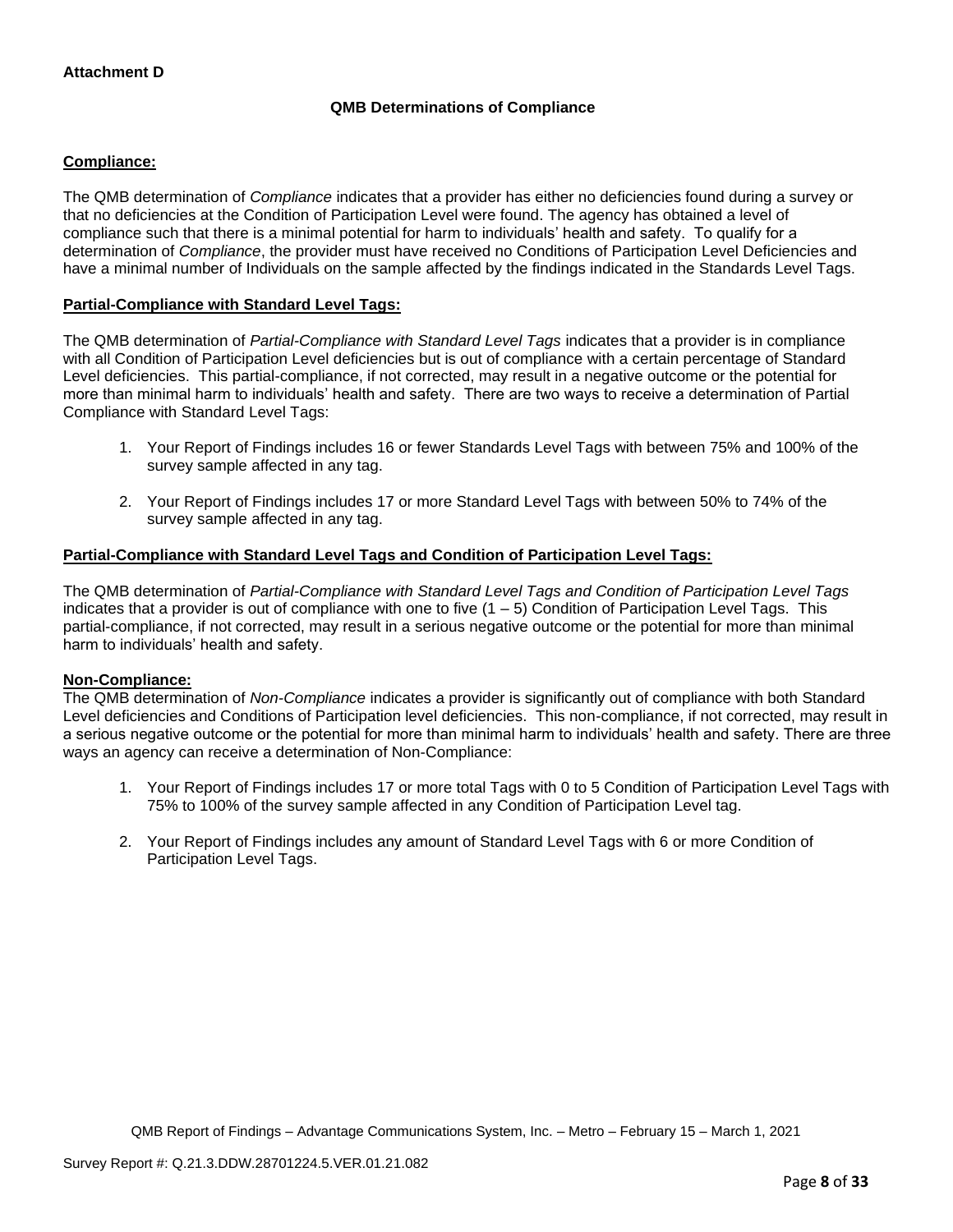| <b>Compliance</b>                                                                                          | Weighting                                                                                                              |                                                                                                                                 |                                                                                                                          |                                                                                                                               |                                                                                                                                |                                                                                                                             |                                                                                                               |
|------------------------------------------------------------------------------------------------------------|------------------------------------------------------------------------------------------------------------------------|---------------------------------------------------------------------------------------------------------------------------------|--------------------------------------------------------------------------------------------------------------------------|-------------------------------------------------------------------------------------------------------------------------------|--------------------------------------------------------------------------------------------------------------------------------|-----------------------------------------------------------------------------------------------------------------------------|---------------------------------------------------------------------------------------------------------------|
| <b>Determination</b>                                                                                       |                                                                                                                        | LOW                                                                                                                             |                                                                                                                          | <b>MEDIUM</b>                                                                                                                 |                                                                                                                                |                                                                                                                             | <b>HIGH</b>                                                                                                   |
| <b>Total Tags:</b>                                                                                         | up to 16                                                                                                               | 17 or more                                                                                                                      | up to 16                                                                                                                 | 17 or more                                                                                                                    | <b>Any Amount</b>                                                                                                              | 17 or more                                                                                                                  | <b>Any Amount</b>                                                                                             |
|                                                                                                            | and                                                                                                                    | and                                                                                                                             | and                                                                                                                      | and                                                                                                                           | And/or                                                                                                                         | and                                                                                                                         | And/or                                                                                                        |
| COP Level Tags:                                                                                            | 0 COP                                                                                                                  | 0 COP                                                                                                                           | 0 COP                                                                                                                    | 0 COP                                                                                                                         | 1 to 5 COP                                                                                                                     | 0 to 5 CoPs                                                                                                                 | 6 or more COP                                                                                                 |
|                                                                                                            | and                                                                                                                    | and                                                                                                                             | and                                                                                                                      | and                                                                                                                           |                                                                                                                                | and                                                                                                                         |                                                                                                               |
| Sample Affected:                                                                                           | 0 to 74%                                                                                                               | 0 to 49%                                                                                                                        | 75 to 100%                                                                                                               | 50 to 74%                                                                                                                     |                                                                                                                                | 75 to 100%                                                                                                                  |                                                                                                               |
| "Non-Compliance"                                                                                           |                                                                                                                        |                                                                                                                                 |                                                                                                                          |                                                                                                                               |                                                                                                                                | 17 or more<br><b>Total Tags with</b><br>75 to 100% of<br>the Individuals<br>in the sample<br>cited in any CoP<br>Level tag. | Any Amount of<br><b>Standard Level</b><br>Tags and 6 or<br>more Conditions<br>of Participation<br>Level Tags. |
| "Partial Compliance<br>with Standard Level<br>tags and Condition of<br><b>Participation Level</b><br>Tags" |                                                                                                                        |                                                                                                                                 |                                                                                                                          |                                                                                                                               | <b>Any Amount</b><br><b>Standard Level</b><br>Tags, plus 1 to 5<br><b>Conditions of</b><br><b>Participation Level</b><br>tags. |                                                                                                                             |                                                                                                               |
| "Partial Compliance<br>with Standard Level<br>tags"                                                        |                                                                                                                        |                                                                                                                                 | up to 16<br><b>Standard Level</b><br>Tags with 75 to<br>100% of the<br>individuals in<br>the sample cited<br>in any tag. | 17 or more<br><b>Standard Level</b><br>Tags with 50 to<br><b>74%</b> of the<br>individuals in<br>the sample cited<br>any tag. |                                                                                                                                |                                                                                                                             |                                                                                                               |
| "Compliance"                                                                                               | Up to 16<br><b>Standard Level</b><br>Tags with 0 to<br>74% of the<br>individuals in<br>the sample<br>cited in any tag. | 17 or more<br><b>Standard Level</b><br>Tags with 0 to<br><b>49% of the</b><br>individuals in<br>the sample cited<br>in any tag. |                                                                                                                          |                                                                                                                               |                                                                                                                                |                                                                                                                             |                                                                                                               |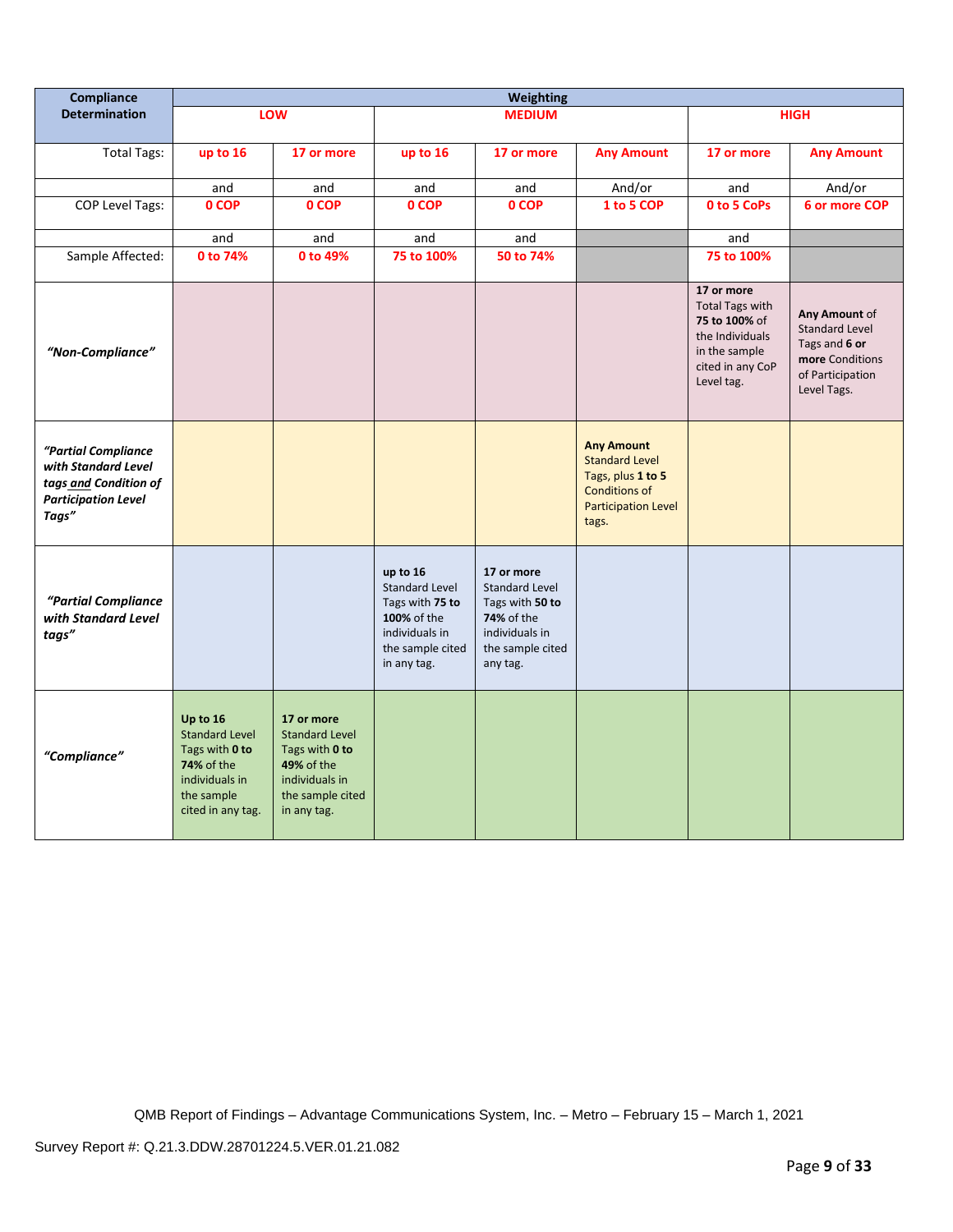## **Agency: Advantage Communications System, Inc. – Metro Region** Program: Developmental Disabilities Waiver<br>Service: 2018: Supported Living, Customize 2018: Supported Living, Customized Community Supports, and Community Integrated Employment Services<br>Verification Survey Type: **Routine Survey: July 20 – August 4, 2020 Verification Survey: February 15 – March 1, 2021**

| <b>Standard of Care</b>                                                                                                                                                                                                                                                                                                                                                                                                                                                                                                                                                                                                                                                                                                                                                                                                                                                                                                                                                                                                                                                                                                                                                                                                        | <b>Routine Survey Deficiencies</b><br><b>July 20 - August 4, 2020</b>                                                                                                                                                                                                                                                                                                                                                                                                                                                                                                                                                                                                                                                                                                                                    | <b>Verification Survey New and Repeat Deficiencies</b><br>February 15 - March 1, 2021                                                                                                                                                                                                                                                                                                                                                                                                                                                                                                                                                                                 |  |  |
|--------------------------------------------------------------------------------------------------------------------------------------------------------------------------------------------------------------------------------------------------------------------------------------------------------------------------------------------------------------------------------------------------------------------------------------------------------------------------------------------------------------------------------------------------------------------------------------------------------------------------------------------------------------------------------------------------------------------------------------------------------------------------------------------------------------------------------------------------------------------------------------------------------------------------------------------------------------------------------------------------------------------------------------------------------------------------------------------------------------------------------------------------------------------------------------------------------------------------------|----------------------------------------------------------------------------------------------------------------------------------------------------------------------------------------------------------------------------------------------------------------------------------------------------------------------------------------------------------------------------------------------------------------------------------------------------------------------------------------------------------------------------------------------------------------------------------------------------------------------------------------------------------------------------------------------------------------------------------------------------------------------------------------------------------|-----------------------------------------------------------------------------------------------------------------------------------------------------------------------------------------------------------------------------------------------------------------------------------------------------------------------------------------------------------------------------------------------------------------------------------------------------------------------------------------------------------------------------------------------------------------------------------------------------------------------------------------------------------------------|--|--|
| Service Domain: Service Plans: ISP Implementation - Services are delivered in accordance with the service plan, including type, scope, amount, duration and<br>frequency specified in the service plan.                                                                                                                                                                                                                                                                                                                                                                                                                                                                                                                                                                                                                                                                                                                                                                                                                                                                                                                                                                                                                        |                                                                                                                                                                                                                                                                                                                                                                                                                                                                                                                                                                                                                                                                                                                                                                                                          |                                                                                                                                                                                                                                                                                                                                                                                                                                                                                                                                                                                                                                                                       |  |  |
| Tag # 1A32 Administrative Case File: Individual                                                                                                                                                                                                                                                                                                                                                                                                                                                                                                                                                                                                                                                                                                                                                                                                                                                                                                                                                                                                                                                                                                                                                                                | <b>Condition of Participation Level Deficiency</b>                                                                                                                                                                                                                                                                                                                                                                                                                                                                                                                                                                                                                                                                                                                                                       | <b>Condition of Participation Level Deficiency</b>                                                                                                                                                                                                                                                                                                                                                                                                                                                                                                                                                                                                                    |  |  |
| <b>Service Plan Implementation</b>                                                                                                                                                                                                                                                                                                                                                                                                                                                                                                                                                                                                                                                                                                                                                                                                                                                                                                                                                                                                                                                                                                                                                                                             |                                                                                                                                                                                                                                                                                                                                                                                                                                                                                                                                                                                                                                                                                                                                                                                                          |                                                                                                                                                                                                                                                                                                                                                                                                                                                                                                                                                                                                                                                                       |  |  |
| NMAC 7.26.5.16.C and D Development of the ISP.<br>Implementation of the ISP. The ISP shall be<br>implemented according to the timelines determined by<br>the IDT and as specified in the ISP for each stated<br>desired outcomes and action plan.<br>C. The IDT shall review and discuss information and<br>recommendations with the individual, with the goal of<br>supporting the individual in attaining desired outcomes.<br>The IDT develops an ISP based upon the individual's<br>personal vision statement, strengths, needs, interests<br>and preferences. The ISP is a dynamic document,<br>revised periodically, as needed, and amended to<br>reflect progress towards personal goals and<br>achievements consistent with the individual's future<br>vision. This regulation is consistent with standards<br>established for individual plan development as set forth<br>by the commission on the accreditation of rehabilitation<br>facilities (CARF) and/or other program accreditation<br>approved and adopted by the developmental<br>disabilities division and the department of health. It is<br>the policy of the developmental disabilities division<br>(DDD), that to the extent permitted by funding, each | After an analysis of the evidence it has been<br>determined there is a significant potential for a<br>negative outcome to occur.<br>Based on administrative record review, the Agency<br>did not implement the ISP according to the timelines<br>determined by the IDT and as specified in the ISP<br>for each stated desired outcomes and action plan<br>for 4 of 13 individuals.<br>As indicated by Individuals ISP the following was<br>found with regards to the implementation of ISP<br>Outcomes:<br><b>Supported Living Data Collection/Data</b><br><b>Tracking/Progress with regards to ISP</b><br><b>Outcomes:</b><br>Individual #5<br>None found regarding: Live Outcome/Action<br>$\bullet$<br>Step: "will add his routine to his monthly<br>calendar" for 5/2020 - 6/2020. Action step is to | <b>New / Repeat Finding:</b><br>After an analysis of the evidence it has been<br>determined there is a significant potential for a<br>negative outcome to occur.<br>Based on administrative record review, the Agency<br>did not implement the ISP according to the timelines<br>determined by the IDT and as specified in the ISP<br>for each stated desired outcomes and action plan<br>for 4 of 11 individuals.<br>As indicated by Individuals ISP the following was<br>found with regards to the implementation of ISP<br>Outcomes:<br><b>Supported Living Data Collection/Data</b><br><b>Tracking/Progress with regards to ISP</b><br>Outcomes:<br>Individual #5 |  |  |
| individual receive supports and services that will assist<br>and encourage independence and productivity in the<br>community and attempt to prevent regression or loss of<br>current capabilities. Services and supports include                                                                                                                                                                                                                                                                                                                                                                                                                                                                                                                                                                                                                                                                                                                                                                                                                                                                                                                                                                                               | be completed 1 time per month.<br>Individual #8<br>• None found regarding: Health/Other                                                                                                                                                                                                                                                                                                                                                                                                                                                                                                                                                                                                                                                                                                                  | • None found regarding: Health Outcome/Action<br>Step: " will be provided various ideas and<br>choose how he wants to exercise, walking, gym,<br>etc." for 12/2020 - 1/2021. Action step is to be<br>completed 1 time per week.                                                                                                                                                                                                                                                                                                                                                                                                                                       |  |  |
| specialized and/or generic services, training, education<br>and/or treatment as determined by the IDT and<br>documented in the ISP.                                                                                                                                                                                                                                                                                                                                                                                                                                                                                                                                                                                                                                                                                                                                                                                                                                                                                                                                                                                                                                                                                            | Outcome/Action Step: " will choose from a<br>variety of options every 90 minutes" for 5/2020 -<br>6/2020. Action step is to be completed daily.                                                                                                                                                                                                                                                                                                                                                                                                                                                                                                                                                                                                                                                          | • None found regarding: Health Outcome/Action<br>Step: " will weigh in once a quarter and lose ten                                                                                                                                                                                                                                                                                                                                                                                                                                                                                                                                                                    |  |  |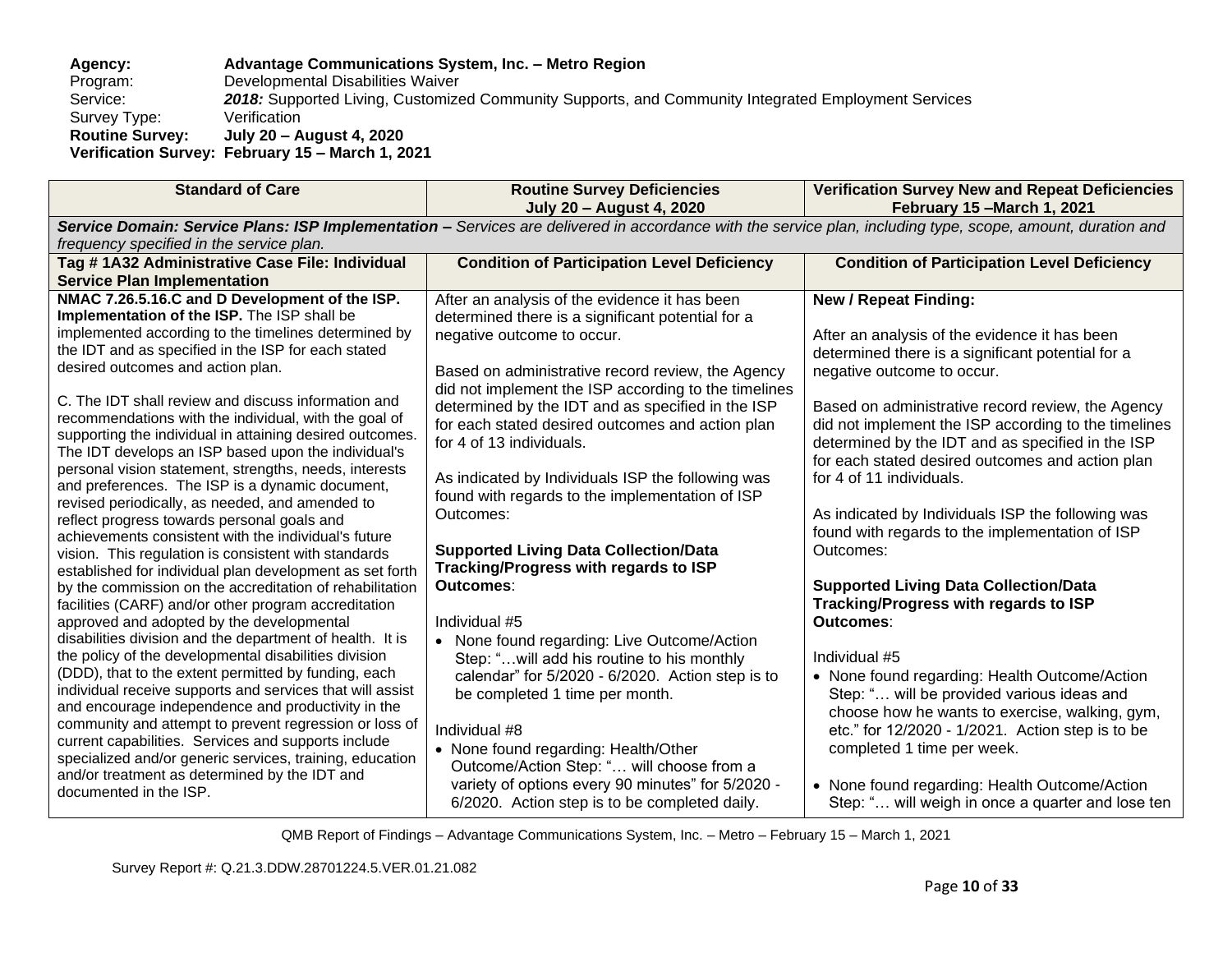| D. The intent is to provide choice and obtain<br>opportunities for individuals to live, work and play with<br>full participation in their communities. The following<br>principles provide direction and purpose in planning for<br>individuals with developmental disabilities. [05/03/94;<br>01/15/97; Recompiled 10/31/01]<br>Developmental Disabilities (DD) Waiver Service<br>Standards 2/26/2018; Re-Issue: 12/28/2018; Eff<br>1/1/2019<br>Chapter 6: Individual Service Plan (ISP)<br>6.8 ISP Implementation and Monitoring: All DD<br>Waiver Provider Agencies with a signed SFOC are<br>required to provide services as detailed in the ISP. The<br>ISP must be readily accessible to Provider Agencies<br>on the approved budget. (See Chapter 20: Provider<br>Documentation and Client Records.) CMs facilitate and<br>maintain communication with the person, his/her<br>representative, other IDT members, Provider<br>Agencies, and relevant parties to ensure that the<br>person receives the maximum benefit of his/her<br>services and that revisions to the ISP are made as<br>needed. All DD Waiver Provider Agencies are required<br>to cooperate with monitoring activities conducted by<br>the CM and the DOH. Provider Agencies are required<br>to respond to issues at the individual level and agency<br>level as described in Chapter 16: Qualified Provider<br>Agencies.<br><b>Chapter 20: Provider Documentation and Client</b><br>Records 20.2 Client Records Requirements: All DD<br>Waiver Provider Agencies are required to create and<br>maintain individual client records. The contents of<br>client records vary depending on the unique needs of<br>the person receiving services and the resultant<br>information produced. The extent of documentation<br>required for individual client records per service type<br>depends on the location of the file, the type of service<br>being provided, and the information necessary. | • None found regarding: Health/Other<br>Outcome/Action Step: " will complete his<br>reposition every 90 minutes" for 5/2020 - 6/2020.<br>Action step is to be completed daily.<br>• Review of Agency's documented Outcomes and<br>Action Steps do not match the current ISP<br>Outcomes and Action Steps for Develop<br>Relationship/Have Fun Outcome.<br>Agency's Outcomes/Action Steps are as<br>follows:<br>. " will meet his roommates and decide on<br>activity."<br>• " will participate in the activity with his<br>roommates."<br>Annual ISP (6/1/2019 - 5/31/2020 and 6/1/2020 -<br>5/31/2021) Outcomes/Action Steps are as<br>follows:<br>•  will plan his trips."<br>. " will go on his trips."<br>Individual #10<br>$\bullet$<br>None found regarding: Health/Other<br>Outcome/Action Step: " will make and follow a<br>weekly mealtime plan" for 6/2020. Action step<br>is to be completed 1 times per week.<br>None found regarding: Health/Other<br>$\bullet$<br>Outcome/Action Step: "will engage in at least<br>15 minutes of movement" for 6/2020. Action<br>step is to be completed 6 days per week.<br>Individual #13 | pounds by the end of his ISP year" for 12/2020 -<br>1/2021. Action step is to be completed as<br>needed.<br>Individual #8<br>• None found regarding: Health Outcome/Action<br>Step: " will choose from a variety of options" for<br>12/2020 - 1/2021. Action step is to be completed<br>every 90 minutes, daily.<br>• None found regarding: Health Outcome/Action<br>Step: " will complete his reposition" for 12/2020<br>- 1/2021. Action step is to be completed every 90<br>minutes, daily.<br>Individual #10<br>• None found regarding: Live Outcome/Action Step:<br>" will write steps in her log" for 12/2020 -<br>1/2021. Action step is to be completed 2 times<br>per week.<br>Individual #13<br>• None found regarding: Live Outcome/Action Step:<br>will follow the visual schedule for hygiene<br>routine in the morning 1x a day" for 12/2020.<br>Action step is to be completed 1 time per day.<br>• None found regarding: Live Outcome/Action Step:<br>will follow the visual schedule for hygiene in<br>the evening 1x a day" for 12/2020. Action step is<br>to be completed 1 time per day. |
|------------------------------------------------------------------------------------------------------------------------------------------------------------------------------------------------------------------------------------------------------------------------------------------------------------------------------------------------------------------------------------------------------------------------------------------------------------------------------------------------------------------------------------------------------------------------------------------------------------------------------------------------------------------------------------------------------------------------------------------------------------------------------------------------------------------------------------------------------------------------------------------------------------------------------------------------------------------------------------------------------------------------------------------------------------------------------------------------------------------------------------------------------------------------------------------------------------------------------------------------------------------------------------------------------------------------------------------------------------------------------------------------------------------------------------------------------------------------------------------------------------------------------------------------------------------------------------------------------------------------------------------------------------------------------------------------------------------------------------------------------------------------------------------------------------------------------------------------------------------------------------------------------------------------------------------------------------------------|-------------------------------------------------------------------------------------------------------------------------------------------------------------------------------------------------------------------------------------------------------------------------------------------------------------------------------------------------------------------------------------------------------------------------------------------------------------------------------------------------------------------------------------------------------------------------------------------------------------------------------------------------------------------------------------------------------------------------------------------------------------------------------------------------------------------------------------------------------------------------------------------------------------------------------------------------------------------------------------------------------------------------------------------------------------------------------------------------------------------------------------------|--------------------------------------------------------------------------------------------------------------------------------------------------------------------------------------------------------------------------------------------------------------------------------------------------------------------------------------------------------------------------------------------------------------------------------------------------------------------------------------------------------------------------------------------------------------------------------------------------------------------------------------------------------------------------------------------------------------------------------------------------------------------------------------------------------------------------------------------------------------------------------------------------------------------------------------------------------------------------------------------------------------------------------------------------------------------------------------------------------------|
| DD Waiver Provider Agencies are required to adhere<br>to the following:<br>Client records must contain all documents<br>1.<br>essential to the service being provided and essential<br>to ensuring the health and safety of the person during<br>the provision of the service.                                                                                                                                                                                                                                                                                                                                                                                                                                                                                                                                                                                                                                                                                                                                                                                                                                                                                                                                                                                                                                                                                                                                                                                                                                                                                                                                                                                                                                                                                                                                                                                                                                                                                         | • Review of Agency's documented Outcomes and<br>Action Steps do not match the current ISP<br>Outcomes and Action Steps for Live Outcome.<br>Agency's Outcomes/Action Steps are as<br>follows:                                                                                                                                                                                                                                                                                                                                                                                                                                                                                                                                                                                                                                                                                                                                                                                                                                                                                                                                             |                                                                                                                                                                                                                                                                                                                                                                                                                                                                                                                                                                                                                                                                                                                                                                                                                                                                                                                                                                                                                                                                                                              |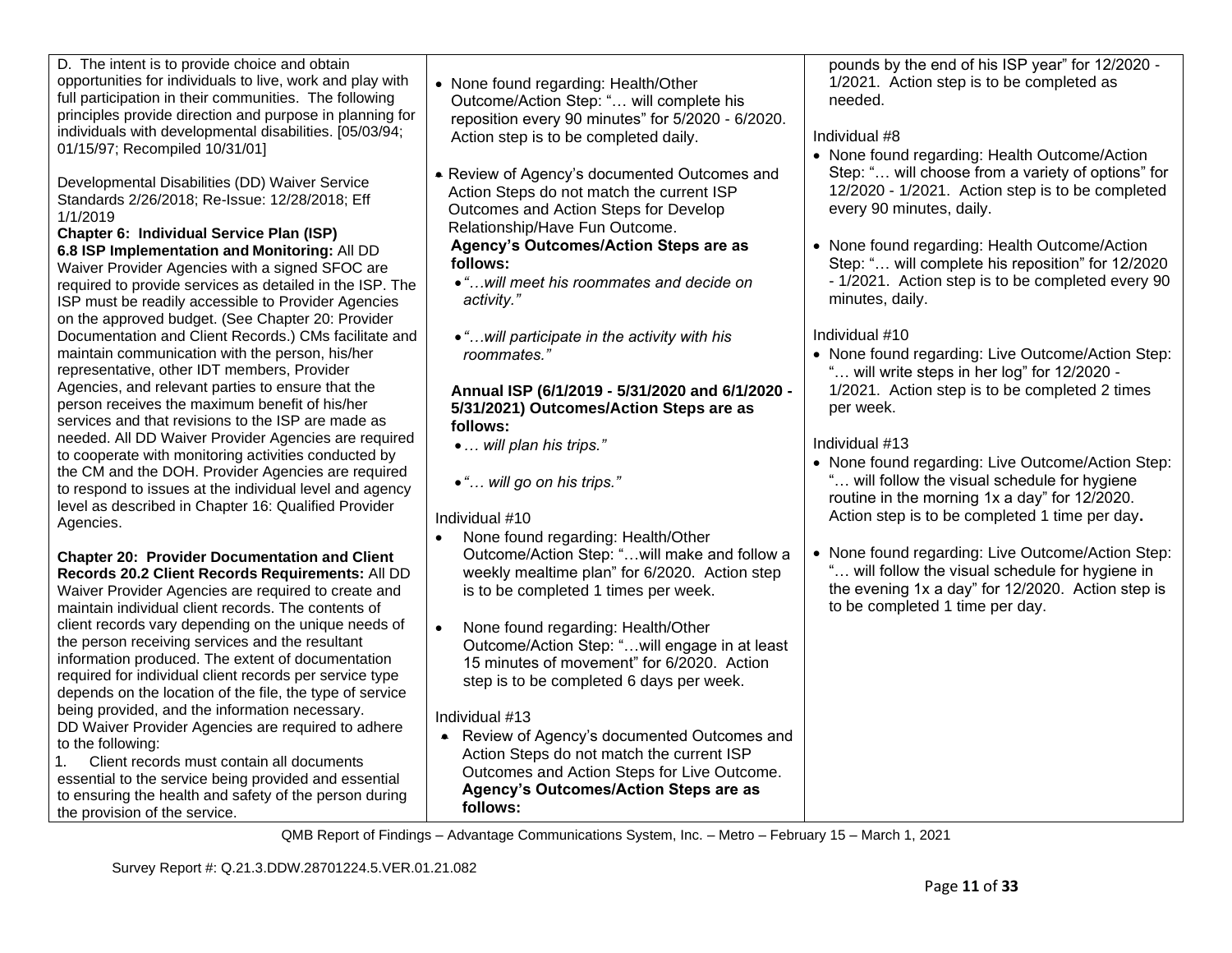| The current Client File Matrix found in Appendix<br>6.<br>A Client File Matrix details the minimum requirements<br>for records to be stored in agency office files, the<br>delivery site, or with DSP while providing services in<br>the community.<br>All records pertaining to JCMs must be retained<br>7.<br>permanently and must be made available to DDSD<br>upon request, upon the termination or expiration of a<br>provider agreement, or upon provider withdrawal from<br>services. | Outcomes and Action Steps for Work/Learn<br>Outcome.<br>Agency's Outcomes/Action Steps are as<br>follows:<br>• " will work scheduled hours and complete<br>assigned tasks"<br>Annual ISP (6/1/2019 - 5/31/2020 and 6/1/2020<br>- 5/31/2021) Outcomes/Action Steps are as<br>follows:<br>• " will learn 2 new tasks within the ISP year" |      |
|----------------------------------------------------------------------------------------------------------------------------------------------------------------------------------------------------------------------------------------------------------------------------------------------------------------------------------------------------------------------------------------------------------------------------------------------------------------------------------------------|-----------------------------------------------------------------------------------------------------------------------------------------------------------------------------------------------------------------------------------------------------------------------------------------------------------------------------------------|------|
|                                                                                                                                                                                                                                                                                                                                                                                                                                                                                              | QMB Report of Findings – Advantage Communications System, Inc. – Metro – February 15 – March 1, 2021                                                                                                                                                                                                                                    |      |
| Survey Report #: Q.21.3.DDW.28701224.5.VER.01.21.082                                                                                                                                                                                                                                                                                                                                                                                                                                         |                                                                                                                                                                                                                                                                                                                                         | Page |

• *"… and staff will identify what routine need to* 

• *"Through daily trial and error, … and staff will refine routines that work for him 1 x daily as* 

*be established."* 

**regards to ISP Outcomes:** 

Individual #8

*services are provided."*

**Annual ISP (10/17/2019 – 10/16/2020) Outcomes/Action Steps are as follows:** • *"… will follow the visual schedule for hygiene routine in the morning."*

**Community Integrated Employment Services Data Collection / Data Tracking/Progress with** 

• Review of Agency's documented Outcomes and Action Steps do not match the current ISP

2. Provider Agencies must have readily accessible records in home and community settings in paper or electronic form. Secure access to electronic records through the Therap web-based system using computers or mobile devices is acceptable.

3. Provider Agencies are responsible for ensuring that all plans created by nurses, RDs, therapists or

4. Provider Agencies must maintain records of all documents produced by agency personnel or contractors on behalf of each person, including any routine notes or data, annual assessments, semiannual reports, evidence of training provided/received, progress notes, and any other interactions for which

BSCs are present in all needed settings.

5. Each Provider Agency is responsible for maintaining the daily or other contact notes documenting the nature and frequency of service delivery, as well as data tracking only for the services

billing is generated.

provided by their agency.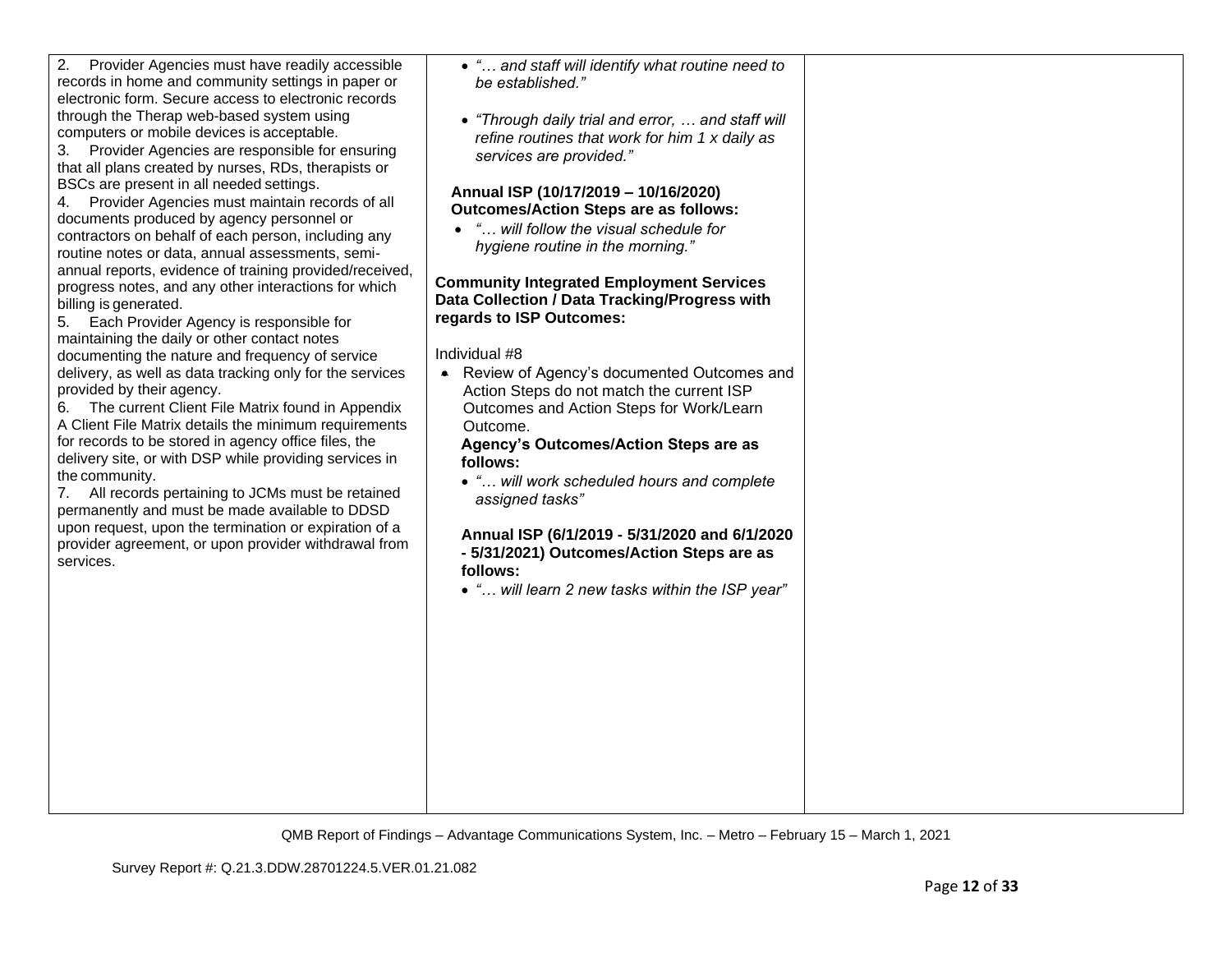| <b>Standard of Care</b>                                                                                                                                                                                             | <b>Routine Survey Deficiencies</b><br><b>July 20 - August 4, 2020</b>                                                                       | <b>Verification Survey New and Repeat Deficiencies</b><br>February 15 - March 1, 2021                                                                                         |  |  |  |
|---------------------------------------------------------------------------------------------------------------------------------------------------------------------------------------------------------------------|---------------------------------------------------------------------------------------------------------------------------------------------|-------------------------------------------------------------------------------------------------------------------------------------------------------------------------------|--|--|--|
| Service Domain: Qualified Providers - The State monitors non-licensed/non-certified providers to assure adherence to waiver requirements. The State                                                                 |                                                                                                                                             |                                                                                                                                                                               |  |  |  |
| implements its policies and procedures for verifying that provider training is conducted in accordance with State requirements and the approved waiver.                                                             |                                                                                                                                             |                                                                                                                                                                               |  |  |  |
| Tag #1A26 Consolidated On-line Registry                                                                                                                                                                             | <b>Standard Level Deficiency</b>                                                                                                            | <b>Standard Level Deficiency</b>                                                                                                                                              |  |  |  |
| <b>Employee Abuse Registry</b>                                                                                                                                                                                      |                                                                                                                                             |                                                                                                                                                                               |  |  |  |
| NMAC 7.1.12.8 - REGISTRY ESTABLISHED;<br>PROVIDER INQUIRY REQUIRED: Upon the<br>effective date of this rule, the department has                                                                                     | Based on record review, the Agency did not<br>maintain documentation in the employee's<br>personnel records that evidenced inquiry into the | <b>New / Repeat Finding:</b><br>Based on record review, the Agency did not                                                                                                    |  |  |  |
| established and maintains an accurate and<br>complete electronic registry that contains the name,<br>date of birth, address, social security number, and<br>other appropriate identifying information of all        | Employee Abuse Registry prior to employment for 9<br>of 86 Agency Personnel.<br>The following Agency Personnel records                      | maintain documentation in the employee's<br>personnel records that evidenced inquiry into the<br>Employee Abuse Registry prior to employment for 4<br>of 94 Agency Personnel. |  |  |  |
| persons who, while employed by a provider, have<br>been determined by the department, as a result of<br>an investigation of a complaint, to have engaged in<br>a substantiated registry-referred incident of abuse, | contained evidence that indicated the Employee<br>Abuse Registry check was completed after hire:<br><b>Direct Support Personnel (DSP):</b>  | The following Agency Personnel records<br>contained evidence that indicated the Employee<br>Abuse Registry check was completed after hire:                                    |  |  |  |
| neglect or exploitation of a person receiving care or<br>services from a provider. Additions and updates to<br>the registry shall be posted no later than two (2)                                                   | $\bullet$ #518 - Date of hire 3/11/2020, completed<br>4/13/2020.                                                                            | <b>Direct Support Personnel (DSP):</b>                                                                                                                                        |  |  |  |
| business days following receipt. Only department<br>staff designated by the custodian may access,<br>maintain and update the data in the registry.                                                                  | $\bullet$ #519 - Date of hire 8/3/2017, completed<br>8/30/2017.                                                                             | $\bullet$ #596 - Date of hire 8/13/2020, completed<br>8/26/2020.                                                                                                              |  |  |  |
| A. Provider requirement to inquire of registry. A<br>provider, prior to employing or contracting with an<br>employee, shall inquire of the registry whether the                                                     | $\bullet$ #535 - Date of hire 2/3/2020, completed<br>2/6/2020.                                                                              | $\bullet$ #598 - Date of hire 8/20/2020, completed<br>9/10/2020.                                                                                                              |  |  |  |
| individual under consideration for employment or<br>contracting is listed on the registry.<br>B. Prohibited employment. A provider may not                                                                          | $\bullet$ #555 - Date of hire 7/17/2018, completed<br>7/19/2018.                                                                            | $\bullet$ #599 - Date of hire 9/8/2020, completed<br>9/9/2020.                                                                                                                |  |  |  |
| employ or contract with an individual to be an<br>employee if the individual is listed on the registry as<br>having a substantiated registry-referred incident of                                                   | $\bullet$ #557 - Date of hire 12/27/2018, completed<br>12/28/2018.                                                                          | $\bullet$ #600 - Date of hire 9/9/2020, completed<br>9/28/2020.                                                                                                               |  |  |  |
| abuse, neglect or exploitation of a person receiving<br>care or services from a provider.<br>C. Applicant's identifying information required.                                                                       | $\bullet$ #564 - Date of hire 10/12019, completed<br>10/16/2019.                                                                            |                                                                                                                                                                               |  |  |  |
| In making the inquiry to the registry prior to<br>employing or contracting with an employee, the<br>provider shall use identifying information concerning                                                           | $\bullet$ #566 - Date of hire 12/20/2018, completed<br>6/19/2019.                                                                           |                                                                                                                                                                               |  |  |  |
| the individual under consideration for employment<br>or contracting sufficient to reasonably and<br>completely search the registry, including the name,<br>address, date of birth, social security number, and      | $\bullet$ #573 - Date of hire 12/17/2018, completed<br>2/28/2019.                                                                           |                                                                                                                                                                               |  |  |  |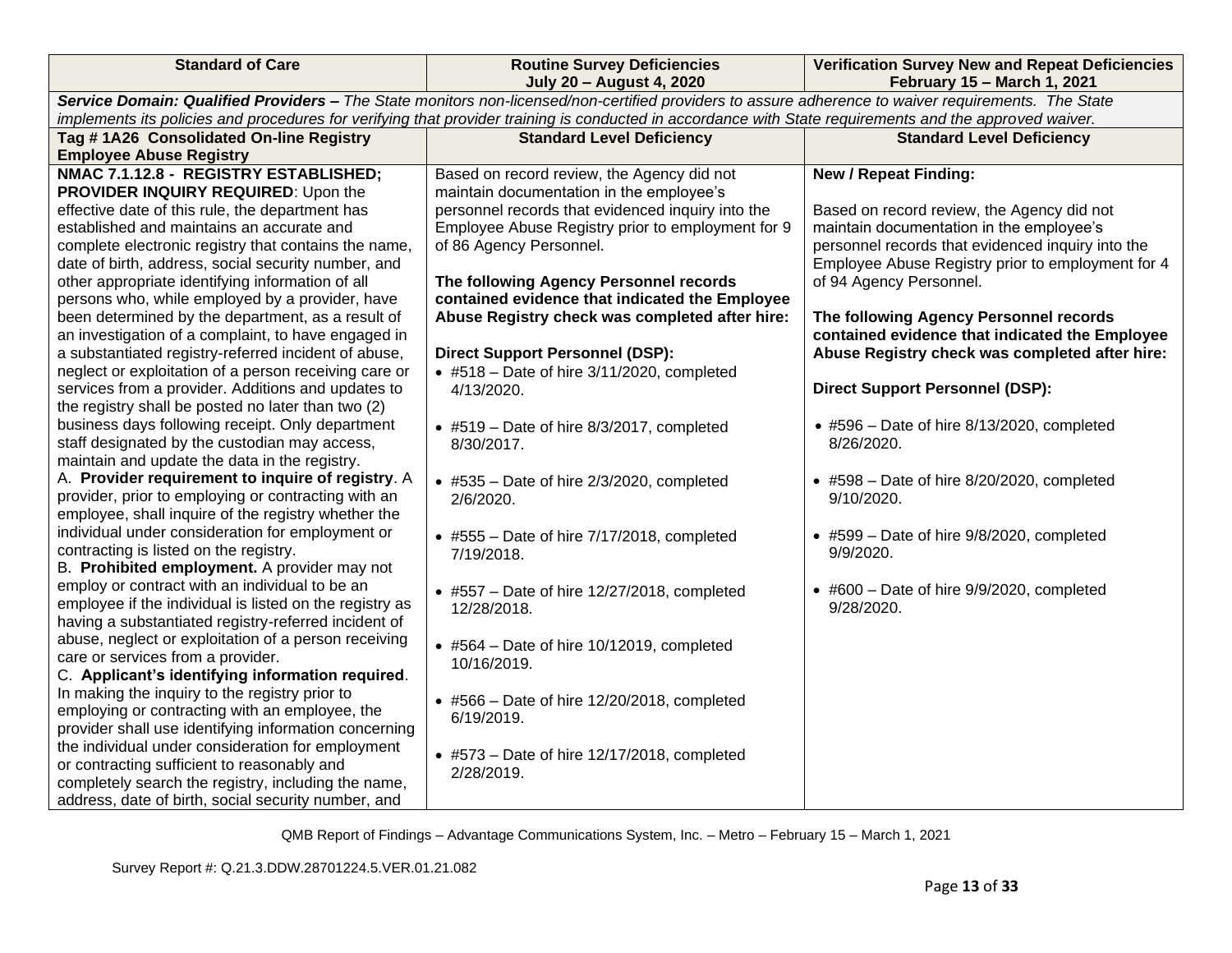| other appropriate identifying information required by                                          | $\bullet$ #574 - Date of hire 12/20/2019, completed |  |
|------------------------------------------------------------------------------------------------|-----------------------------------------------------|--|
| the registry.                                                                                  | 12/30/2019.                                         |  |
| D. Documentation of inquiry to registry. The                                                   |                                                     |  |
| provider shall maintain documentation in the                                                   |                                                     |  |
| employee's personnel or employment records that                                                |                                                     |  |
| evidences the fact that the provider made an inquiry                                           |                                                     |  |
| to the registry concerning that employee prior to                                              |                                                     |  |
| employment. Such documentation must include                                                    |                                                     |  |
| evidence, based on the response to such inquiry                                                |                                                     |  |
| received from the custodian by the provider, that the                                          |                                                     |  |
| employee was not listed on the registry as having a                                            |                                                     |  |
| substantiated registry-referred incident of abuse,                                             |                                                     |  |
| neglect or exploitation.                                                                       |                                                     |  |
| E. Documentation for other staff. With respect to                                              |                                                     |  |
| all employed or contracted individuals providing                                               |                                                     |  |
| direct care who are licensed health care                                                       |                                                     |  |
| professionals or certified nurse aides, the provider                                           |                                                     |  |
| shall maintain documentation reflecting the                                                    |                                                     |  |
| individual's current licensure as a health care                                                |                                                     |  |
| professional or current certification as a nurse aide.                                         |                                                     |  |
| F. Consequences of noncompliance. The                                                          |                                                     |  |
| department or other governmental agency having                                                 |                                                     |  |
| regulatory enforcement authority over a provider<br>may sanction a provider in accordance with |                                                     |  |
| applicable law if the provider fails to make an                                                |                                                     |  |
| appropriate and timely inquiry of the registry, or fails                                       |                                                     |  |
| to maintain evidence of such inquiry, in connection                                            |                                                     |  |
| with the hiring or contracting of an employee; or for                                          |                                                     |  |
| employing or contracting any person to work as an                                              |                                                     |  |
| employee who is listed on the registry. Such                                                   |                                                     |  |
| sanctions may include a directed plan of correction,                                           |                                                     |  |
| civil monetary penalty not to exceed five thousand                                             |                                                     |  |
| dollars (\$5000) per instance, or termination or non-                                          |                                                     |  |
| renewal of any contract with the department or other                                           |                                                     |  |
| governmental agency.                                                                           |                                                     |  |
|                                                                                                |                                                     |  |
|                                                                                                |                                                     |  |
|                                                                                                |                                                     |  |
|                                                                                                |                                                     |  |
|                                                                                                |                                                     |  |
|                                                                                                |                                                     |  |
|                                                                                                |                                                     |  |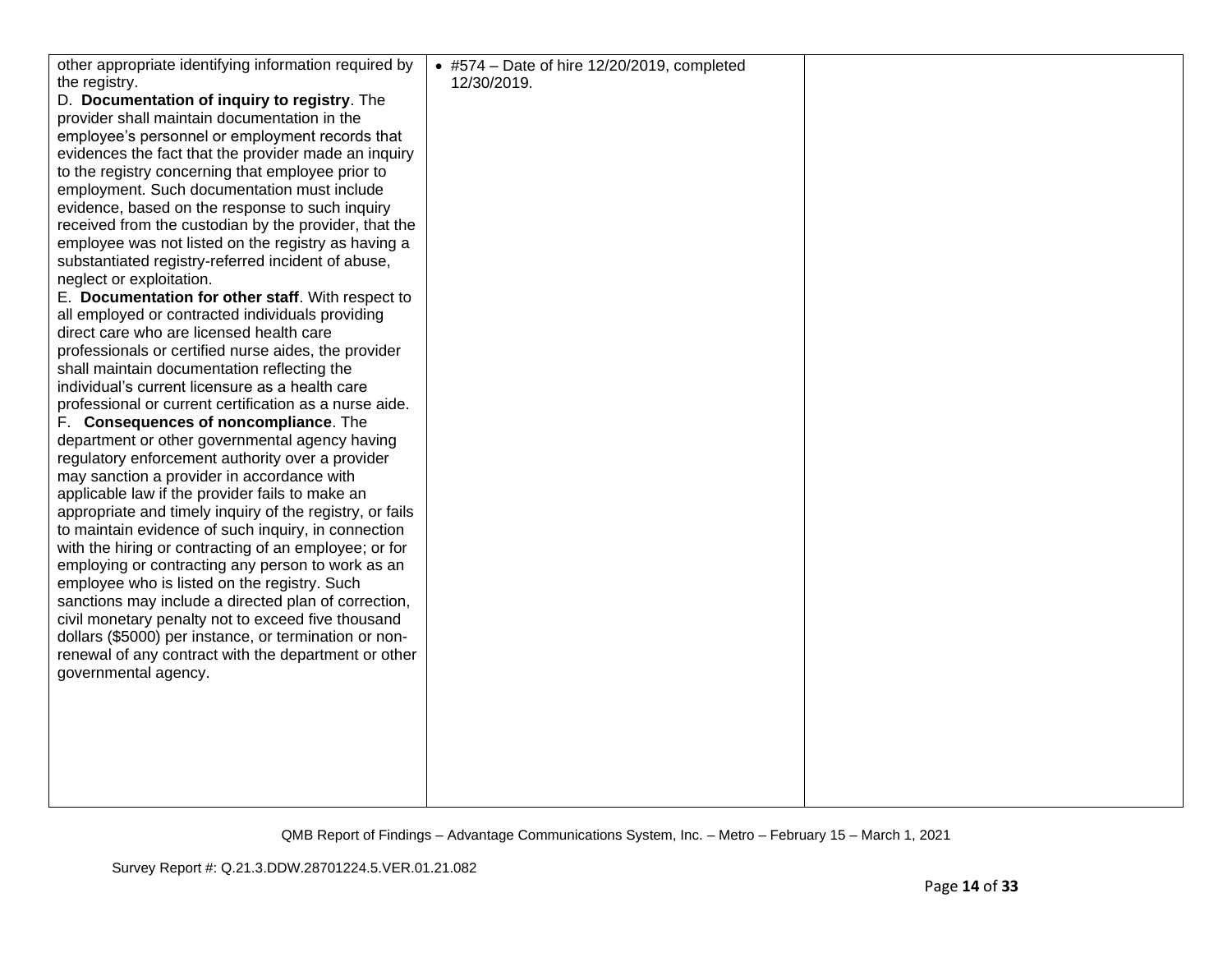| Tag # 1A26.1 Consolidated On-line Registry              | <b>Condition of Participation Level Deficiency</b> | <b>Condition of Participation Level Deficiency</b> |
|---------------------------------------------------------|----------------------------------------------------|----------------------------------------------------|
| <b>Employee Abuse Registry</b>                          |                                                    |                                                    |
| NMAC 7.1.12.8 - REGISTRY ESTABLISHED;                   | After an analysis of the evidence it has been      | <b>New / Repeat Finding:</b>                       |
| PROVIDER INQUIRY REQUIRED: Upon the                     | determined there is a significant potential for a  |                                                    |
| effective date of this rule, the department has         | negative outcome to occur.                         | After an analysis of the evidence it has been      |
| established and maintains an accurate and               |                                                    | determined there is a significant potential for a  |
| complete electronic registry that contains the name,    | Based on record review, the Agency did not         | negative outcome to occur.                         |
| date of birth, address, social security number, and     | maintain documentation in the employee's           |                                                    |
| other appropriate identifying information of all        | personnel records that evidenced inquiry into the  | Based on record review, the Agency did not         |
| persons who, while employed by a provider, have         | Employee Abuse Registry prior to employment for 7  | maintain documentation in the employee's           |
| been determined by the department, as a result of       | of 86 Agency Personnel.                            | personnel records that evidenced inquiry into the  |
| an investigation of a complaint, to have engaged in     |                                                    | Employee Abuse Registry prior to employment for 9  |
| a substantiated registry-referred incident of abuse,    | The following Agency personnel records             | of 94 Agency Personnel.                            |
| neglect or exploitation of a person receiving care or   | contained no evidence of the Employee Abuse        |                                                    |
| services from a provider. Additions and updates to      | <b>Registry check being completed:</b>             | The following Agency personnel records             |
| the registry shall be posted no later than two (2)      |                                                    | contained no evidence of the Employee Abuse        |
| business days following receipt. Only department        | <b>Direct Support Personnel (DSP):</b>             | Registry check being completed:                    |
| staff designated by the custodian may access,           | • #500 - Date of hire 3/5/2020.                    |                                                    |
| maintain and update the data in the registry.           |                                                    | <b>Direct Support Personnel (DSP):</b>             |
| A. Provider requirement to inquire of registry. A       | • #547 - Date of hire 12/30/2019.                  |                                                    |
| provider, prior to employing or contracting with an     |                                                    | • #593 - Date of hire 7/21/2020.                   |
| employee, shall inquire of the registry whether the     | • #561 - Date of hire $6/8/2016$ .                 |                                                    |
| individual under consideration for employment or        |                                                    | • #595 - Date of hire 7/23/2020.                   |
| contracting is listed on the registry.                  | • #578 - Date of hire 6/29/2020.                   |                                                    |
| B. Prohibited employment. A provider may not            |                                                    | • #602 - Date of hire 10/30/2020.                  |
| employ or contract with an individual to be an          | • #579 - Date of hire 7/31/2018.                   |                                                    |
| employee if the individual is listed on the registry as |                                                    | • #605 - Date of hire 11/18/2020.                  |
| having a substantiated registry-referred incident of    | <b>Service Coordination Personnel (SC):</b>        |                                                    |
| abuse, neglect or exploitation of a person receiving    | • #583 - Date of hire 2/1/2017.                    | • #606 - Date of Hire 11/25/2020.                  |
| care or services from a provider.                       |                                                    |                                                    |
| C. Applicant's identifying information required.        | • #584 - Date of hire 9/15/2019.                   | • #607 - Date of hire 12/2/2020.                   |
| In making the inquiry to the registry prior to          |                                                    |                                                    |
| employing or contracting with an employee, the          |                                                    | • #616 - Date of hire 1/27/2021.                   |
| provider shall use identifying information concerning   |                                                    |                                                    |
| the individual under consideration for employment       |                                                    | • #617 - Date of hire 2/10/2021.                   |
| or contracting sufficient to reasonably and             |                                                    |                                                    |
| completely search the registry, including the name,     |                                                    | • #618 - Date of hire 2/10/2021.                   |
| address, date of birth, social security number, and     |                                                    |                                                    |
| other appropriate identifying information required by   |                                                    |                                                    |
| the registry.                                           |                                                    |                                                    |
| D. Documentation of inquiry to registry. The            |                                                    |                                                    |
| provider shall maintain documentation in the            |                                                    |                                                    |
| employee's personnel or employment records that         |                                                    |                                                    |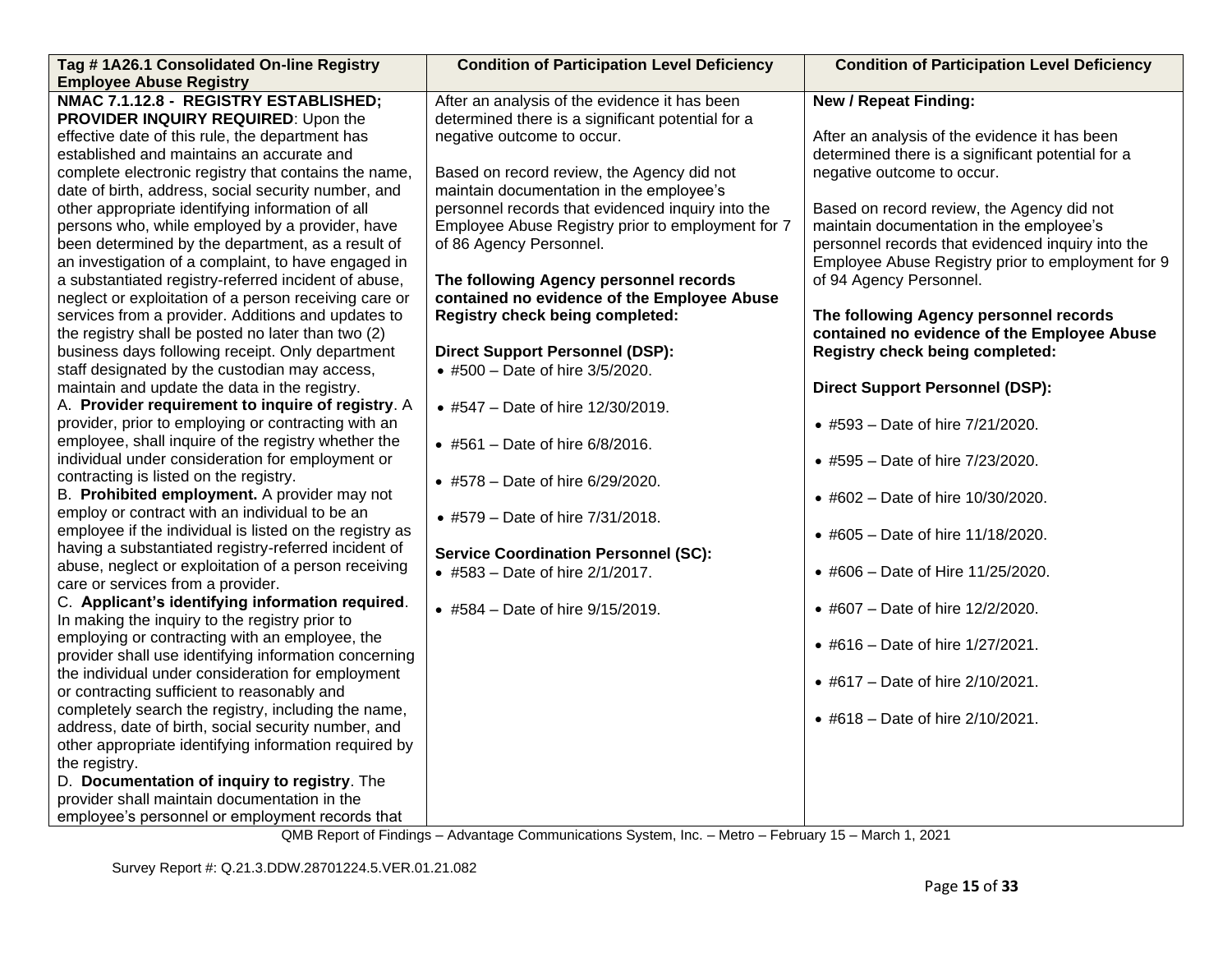| evidences the fact that the provider made an inquiry<br>to the registry concerning that employee prior to<br>employment. Such documentation must include<br>evidence, based on the response to such inquiry<br>received from the custodian by the provider, that the<br>employee was not listed on the registry as having a<br>substantiated registry-referred incident of abuse,<br>neglect or exploitation.<br>E. Documentation for other staff. With respect to<br>all employed or contracted individuals providing<br>direct care who are licensed health care<br>professionals or certified nurse aides, the provider<br>shall maintain documentation reflecting the<br>individual's current licensure as a health care<br>professional or current certification as a nurse aide.<br>F. Consequences of noncompliance. The<br>department or other governmental agency having<br>regulatory enforcement authority over a provider<br>may sanction a provider in accordance with<br>applicable law if the provider fails to make an<br>appropriate and timely inquiry of the registry, or fails<br>to maintain evidence of such inquiry, in connection<br>with the hiring or contracting of an employee; or for<br>employing or contracting any person to work as an<br>employee who is listed on the registry. Such<br>sanctions may include a directed plan of correction,<br>civil monetary penalty not to exceed five thousand<br>dollars (\$5000) per instance, or termination or non-<br>renewal of any contract with the department or other<br>governmental agency. |  |
|--------------------------------------------------------------------------------------------------------------------------------------------------------------------------------------------------------------------------------------------------------------------------------------------------------------------------------------------------------------------------------------------------------------------------------------------------------------------------------------------------------------------------------------------------------------------------------------------------------------------------------------------------------------------------------------------------------------------------------------------------------------------------------------------------------------------------------------------------------------------------------------------------------------------------------------------------------------------------------------------------------------------------------------------------------------------------------------------------------------------------------------------------------------------------------------------------------------------------------------------------------------------------------------------------------------------------------------------------------------------------------------------------------------------------------------------------------------------------------------------------------------------------------------------------------------------------------|--|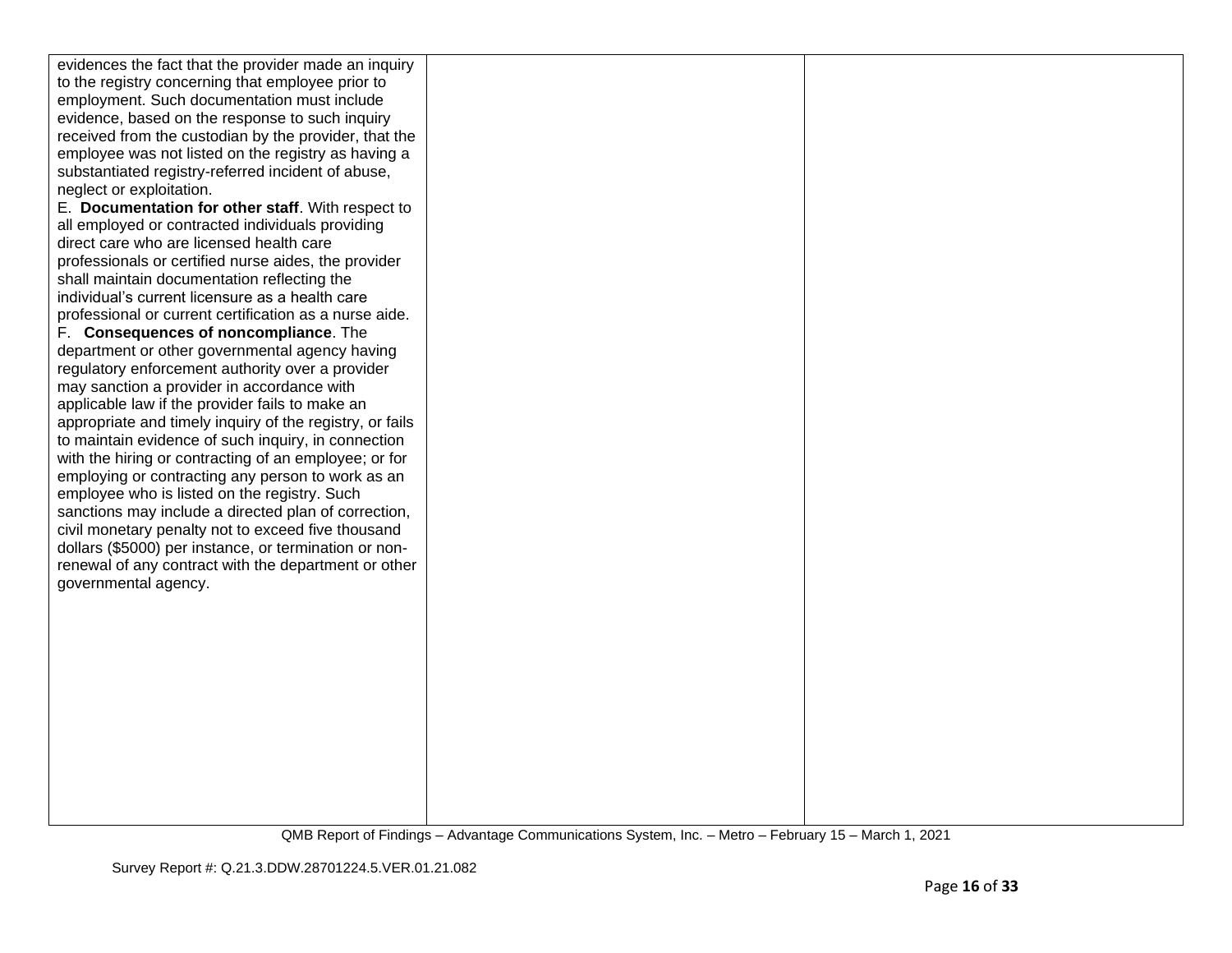| <b>Standard of Care</b>                                                                                                                                                                                                                                                                                               | <b>Routine Survey Deficiencies</b><br><b>July 20 - August 4, 2020</b> | <b>Verification Survey New and Repeat Deficiencies</b><br>February 15 - March 1, 2021 |  |  |  |
|-----------------------------------------------------------------------------------------------------------------------------------------------------------------------------------------------------------------------------------------------------------------------------------------------------------------------|-----------------------------------------------------------------------|---------------------------------------------------------------------------------------|--|--|--|
| Service Domain: Health and Welfare - The state, on an ongoing basis, identifies, addresses and seeks to prevent occurrences of abuse, neglect and<br>exploitation. Individuals shall be afforded their basic human rights. The provider supports individuals to access needed healthcare services in a timely manner. |                                                                       |                                                                                       |  |  |  |
|                                                                                                                                                                                                                                                                                                                       |                                                                       |                                                                                       |  |  |  |
| Tag # 1A09 Medication Delivery Routine<br><b>Medication Administration</b>                                                                                                                                                                                                                                            | <b>Condition of Participation Level Deficiency</b>                    | <b>Condition of Participation Level Deficiency</b>                                    |  |  |  |
| Developmental Disabilities (DD) Waiver Service                                                                                                                                                                                                                                                                        | After an analysis of the evidence it has been                         | <b>New / Repeat Finding:</b>                                                          |  |  |  |
| Standards 2/26/2018; Re-Issue: 12/28/2018; Eff                                                                                                                                                                                                                                                                        | determined there is a significant potential for a                     |                                                                                       |  |  |  |
| 1/1/2019                                                                                                                                                                                                                                                                                                              | negative outcome to occur.                                            | After an analysis of the evidence it has been                                         |  |  |  |
| <b>Chapter 20: Provider Documentation and Client</b>                                                                                                                                                                                                                                                                  |                                                                       | determined there is a significant potential for a                                     |  |  |  |
| <b>Records 20.6 Medication Administration Record</b>                                                                                                                                                                                                                                                                  | Medication Administration Records (MAR) were                          | negative outcome to occur.                                                            |  |  |  |
| (MAR): A current Medication Administration                                                                                                                                                                                                                                                                            | reviewed for the month of June 2020.                                  |                                                                                       |  |  |  |
| Record (MAR) must be maintained in all settings                                                                                                                                                                                                                                                                       |                                                                       | Medication Administration Records (MAR) were                                          |  |  |  |
| where medications or treatments are delivered.                                                                                                                                                                                                                                                                        | Based on record review, 6 of 13 individuals had                       | reviewed for the month of January 2021.                                               |  |  |  |
| Family Living Providers may opt not to use MARs if                                                                                                                                                                                                                                                                    | Medication Administration Records (MAR), which                        |                                                                                       |  |  |  |
| they are the sole provider who supports the person                                                                                                                                                                                                                                                                    | contained missing medications entries and/or other                    | Based on record review, 6 of 8 individuals had                                        |  |  |  |
| with medications or treatments. However, if there                                                                                                                                                                                                                                                                     | errors:                                                               | Medication Administration Records (MAR), which                                        |  |  |  |
| are services provided by unrelated DSP, ANS for                                                                                                                                                                                                                                                                       |                                                                       | contained missing medications entries and/or other                                    |  |  |  |
| Medication Oversight must be budgeted, and a                                                                                                                                                                                                                                                                          | Individual #4                                                         | errors:                                                                               |  |  |  |
| MAR must be created and used by the DSP.                                                                                                                                                                                                                                                                              | <b>June 2020</b>                                                      |                                                                                       |  |  |  |
| Primary and Secondary Provider Agencies are                                                                                                                                                                                                                                                                           | Medication Administration Records contained                           | Individual #4                                                                         |  |  |  |
| responsible for:                                                                                                                                                                                                                                                                                                      | missing entries. No documentation found                               | January 2021                                                                          |  |  |  |
| 1. Creating and maintaining either an                                                                                                                                                                                                                                                                                 | indicating reason for missing entries:                                | During on-site survey Medication Administration                                       |  |  |  |
| electronic or paper MAR in their service                                                                                                                                                                                                                                                                              | • SF 1.1% Gel (2 times daily) - Blank 6/28 -30                        | Records were requested for the month of January                                       |  |  |  |
| setting. Provider Agencies may use the MAR                                                                                                                                                                                                                                                                            | $(8:00 \text{ PM})$                                                   | 2021. As of 3/1/2021, Medication Administration                                       |  |  |  |
| in Therap, but are not mandated to do so.                                                                                                                                                                                                                                                                             |                                                                       | Records for January had not been provided.                                            |  |  |  |
| 2. Continually communicating any changes                                                                                                                                                                                                                                                                              | • Vitamin D3 1000 Units 2 Tablets (1 time daily) -                    |                                                                                       |  |  |  |
| about medications and treatments between                                                                                                                                                                                                                                                                              | Blank 6/29 (8:00 AM)                                                  | Individual #5                                                                         |  |  |  |
| Provider Agencies to assure health and safety.                                                                                                                                                                                                                                                                        |                                                                       | January 2021                                                                          |  |  |  |
| 7. Including the following on the MAR:                                                                                                                                                                                                                                                                                | • Sertraline 100 mg 2 Tablets (1 time daily)                          | During on-site survey Medication Administration                                       |  |  |  |
| a. The name of the person, a transcription of                                                                                                                                                                                                                                                                         | Blank 6/29 (8:00 AM)                                                  | Records were requested for month of January                                           |  |  |  |
| the physician's or licensed health care                                                                                                                                                                                                                                                                               |                                                                       | 2021. As of 3/1/2021, Medication Administration                                       |  |  |  |
| provider's orders including the brand and                                                                                                                                                                                                                                                                             | Individual #5                                                         | Records for January had not been provided.                                            |  |  |  |
| generic names for all ordered routine and                                                                                                                                                                                                                                                                             | <b>June 2020</b>                                                      |                                                                                       |  |  |  |
| PRN medications or treatments, and the                                                                                                                                                                                                                                                                                | Medication Administration Records contained                           | Individual #8                                                                         |  |  |  |
| diagnoses for which the medications or                                                                                                                                                                                                                                                                                | missing entries. No documentation found                               | January 2021                                                                          |  |  |  |
| treatments are prescribed;                                                                                                                                                                                                                                                                                            | indicating reason for missing entries:                                | Medication Administration Records contain the                                         |  |  |  |
| b. The prescribed dosage, frequency and                                                                                                                                                                                                                                                                               | • Patanol 0.1% eyedrops 1 drop (2 times daily) -                      | following medications. No Physician's Orders                                          |  |  |  |
| method or route of administration; times                                                                                                                                                                                                                                                                              | Blank 6/1 - 30 (8:00 AM and 8:00 PM)                                  | were found for the following medications:                                             |  |  |  |
| and dates of administration for all ordered                                                                                                                                                                                                                                                                           |                                                                       | • Adult Multivitamin Gummies (1 time daily)                                           |  |  |  |
| routine or PRN prescriptions or treatments;                                                                                                                                                                                                                                                                           | Individual #8                                                         |                                                                                       |  |  |  |
| over the counter (OTC) or "comfort"                                                                                                                                                                                                                                                                                   | <b>June 2020</b>                                                      | Individual #10                                                                        |  |  |  |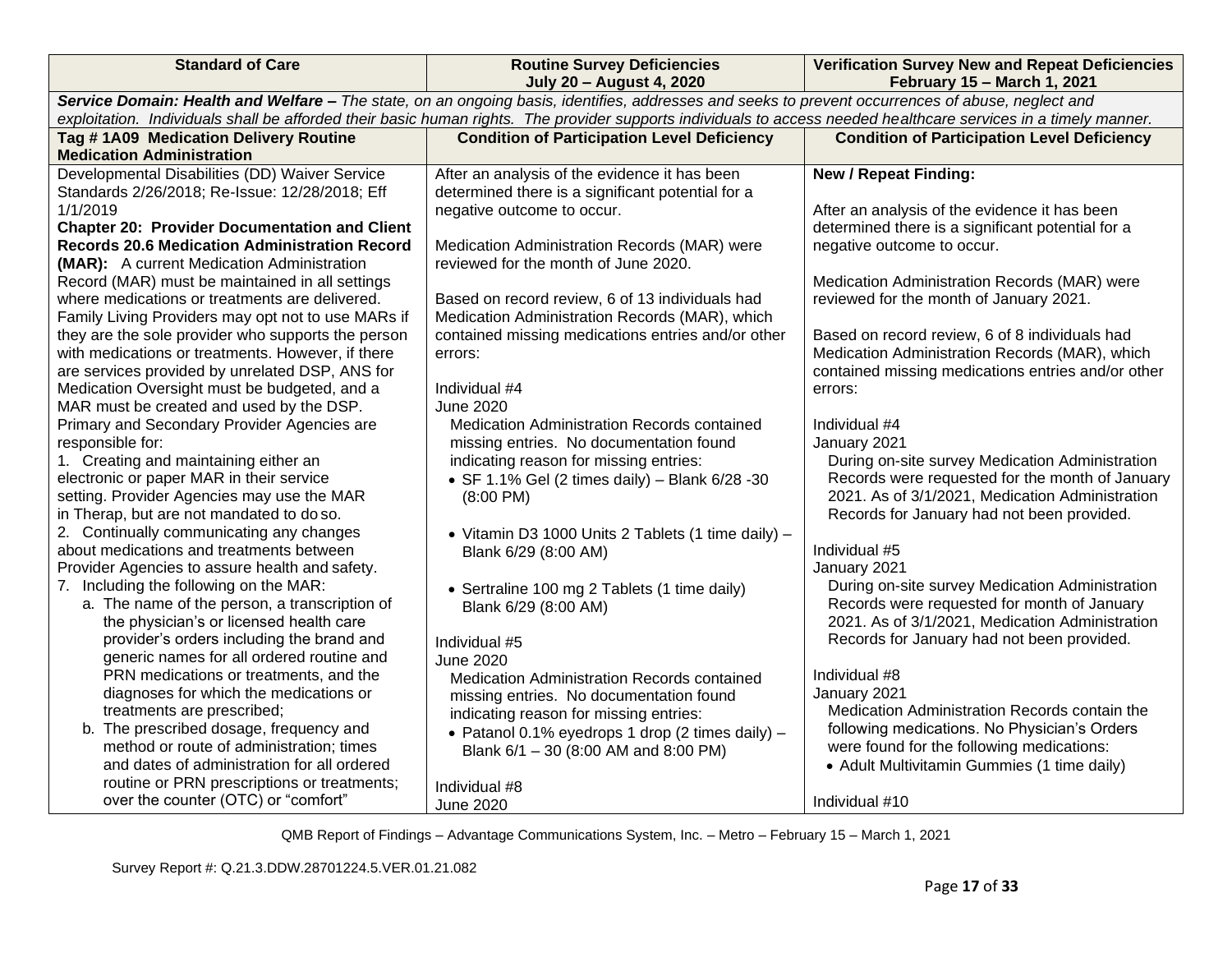| medications or treatments and all self-          | Medication Administration Records contain the      | January 2021                                    |
|--------------------------------------------------|----------------------------------------------------|-------------------------------------------------|
| selected herbal or vitamin therapy;              | following medications. No Physician's Orders       | Physician's Orders indicated the following      |
| c. Documentation of all time limited or          | were found for the following medications:          | medication were to be given. The following      |
| discontinued medications or treatments;          | • Adult Multivitamin Gummies (1 time daily)        | Medications were not documented on the          |
| d. The initials of the individual administering  |                                                    | <b>Medication Administration Records:</b>       |
| or assisting with the medication delivery        | As indicated by the Medication Administration      | • Ranitidine 150 mg (1 time daily)              |
| and a signature page or electronic record        | Records the individual is to take Alendronate      |                                                 |
| that designates the full name                    | Sodium 70mg (1 time Weekly). Per MAR               | Individual #12                                  |
| corresponding to the initials;                   | medication was given on 6//1, 2, 4, 5, 6, 12, 19,  | January 2021                                    |
| e. Documentation of refused, missed, or held     | 24 (7AM), Medication was not given as indicated    | During on-site survey Medication Administration |
| medications or treatments;                       | by MAR.                                            | Records were requested for month of January     |
| Documentation of any allergic<br>t.              |                                                    | 2021. As of 3/1/2021, Medication Administration |
| reaction that occurred due to                    | Individual #10                                     | Records for January had not been provided.      |
| medication or treatments; and                    | <b>June 2020</b>                                   |                                                 |
| g. For PRN medications or treatments:            | Physician's Orders indicated the following         | Individual #13                                  |
| i. instructions for the use of the PRN           | medication were to be given. The following         | January 2021                                    |
| medication or treatment which must include       | Medications were not documented on the             | During on-site survey Medication Administration |
| observable signs/symptoms or                     | <b>Medication Administration Records:</b>          | Records were requested for month of January     |
| circumstances in which the medication or         | • Ranitidine 150 mg (1 time daily)                 | 2021. As of 3/1/2021, Medication Administration |
| treatment is to be used and the number of        |                                                    | Records for January had not been provided.      |
| doses that may be used in a 24-hour              | Medication Administration Records contain the      |                                                 |
| period;                                          | following medications. No Physician's Orders       |                                                 |
| ii. clear documentation that the DSP             | were found for the following medications:          |                                                 |
| contacted the agency nurse prior to              | • Flonase Allergy RLF 50 mcg (1 time daily)        |                                                 |
| assisting with the medication or                 |                                                    |                                                 |
| treatment, unless the DSP is a Family            | • Azelastine 0.1% (137 mcg) (2 times daily)        |                                                 |
| Living Provider related by affinity of           |                                                    |                                                 |
| consanguinity; and                               | • Diltiazem CD120 mg (1 time daily)                |                                                 |
| iii. documentation of the effectiveness          |                                                    |                                                 |
| of the PRN medication or treatment.              | Individual #12                                     |                                                 |
|                                                  | June 2020                                          |                                                 |
| <b>Chapter 10 Living Care Arrangements</b>       | <b>Medication Administration Records contained</b> |                                                 |
| 10.3.4 Medication Assessment and Delivery:       | missing entries. No documentation found            |                                                 |
| Living Supports Provider Agencies must support   | indicating reason for missing entries:             |                                                 |
| and comply with:                                 | • Denta 5000 plus 1.1% cream (2 times daily) $-$   |                                                 |
| 1. the processes identified in the DDSD AWMD     | Blank 6/29 - 30 (8:00 PM)                          |                                                 |
| training;                                        |                                                    |                                                 |
| 2. the nursing and DSP functions identified in   | Individual #13                                     |                                                 |
| the Chapter 13.3 Part 2- Adult Nursing           | <b>June 2020</b>                                   |                                                 |
| Services;                                        | Medication Administration Records contained        |                                                 |
| 3. all Board of Pharmacy regulations as noted in | missing entries. No documentation found            |                                                 |
| Chapter 16.5 Board of Pharmacy; and              | indicating reason for missing entries:             |                                                 |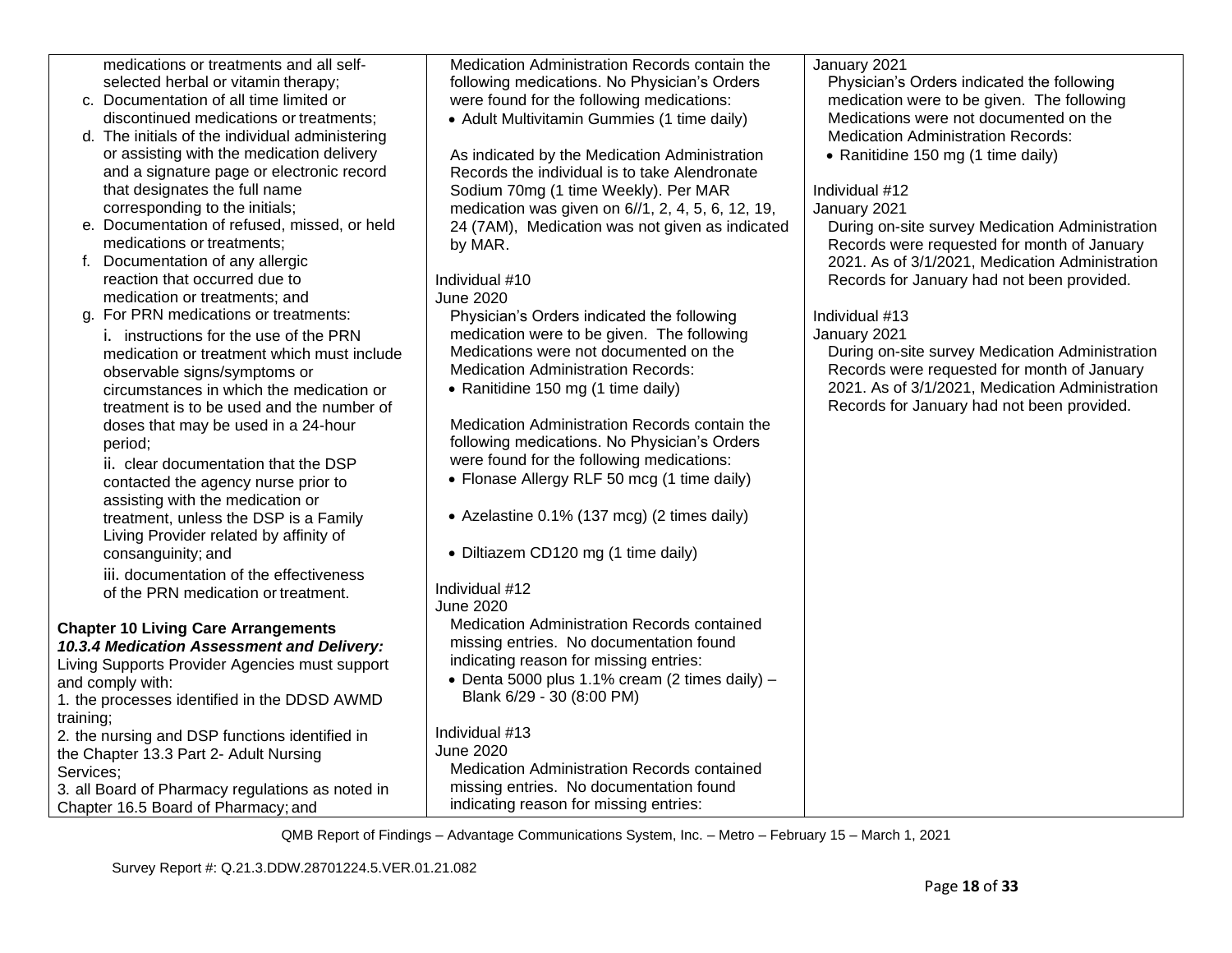| 4. documentation requirements in a                   | • Calcium Gummy (1 time daily) - Blank 6/28 - 30                                             |  |
|------------------------------------------------------|----------------------------------------------------------------------------------------------|--|
| Medication Administration Record (MAR) as            | $(8:00$ AM)                                                                                  |  |
| described in Chapter 20.6 Medication                 |                                                                                              |  |
| Administration Record (MAR).                         | • Gabapentin 300 mg (1 time daily) - Blank 6/28 -                                            |  |
|                                                      | 30 (6:00 AM)                                                                                 |  |
| NMAC 16.19.11.8 MINIMUM STANDARDS:                   |                                                                                              |  |
| A. MINIMUM STANDARDS FOR THE                         | • Levetiracetam 250 mg (1 time daily) - Blank                                                |  |
| DISTRIBUTION, STORAGE, HANDLING AND                  | $6/28 - 30$ (12:00 PM)                                                                       |  |
| RECORD KEEPING OF DRUGS:                             |                                                                                              |  |
| (d) The facility shall have a Medication             | • Levetiracetam 250 mg (1 time daily) - Blank                                                |  |
| Administration Record (MAR) documenting              | $6/28 - 30$ (12:00 PM)                                                                       |  |
| medication administered to residents, including      |                                                                                              |  |
| over-the-counter medications. This                   | • Alprazolam XR 1mg (2 times daily) - Blank 6/28                                             |  |
| documentation shall include:                         | $-30$ (9:00 AM and 6:00 PM)                                                                  |  |
| Name of resident;<br>(i)                             |                                                                                              |  |
| Date given;<br>(ii)                                  | • Mirtazapine 30 mg (1 time daily) – Blank $6/28$ –                                          |  |
| (iii) Drug product name;                             | 30 (9:00 PM)                                                                                 |  |
| Dosage and form;<br>(iv)                             |                                                                                              |  |
| Strength of drug;<br>(v)                             | • NEO/POLY/DEX 0.1% (2 times daily) - Blank                                                  |  |
| (vi) Route of administration;                        | $6/28 - 30$ (8:00 AM and 8:00 PM)                                                            |  |
| (vii) How often medication is to be taken;           |                                                                                              |  |
| (viii) Time taken and staff initials;                | • Gabapentin 600 mg (2 times daily) - Blank 6/28                                             |  |
| (ix) Dates when the medication is                    | $-30$ (6:00 AM and 12:00 PM)                                                                 |  |
| discontinued or changed;                             |                                                                                              |  |
| The name and initials of all staff<br>(x)            | • Emergen-C (1 time daily) – Blank $6/28 - 30$                                               |  |
| administering medications.                           | $(8:00 \text{ AM})$                                                                          |  |
|                                                      |                                                                                              |  |
| <b>Model Custodial Procedure Manual</b>              | As indicated by the Medication Administration                                                |  |
| <b>D. Administration of Drugs</b>                    | Records the individual is to take Levetiracetam                                              |  |
| Unless otherwise stated by practitioner, patients    | 250 mg (1 time daily at 12 pm). According to the                                             |  |
| will not be allowed to administer their own          | Physician's Orders, Levetiracetam 250 mg is to                                               |  |
| medications.                                         | be taken 1 time daily in the morning. Medication                                             |  |
| Document the practitioner's order authorizing the    | Administration Record and Physician's Orders do                                              |  |
| self-administration of medications.                  | not match.                                                                                   |  |
|                                                      |                                                                                              |  |
| All PRN (As needed) medications shall have           | Medication Administration Records contain the                                                |  |
| complete detail instructions regarding the           | following medications. No Physician's Orders                                                 |  |
| administering of the medication. This shall include: | were found for the following medications:                                                    |  |
| symptoms that indicate the use of the<br>➤           | • Multivitamin Gummy (1 time daily)                                                          |  |
| medication,                                          |                                                                                              |  |
| exact dosage to be used, and<br>➤                    | • Dry Eye Relief (2 times daily)                                                             |  |
| the exact amount to be used in a 24-hour<br>➤        |                                                                                              |  |
| period.                                              | OMP Report of Findings Adventage Communications System Inc. Matre Echryson, 45 March 4, 2004 |  |
|                                                      |                                                                                              |  |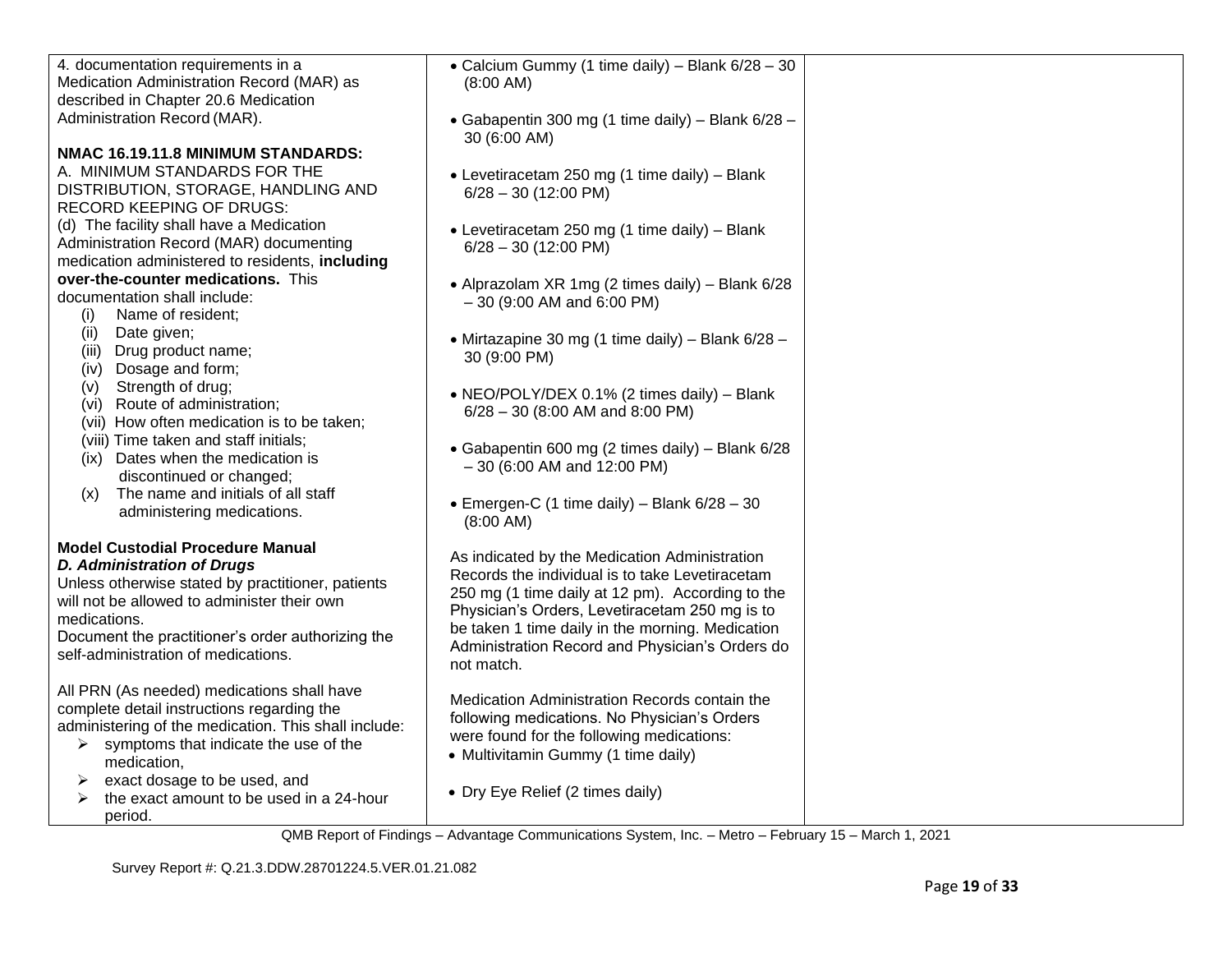| • Fish Oil 57mg (1 time daily)                   |  |
|--------------------------------------------------|--|
| • Vitamin E 400 IU (1 time daily)                |  |
| • Calcium Gummy (1 time daily)                   |  |
| • NEO/POLY/DEX 0.1% OPTH OINT (2<br>times daily) |  |
| • Emergen-C (1 time daily)                       |  |
|                                                  |  |
|                                                  |  |
|                                                  |  |
|                                                  |  |
|                                                  |  |
|                                                  |  |
|                                                  |  |
|                                                  |  |
|                                                  |  |
|                                                  |  |
|                                                  |  |
|                                                  |  |
|                                                  |  |
|                                                  |  |
|                                                  |  |
|                                                  |  |
|                                                  |  |
|                                                  |  |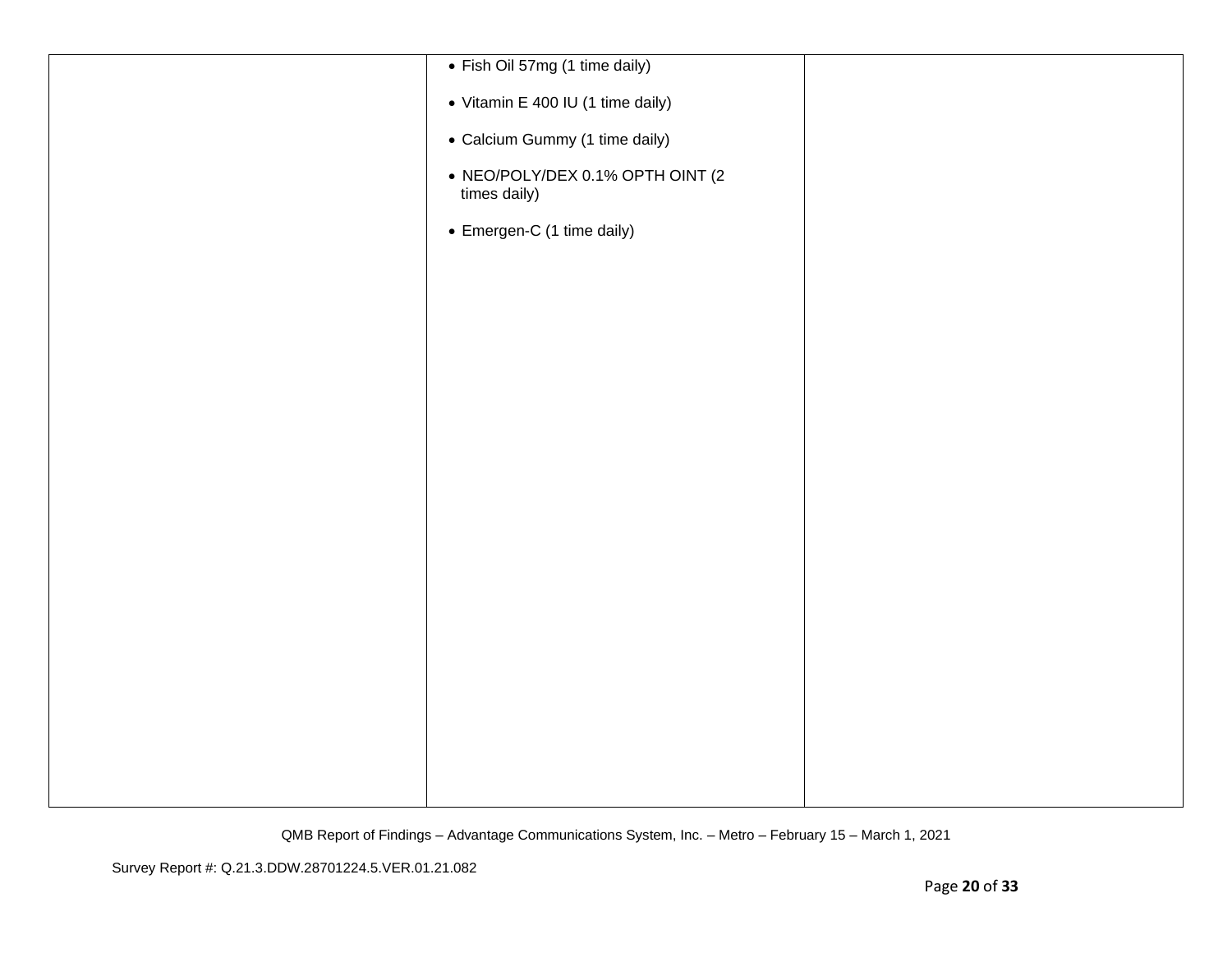| Tag #1A09.1 Medication Delivery PRN                  | <b>Condition of Participation Level Deficiency</b> | <b>Condition of Participation Level Deficiency</b> |
|------------------------------------------------------|----------------------------------------------------|----------------------------------------------------|
| <b>Medication Administration</b>                     |                                                    |                                                    |
| Developmental Disabilities (DD) Waiver Service       | After an analysis of the evidence it has been      | <b>New / Repeat Finding:</b>                       |
| Standards 2/26/2018; Re-Issue: 12/28/2018; Eff       | determined there is a significant potential for a  |                                                    |
| 1/1/2019                                             | negative outcome to occur.                         | After an analysis of the evidence it has been      |
| <b>Chapter 20: Provider Documentation and Client</b> |                                                    | determined there is a significant potential for a  |
| <b>Records 20.6 Medication Administration Record</b> | Medication Administration Records (MAR) were       | negative outcome to occur.                         |
| (MAR): A current Medication Administration           | reviewed for the month of June 2020.               |                                                    |
| Record (MAR) must be maintained in all settings      |                                                    | Medication Administration Records (MAR) were       |
| where medications or treatments are delivered.       | Based on record review, 6 of 13 individuals had    | reviewed for the month of January 2021.            |
| Family Living Providers may opt not to use MARs if   | PRN Medication Administration Records (MAR),       |                                                    |
| they are the sole provider who supports the person   | which contained missing elements as required by    | Based on record review, 3 of 8 individuals had PRN |
| with medications or treatments. However, if there    | standard:                                          | Medication Administration Records (MAR), which     |
| are services provided by unrelated DSP, ANS for      |                                                    | contained missing elements as required by          |
| Medication Oversight must be budgeted, and a         | Individual #5                                      | standard:                                          |
| MAR must be created and used by the DSP.             | <b>June 2020</b>                                   |                                                    |
| Primary and Secondary Provider Agencies are          | Medication Administration Records contain the      | Individual #5                                      |
| responsible for:                                     | following medications. No Physician's Orders       | January 2021                                       |
| 1. Creating and maintaining either an                | were found for the following medications:          | During on-site survey Medication Administration    |
| electronic or paper MAR in their service             | • Midazolam 5mg/ml (PRN)                           | Records were requested for month of January        |
| setting. Provider Agencies may use the MAR           |                                                    | 2021. As of 3/1/2021, Medication Administration    |
| in Therap, but are not mandated to do so.            | • Cetirizine 10 mg (PRN)                           | Records for January had not been provided.         |
| 2. Continually communicating any changes             |                                                    |                                                    |
| about medications and treatments between             | Individual #6                                      | Individual #12                                     |
| Provider Agencies to assure health and safety.       | <b>June 2020</b>                                   | January 2021                                       |
| 7. Including the following on the MAR:               | Medication Administration Records contain the      | During on-site survey Medication Administration    |
| a. The name of the person, a transcription of        | following medications. No Physician's Orders       | Records were requested for month of January        |
| the physician's or licensed health care              | were found for the following medications:          | 2021. As of 3/1/2021, Medication Administration    |
| provider's orders including the brand and            | • Hydrocodone-APAP 5-325 mg (PRN)                  | Records for January had not been provided.         |
| generic names for all ordered routine and            |                                                    |                                                    |
| PRN medications or treatments, and the               | As indicated by the Medication Administration      | Individual #13                                     |
| diagnoses for which the medications or               | Records the individual is to take Senna-Lax 8.6    | January 2021                                       |
| treatments are prescribed;                           | mg 2 tablets (PRN). According to the Physician's   | During on-site survey Medication Administration    |
| b. The prescribed dosage, frequency and              | Orders, Senna-Lax 8.6 mg 1 tablet is to be taken   | Records were requested for month of January        |
| method or route of administration; times             | 1 time daily or as needed Medication               | 2021. As of 3/1/2021, Medication Administration    |
| and dates of administration for all ordered          | Administration Record and Physician's Orders do    | Records for January had not been provided.         |
| routine or PRN prescriptions or treatments;          | not match.                                         |                                                    |
| over the counter (OTC) or "comfort"                  |                                                    |                                                    |
| medications or treatments and all self-              | As indicated by the Medication Administration      |                                                    |
| selected herbal or vitamin therapy;                  | Records the individual is to take Docusate         |                                                    |
| c. Documentation of all time limited or              | Sodium 100 mg (PRN). According to the              |                                                    |
| discontinued medications or treatments;              | Physician's Orders, Docusate Sodium 100 mg is      |                                                    |
| d. The initials of the individual administering      |                                                    |                                                    |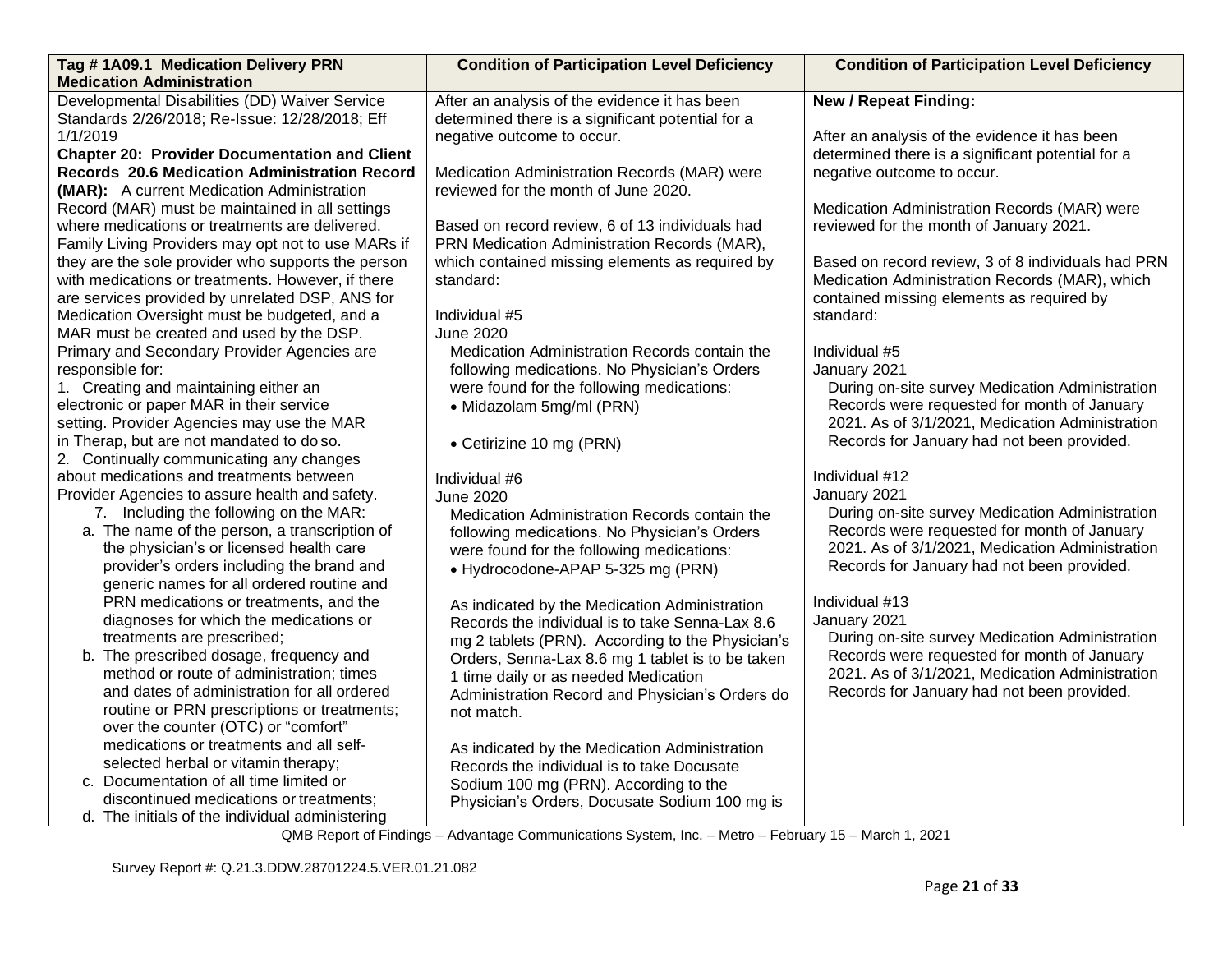| or assisting with the medication delivery                                | to be taken 1 cap oral BID daily or as needed    |  |
|--------------------------------------------------------------------------|--------------------------------------------------|--|
| and a signature page or electronic record                                | Medication Administration Record and Physician's |  |
| that designates the full name                                            | Orders do not match.                             |  |
| corresponding to the initials;                                           |                                                  |  |
| e. Documentation of refused, missed, or held                             | Individual #8                                    |  |
| medications or treatments;                                               | <b>June 2020</b>                                 |  |
| Documentation of any allergic<br>f.                                      | Medication Administration Records contain the    |  |
| reaction that occurred due to                                            | following medications. No Physician's Orders     |  |
| medication or treatments; and                                            | were found for the following medications:        |  |
| g. For PRN medications or treatments:                                    | • Loratadine 10 mg (PRN)                         |  |
| i. instructions for the use of the PRN                                   |                                                  |  |
| medication or treatment which must include                               | Individual #10                                   |  |
|                                                                          | <b>June 2020</b>                                 |  |
| observable signs/symptoms or<br>circumstances in which the medication or | Medication Administration Records contain the    |  |
| treatment is to be used and the number of                                | following medications. No Physician's Orders     |  |
|                                                                          | were found for the following medications:        |  |
| doses that may be used in a 24-hour                                      |                                                  |  |
| period;                                                                  | • Miconazole Powder 2% (PRN)                     |  |
| ii. clear documentation that the DSP                                     |                                                  |  |
| contacted the agency nurse prior to                                      | • Desitin Diaper Rash 40% Paste (PRN)            |  |
| assisting with the medication or                                         |                                                  |  |
| treatment, unless the DSP is a Family                                    | • Oxygen (PRN)                                   |  |
| Living Provider related by affinity of                                   |                                                  |  |
| consanguinity; and                                                       | • Proctosol-HC 2.5% Cream (PRN)                  |  |
| iii. documentation of the effectiveness                                  |                                                  |  |
| of the PRN medication or treatment.                                      | • Polyethylene Glycol 3350 Powder (PRN)          |  |
|                                                                          |                                                  |  |
| <b>Chapter 10 Living Care Arrangements</b>                               | • Docusate Sodium 100 MG (PRN)                   |  |
| 10.3.4 Medication Assessment and Delivery:                               |                                                  |  |
| Living Supports Provider Agencies must support                           | • Aquaphor W-NAT HEAL OINT (PRN)                 |  |
| and comply with:                                                         |                                                  |  |
| 1. the processes identified in the DDSD                                  | Individual #12                                   |  |
| AWMD training;                                                           | <b>June 2020</b>                                 |  |
| 2. the nursing and DSP functions identified in                           | Medication Administration Records contain the    |  |
|                                                                          | following medications. No Physician's Orders     |  |
| the Chapter 13.3 Part 2- Adult Nursing                                   |                                                  |  |
| Services;                                                                | were found for the following medications:        |  |
| 3. all Board of Pharmacy regulations as noted in                         | • Ibuprofen 800 mg (PRN)                         |  |
| Chapter 16.5 Board of Pharmacy; and                                      |                                                  |  |
| 4. documentation requirements in a                                       | • Voltaren 1% gel (PRN)                          |  |
| Medication Administration Record (MAR) as                                |                                                  |  |
| described in Chapter 20.6 Medication                                     | Individual #13                                   |  |
| Administration Record (MAR).                                             | <b>June 2020</b>                                 |  |
|                                                                          |                                                  |  |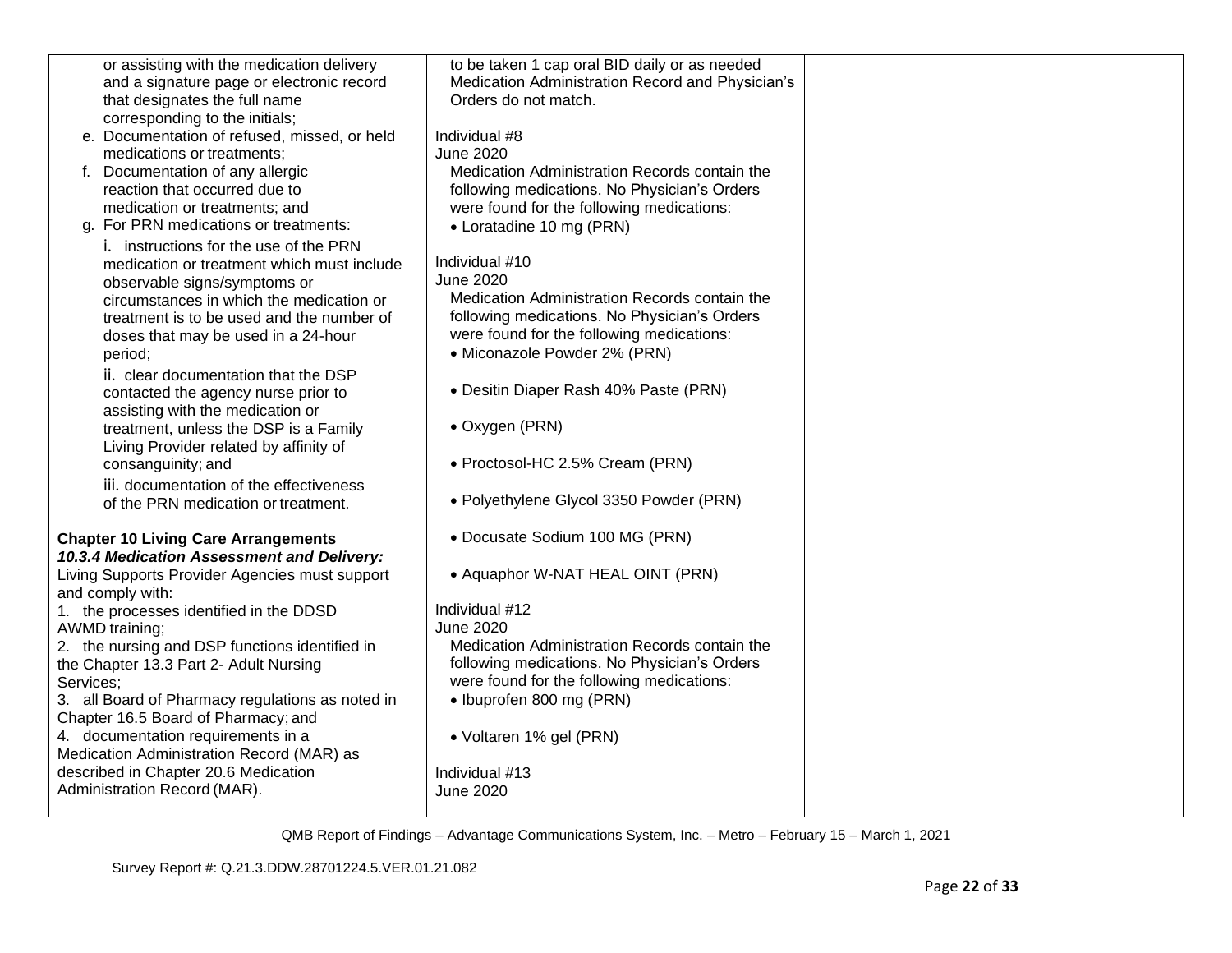| Medication Administration Records contain the |  |
|-----------------------------------------------|--|
| following medications. No Physician's Orders  |  |
| were found for the following medications:     |  |
|                                               |  |
| • Loratadine 10 mg (PRN)                      |  |
|                                               |  |
| • Calcium Antacid 500 mg (PRN)                |  |
|                                               |  |
|                                               |  |
| • Fluticasone Prop 50 mcg SPR (PRN)           |  |
|                                               |  |
|                                               |  |
|                                               |  |
|                                               |  |
|                                               |  |
|                                               |  |
|                                               |  |
|                                               |  |
|                                               |  |
|                                               |  |
|                                               |  |
|                                               |  |
|                                               |  |
|                                               |  |
|                                               |  |
|                                               |  |
|                                               |  |
|                                               |  |
|                                               |  |
|                                               |  |
|                                               |  |
|                                               |  |
|                                               |  |
|                                               |  |
|                                               |  |
|                                               |  |
|                                               |  |
|                                               |  |
|                                               |  |
|                                               |  |
|                                               |  |
|                                               |  |
|                                               |  |
|                                               |  |
|                                               |  |
|                                               |  |
|                                               |  |
|                                               |  |
|                                               |  |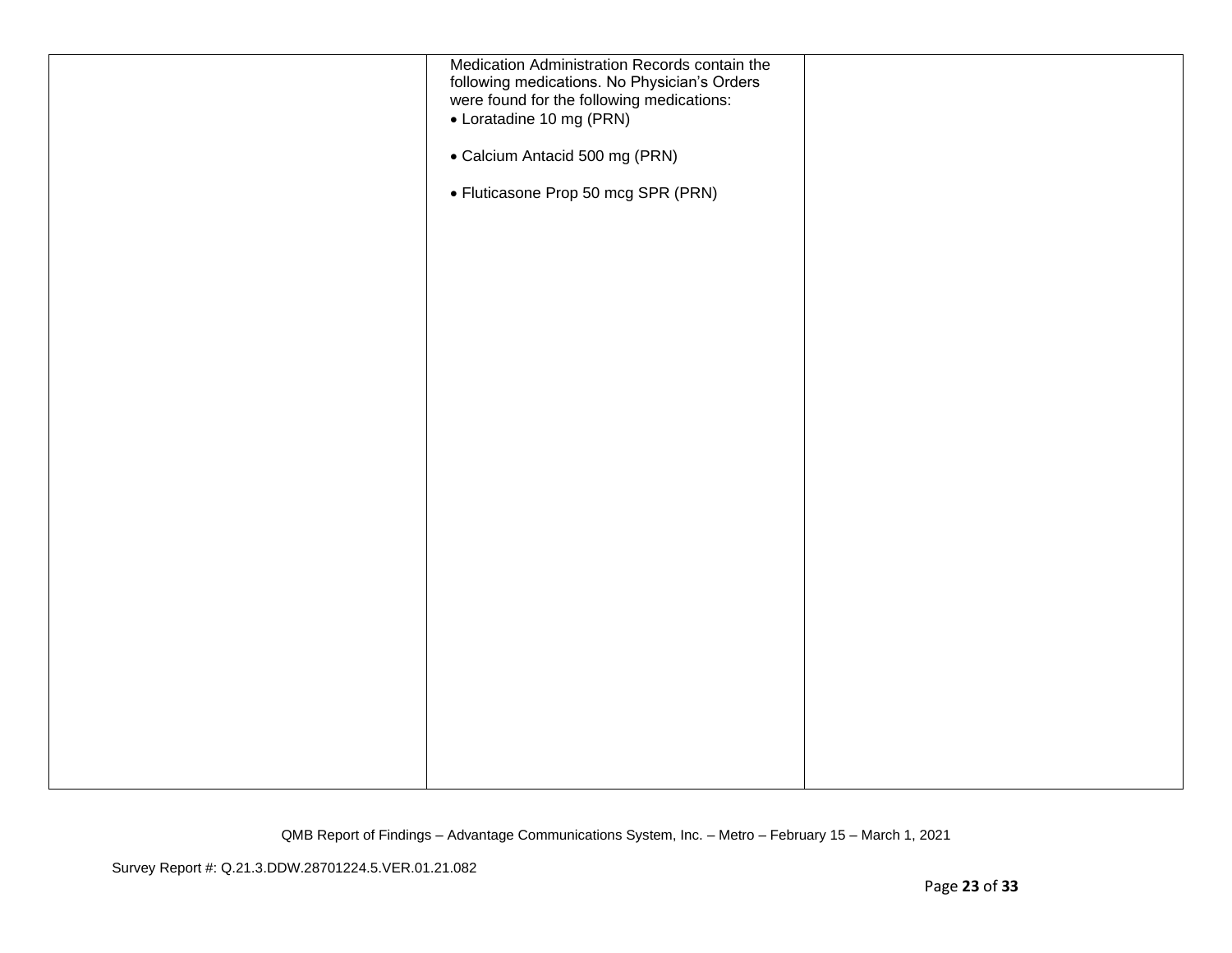| Tag # 1A15.2 Administrative Case File:                                                                                                                                                                                                                                                                                                                                                                                                                                                                                                                                                                                                                                                                                                                                                                                                                                                                                                                                                                                                                                                                                                                                                                                                                                                                                                                                                                                                                                                                                                                                                                                                                                                                                                                                                                                                                                                                                                                                                                                                                                                                        | <b>Condition of Participation Level Deficiency</b>                                                                                                                                                                                                                                                                                                                                                                                                                                                                                                                                                                                                                                                                                                                                                                                                                                                                                                                                                                                                                                                                                                                                                                                                                                                                                                 | <b>Condition of Participation Level Deficiency</b>                                                                                                                                                                                                                                                                                                                                                                                                                                                                                                                                 |
|---------------------------------------------------------------------------------------------------------------------------------------------------------------------------------------------------------------------------------------------------------------------------------------------------------------------------------------------------------------------------------------------------------------------------------------------------------------------------------------------------------------------------------------------------------------------------------------------------------------------------------------------------------------------------------------------------------------------------------------------------------------------------------------------------------------------------------------------------------------------------------------------------------------------------------------------------------------------------------------------------------------------------------------------------------------------------------------------------------------------------------------------------------------------------------------------------------------------------------------------------------------------------------------------------------------------------------------------------------------------------------------------------------------------------------------------------------------------------------------------------------------------------------------------------------------------------------------------------------------------------------------------------------------------------------------------------------------------------------------------------------------------------------------------------------------------------------------------------------------------------------------------------------------------------------------------------------------------------------------------------------------------------------------------------------------------------------------------------------------|----------------------------------------------------------------------------------------------------------------------------------------------------------------------------------------------------------------------------------------------------------------------------------------------------------------------------------------------------------------------------------------------------------------------------------------------------------------------------------------------------------------------------------------------------------------------------------------------------------------------------------------------------------------------------------------------------------------------------------------------------------------------------------------------------------------------------------------------------------------------------------------------------------------------------------------------------------------------------------------------------------------------------------------------------------------------------------------------------------------------------------------------------------------------------------------------------------------------------------------------------------------------------------------------------------------------------------------------------|------------------------------------------------------------------------------------------------------------------------------------------------------------------------------------------------------------------------------------------------------------------------------------------------------------------------------------------------------------------------------------------------------------------------------------------------------------------------------------------------------------------------------------------------------------------------------------|
| <b>Healthcare Documentation (Therap and</b><br><b>Required Plans)</b>                                                                                                                                                                                                                                                                                                                                                                                                                                                                                                                                                                                                                                                                                                                                                                                                                                                                                                                                                                                                                                                                                                                                                                                                                                                                                                                                                                                                                                                                                                                                                                                                                                                                                                                                                                                                                                                                                                                                                                                                                                         |                                                                                                                                                                                                                                                                                                                                                                                                                                                                                                                                                                                                                                                                                                                                                                                                                                                                                                                                                                                                                                                                                                                                                                                                                                                                                                                                                    |                                                                                                                                                                                                                                                                                                                                                                                                                                                                                                                                                                                    |
| Developmental Disabilities (DD) Waiver Service<br>Standards 2/26/2018; Re-Issue: 12/28/2018; Eff<br>1/1/2019<br><b>Chapter 20: Provider Documentation and Client</b><br>Records: 20.2 Client Records Requirements: All DD<br>Waiver Provider Agencies are required to create and<br>maintain individual client records. The contents of<br>client records vary depending on the unique needs of<br>the person receiving services and the resultant<br>information produced. The extent of documentation<br>required for individual client records per service type<br>depends on the location of the file, the type of service<br>being provided, and the information necessary.<br>DD Waiver Provider Agencies are required to adhere<br>to the following:<br>1. Client records must contain all documents<br>essential to the service being provided and essential<br>to ensuring the health and safety of the person during<br>the provision of the service.<br>2. Provider Agencies must have readily accessible<br>records in home and community settings in paper or<br>electronic form. Secure access to electronic records<br>through the Therap web-based system using<br>computers or mobile devices is acceptable.<br>3. Provider Agencies are responsible for ensuring<br>that all plans created by nurses, RDs, therapists or<br>BSCs are present in all needed settings.<br>4. Provider Agencies must maintain records of all<br>documents produced by agency personnel or<br>contractors on behalf of each person, including any<br>routine notes or data, annual assessments, semi-<br>annual reports, evidence of training provided/received,<br>progress notes, and any other interactions for which<br>billing is generated.<br>5. Each Provider Agency is responsible for<br>maintaining the daily or other contact notes<br>documenting the nature and frequency of service<br>delivery, as well as data tracking only for the services<br>provided by their agency.<br>6. The current Client File Matrix found in Appendix A<br>Client File Matrix details the minimum requirements for | After an analysis of the evidence it has been<br>determined there is a significant potential for a<br>negative outcome to occur.<br>Based on record review, the Agency did not<br>maintain the required documentation in the<br>Individuals Agency Record as required by standard<br>for 6 of 13 individual<br>Review of the administrative individual case files<br>revealed the following items were not found,<br>incomplete, and/or not current:<br><b>Electronic Comprehensive Health Assessment</b><br>Tool (eCHAT):<br>> Not Current (#4) (Note: Completed in Therap<br>during the on-site survey. Provider please<br>complete POC for ongoing QA/QI.)<br>eCHAT Summary:<br>$\triangleright$ Not Found (#5)<br>$\triangleright$ Not Current (#4) (Note: Completed in Therap<br>during the on-site survey. Provider please<br>complete POC for ongoing QA/QI.)<br><b>Medication Administration Assessment Tool:</b><br>> Not Current (#4) (Note: Completed in Therap<br>during the on-site survey. Provider please<br>complete POC for ongoing QA/QI.)<br><b>Aspiration Risk Screening Tool:</b><br>$\triangleright$ Not Current (#4) (Note: Completed in Therap<br>during the on-site survey. Provider please<br>complete POC for ongoing QA/QI.)<br><b>Comprehensive Aspiration Risk Management</b><br>Plan:<br>▶ Not Found $(#6, 10, 13)$ | <b>Repeat Finding:</b><br>After an analysis of the evidence it has been<br>determined there is a significant potential for a<br>negative outcome to occur.<br>Based on record review, the Agency did not<br>maintain the required documentation in the<br>Individuals Agency Record as required by standard<br>for 2 of 11 individual<br>Review of the administrative individual case files<br>revealed the following items were not found,<br>incomplete, and/or not current:<br><b>Comprehensive Aspiration Risk Management</b><br>Plan:<br>$\triangleright$ Not Found (#10, 13) |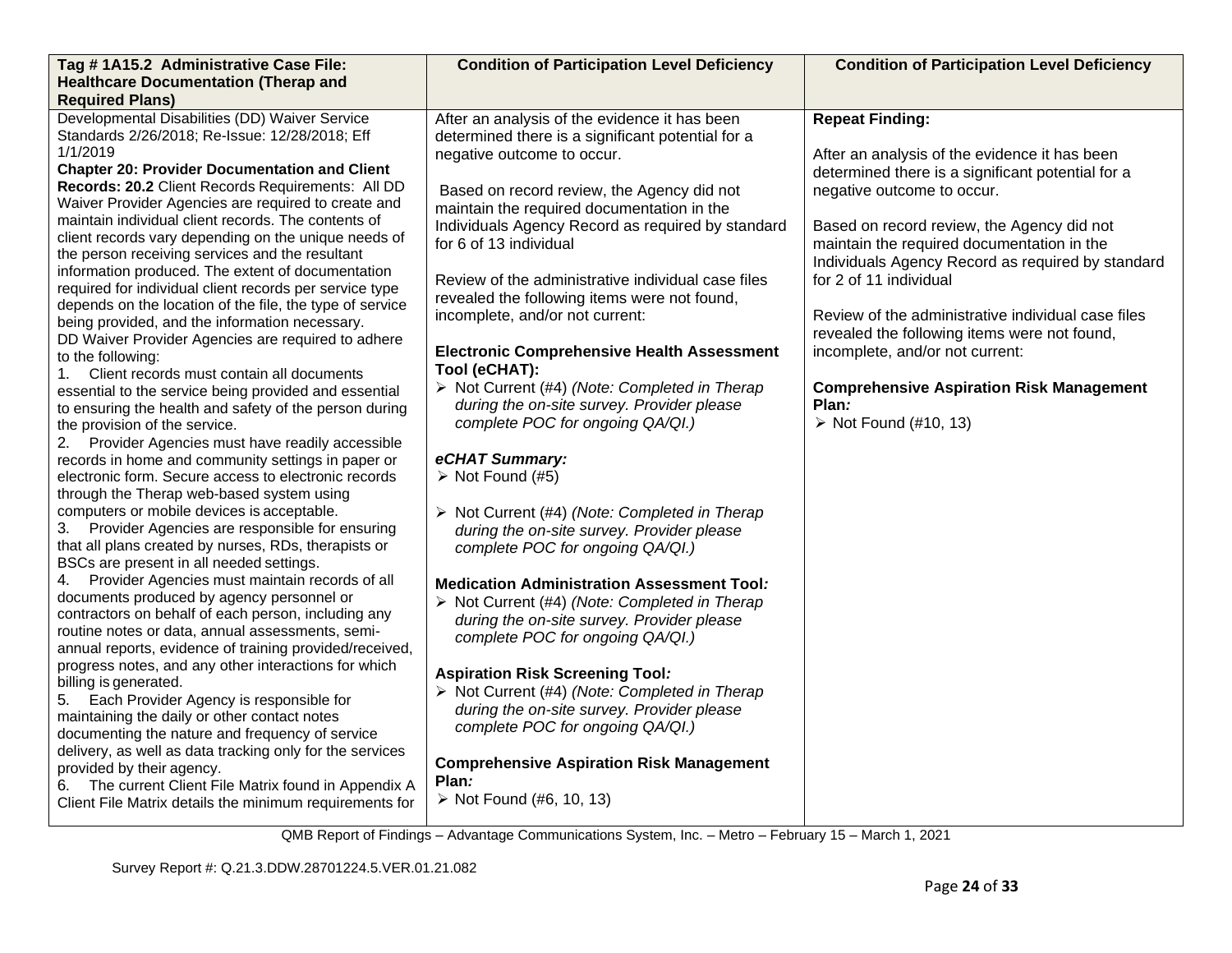| records to be stored in agency office files, the delivery<br>site, or with DSP while providing services in the<br>community.<br>7. All records pertaining to JCMs must be retained<br>permanently and must be made available to DDSD<br>upon request, upon the termination or expiration of a<br>provider agreement, or upon provider withdrawal from<br>services.                                                                                                                                                                                                                                                                                                                                                                                                                                                                                                                                                                                                                                                                                                                                                                                                                                                                                                                                                                                                                                                                                                                                                                                                                                                                                                                | <b>Health Care Plans:</b><br><b>Reflux:</b><br>• Individual #10 - As indicated by the IST section of<br>ISP the individual is required to have a plan. No<br>evidence of a plan found.<br>(Note: Plan was created and Linked / attached in<br>Therap during the on-site survey. Provider please<br>complete POC for ongoing QA/QI.)                                                                                                                                                                                                                                                                                                                                                                                    |  |
|-----------------------------------------------------------------------------------------------------------------------------------------------------------------------------------------------------------------------------------------------------------------------------------------------------------------------------------------------------------------------------------------------------------------------------------------------------------------------------------------------------------------------------------------------------------------------------------------------------------------------------------------------------------------------------------------------------------------------------------------------------------------------------------------------------------------------------------------------------------------------------------------------------------------------------------------------------------------------------------------------------------------------------------------------------------------------------------------------------------------------------------------------------------------------------------------------------------------------------------------------------------------------------------------------------------------------------------------------------------------------------------------------------------------------------------------------------------------------------------------------------------------------------------------------------------------------------------------------------------------------------------------------------------------------------------|------------------------------------------------------------------------------------------------------------------------------------------------------------------------------------------------------------------------------------------------------------------------------------------------------------------------------------------------------------------------------------------------------------------------------------------------------------------------------------------------------------------------------------------------------------------------------------------------------------------------------------------------------------------------------------------------------------------------|--|
| <b>Chapter 3 Safeguards: 3.1.1 Decision Consultation</b><br><b>Process (DCP):</b> Health decisions are the sole domain<br>of waiver participants, their guardians or healthcare<br>decision makers. Participants and their healthcare<br>decision makers can confidently make decisions that<br>are compatible with their personal and cultural values.<br>Provider Agencies are required to support the<br>informed decision making of waiver participants by<br>supporting access to medical consultation,<br>information, and other available resources according<br>to the following:<br>The DCP is used when a person or his/her<br>1.<br>guardian/healthcare decision maker has concerns,<br>needs more information about health-related issues, or<br>has decided not to follow all or part of an order,<br>recommendation, or suggestion. This includes, but is<br>not limited to:<br>a. medical orders or recommendations from the<br>Primary Care Practitioner, Specialists or other<br>licensed medical or healthcare practitioners such<br>as a Nurse Practitioner (NP or CNP), Physician<br>Assistant (PA) or Dentist;<br>b. clinical recommendations made by<br>registered/licensed clinicians who are either<br>members of the IDT or clinicians who have<br>performed an evaluation such as a video-<br>fluoroscopy;<br>c. health related recommendations or suggestions<br>from oversight activities such as the Individual<br>Quality Review (IQR) or other DOH review or<br>oversight activities; and<br>d. recommendations made through a Healthcare<br>Plan (HCP), including a Comprehensive<br>Aspiration Risk Management Plan (CARMP), or<br>another plan. | <b>Constipation:</b><br>• Individual #13 - As indicated by the IST section of<br>ISP the individual is required to have a plan. No<br>evidence of a plan found.<br><b>Medical Emergency Response Plans:</b><br><b>Gastrointestinal:</b><br>• Individual #2 - As indicated by the IST section of<br>ISP the individual is required to have a plan. No<br>evidence of a plan found.<br><b>Endocrine</b><br>• Individual #10 - According to Electronic<br>Comprehensive Health Assessment Tool the<br>individual is required to have a plan. No evidence<br>of a plan found. (Note: Plan was created and<br>Linked / attached in Therap during the on-site<br>survey. Provider please complete POC for<br>ongoing QA/QI.) |  |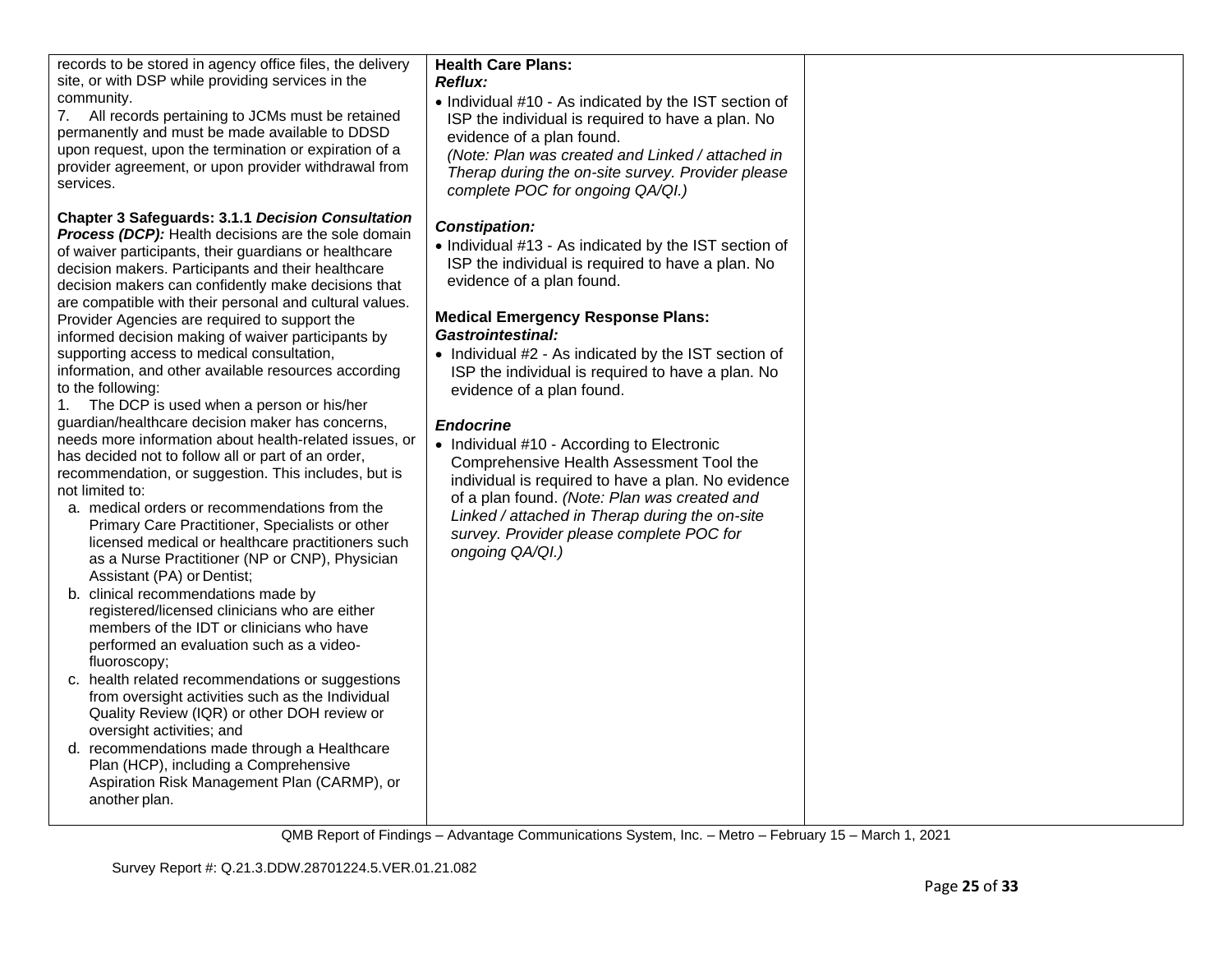| 2. When the person/guardian disagrees with a    |
|-------------------------------------------------|
| recommendation or does not agree with the       |
| implementation of that recommendation, Provider |
| Agencies follow the DCP and attend the meeting  |
| coordinated by the CM. During this meeting:     |

- a. Providers inform the person/guardian of the rationale for that recommendation, so that the benefit is made clear. This will be done in layman's terms and will include basic sharing of information designed to assist the person/guardian with understanding the risks and benefits of the recommendation.
- b. The information will be focused on the specific area of concern by the person/guardian. Alternatives should be presented, when available, if the guardian is interested in considering other options for implementation.
- c. Providers support the person/guardian to make an informed decision.
- d. The decision made by the person/guardian during the meeting is accepted; plans are modified; and the IDT honors this health decision in every setting.

**Chapter 13 Nursing Services:** *13.2.5 Electronic Nursing Assessment and Planning Process:* The nursing assessment process includes several DDSD mandated tools: the electronic Comprehensive Nursing Assessment Tool (e-CHAT), the Aspiration Risk Screening Tool (ARST) and the Medication Administration Assessment Tool (MAAT) . This process includes developing and training Health Care Plans and Medical Emergency Response Plans. The following hierarchy is based on budgeted services and is used to identify which Provider Agency nurse has primary responsibility for completion of the nursing assessment process and related subsequent planning and training. Additional communication and collaboration for planning specific to CCS or CIE services may be needed. The hierarchy for Nursing Assessment and Planning responsibilities is: 1. Living Supports: Supported Living, IMLS or Family Living via ANS; 2. Customized Community Supports- Group; and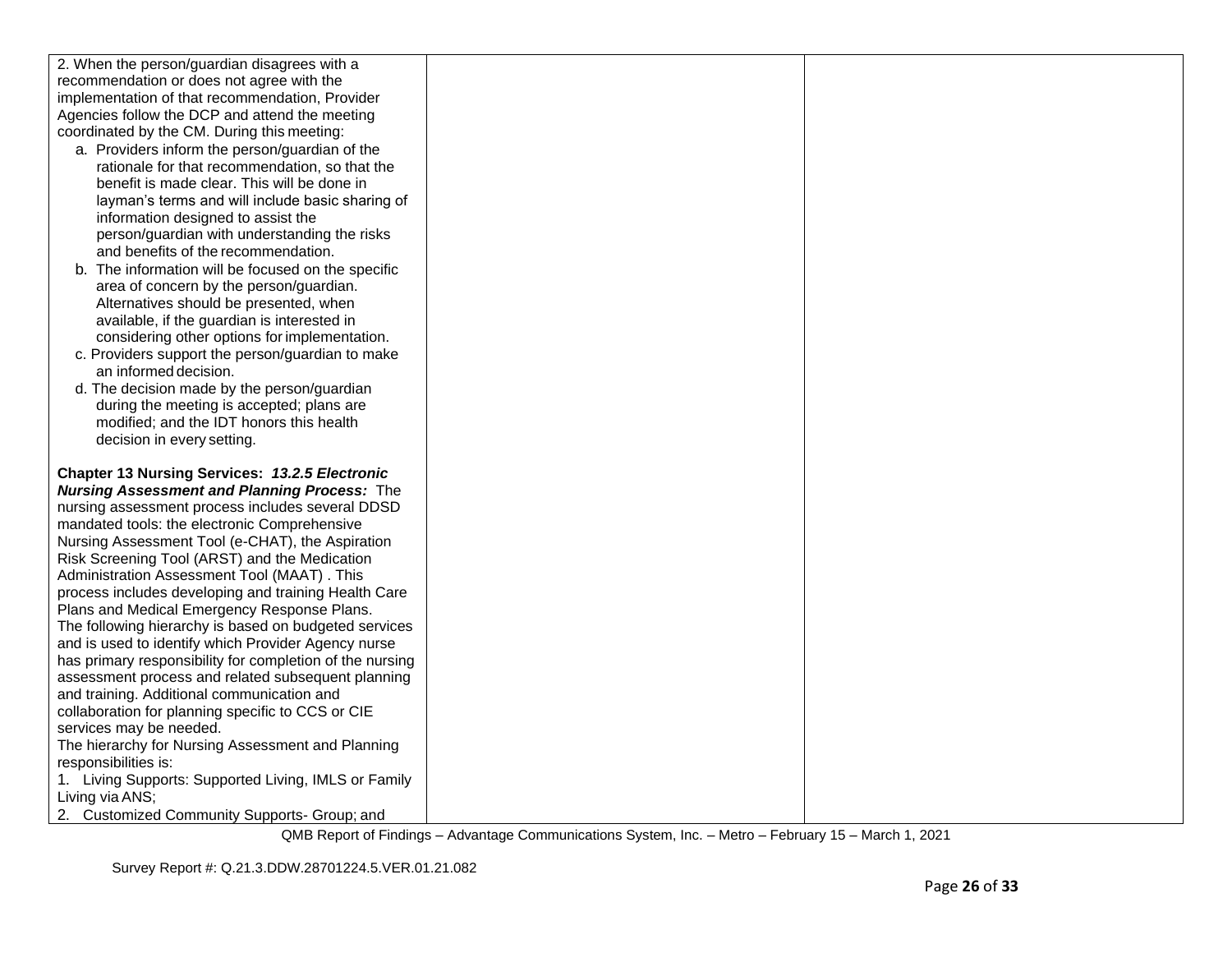| 3. Adult Nursing Services (ANS):                       |  |
|--------------------------------------------------------|--|
| a. for persons in Community Inclusion with             |  |
| health-related needs; or                               |  |
| b. if no residential services are budgeted but         |  |
| assessment is desired and health needs may             |  |
| exist.                                                 |  |
|                                                        |  |
| 13.2.6 The Electronic Comprehensive Health             |  |
| <b>Assessment Tool (e-CHAT)</b>                        |  |
| 1. The e-CHAT is a nursing assessment. It may not be   |  |
| delegated by a licensed nurse to a non-licensed        |  |
|                                                        |  |
| person.                                                |  |
| 2. The nurse must see the person face-to-face to       |  |
| complete the nursing assessment. Additional            |  |
| information may be gathered from members of the IDT    |  |
| and other sources.                                     |  |
| 3. An e-CHAT is required for persons in FL, SL, IMLS,  |  |
| or CCS-Group. All other DD Waiver recipients may       |  |
| obtain an e-CHAT if needed or desired by adding ANS    |  |
| hours for assessment and consultation to their budget. |  |
| 4. When completing the e-CHAT, the nurse is required   |  |
| to review and update the electronic record and         |  |
| consider the diagnoses, medications, treatments, and   |  |
| overall status of the person. Discussion with others   |  |
| may be needed to obtain critical information.          |  |
| 5. The nurse is required to complete all the e-CHAT    |  |
| assessment questions and add additional pertinent      |  |
| information in all comment sections.                   |  |
|                                                        |  |
| 13.2.7 Aspiration Risk Management Screening            |  |
| <b>Tool (ARST)</b>                                     |  |
|                                                        |  |
| 13.2.8 Medication Administration Assessment Tool       |  |
| $(MAAT)$ :                                             |  |
| 1. A licensed nurse completes the DDSD                 |  |
| Medication Administration Assessment Tool              |  |
| (MAAT) at least two weeks before the annual            |  |
| ISP meeting.                                           |  |
| 2. After completion of the MAAT, the nurse will        |  |
| present recommendations regarding the level of         |  |
| assistance with medication delivery (AWMD) to the      |  |
| IDT. A copy of the MAAT will be sent to all the team   |  |
| members two weeks before the annual ISP meeting        |  |
| and the original MAAT will be retained in the Provider |  |
| Agency records.                                        |  |
|                                                        |  |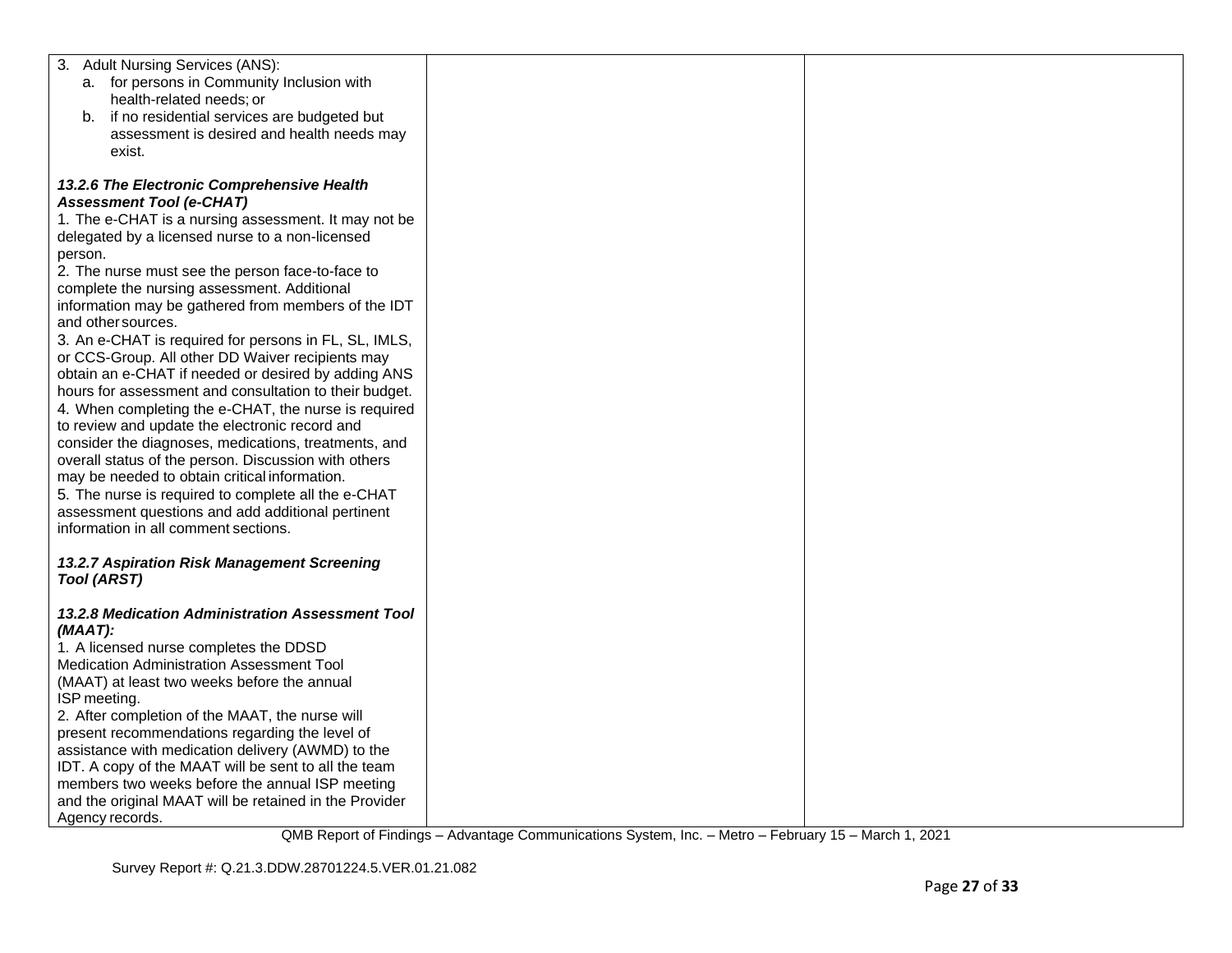| 3. Decisions about medication delivery are                                                             |  |
|--------------------------------------------------------------------------------------------------------|--|
| made by the IDT to promote a person's                                                                  |  |
| maximum independence and community                                                                     |  |
| integration. The IDT will reach consensus                                                              |  |
| regarding which criteria the person meets, as                                                          |  |
| indicated by the results of the MAAT and the                                                           |  |
| nursing recommendations, and the decision is<br>documented this in the ISP.                            |  |
|                                                                                                        |  |
| 13.2.9 Healthcare Plans (HCP):                                                                         |  |
| 1. At the nurse's discretion, based on prudent                                                         |  |
| nursing practice, interim HCPs may be developed to                                                     |  |
| address issues that must be implemented immediately                                                    |  |
| after admission, readmission or change of medical                                                      |  |
| condition to provide safe services prior to completion of                                              |  |
| the e-CHAT and formal care planning process. This                                                      |  |
| includes interim ARM plans for those persons newly                                                     |  |
| identified at moderate or high risk for aspiration. All                                                |  |
| interim plans must be removed if the plan is no longer                                                 |  |
| needed or when final HCP including CARMPs are in                                                       |  |
| place to avoid duplication of plans.                                                                   |  |
| 2. In collaboration with the IDT, the agency nurse is                                                  |  |
| required to create HCPs that address all the areas                                                     |  |
| identified as required in the most current e-CHAT                                                      |  |
| summary report which is indicated by "R" in the HCP                                                    |  |
| column. At the nurse's sole discretion, based on                                                       |  |
| prudent nursing practice, HCPs may be combined                                                         |  |
| where clinically appropriate. The nurse should use                                                     |  |
| nursing judgment to determine whether to also include                                                  |  |
| HCPs for any of the areas indicated by "C" on the e-<br>CHAT summary report. The nurse may also create |  |
| other HCPs plans that the nurse determines are                                                         |  |
| warranted.                                                                                             |  |
|                                                                                                        |  |
| 13.2.10 Medical Emergency Response Plan                                                                |  |
| (MERP):                                                                                                |  |
| 1. The agency nurse is required to develop a Medical                                                   |  |
| Emergency Response Plan (MERP) for all conditions                                                      |  |
| marked with an "R" in the e-CHAT summary report.                                                       |  |
| The agency nurse should use her/his clinical judgment                                                  |  |
| and input from the Interdisciplinary Team (IDT) to                                                     |  |
| determine whether shown as "C" in the e-CHAT                                                           |  |
| summary report or other conditions also warrant a                                                      |  |
| MERP.                                                                                                  |  |
| 2. MERPs are required for persons who have one or                                                      |  |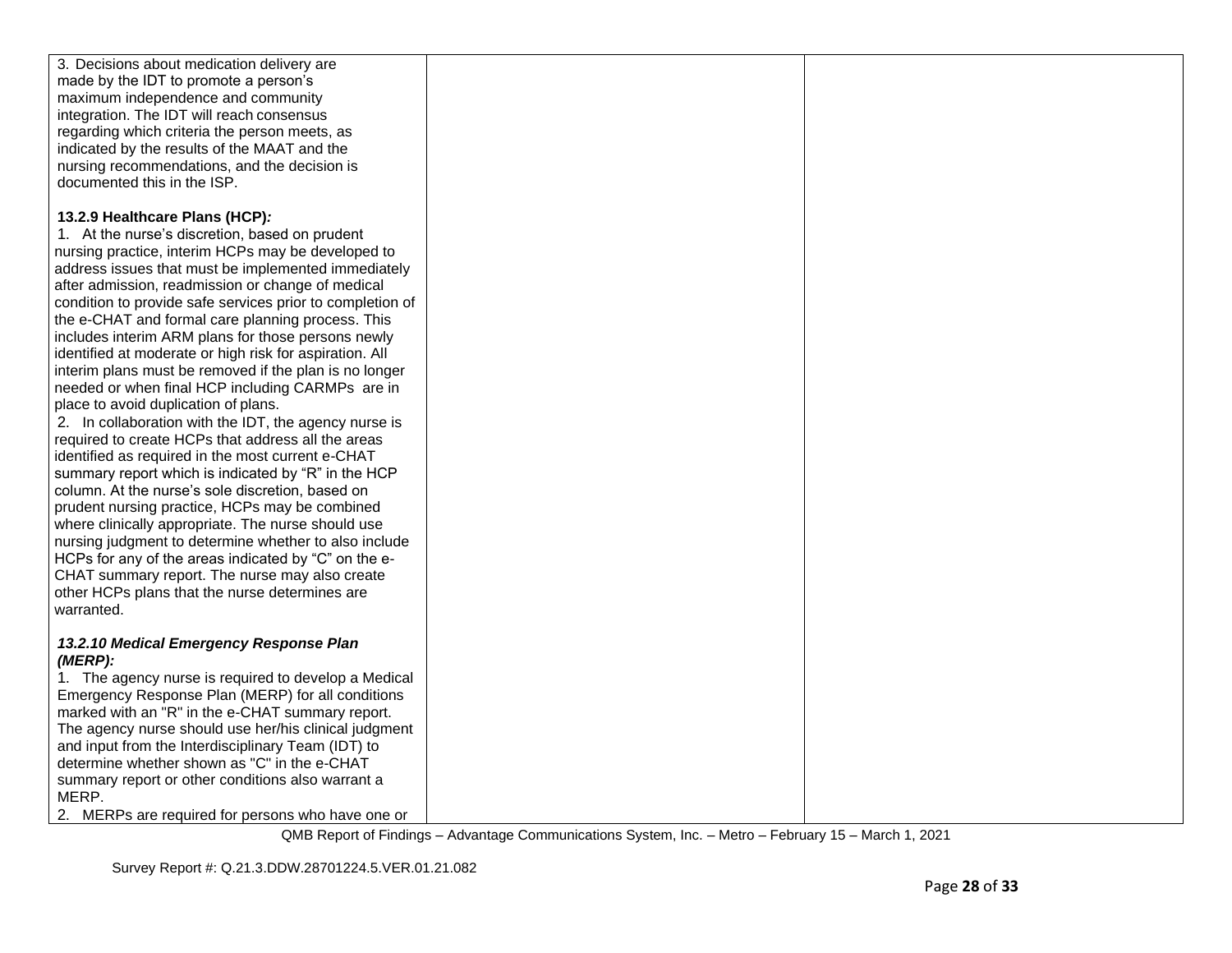more conditions or illnesses that present a likely potential to become a life-threatening situation. **Chapter 20: Provider Documentation and Client Records: 20.5.3 Health Passport and Physician Consultation Form:** All Primary and Secondary Provider Agencies must use the Health Passport and Physician Consultation form from the Therap system. This standardized document contains individual, physician and emergency contact information, a complete list of current medical diagnoses, health and safety risk factors, allergies, and information regarding insurance, guardianship, and advance directives. The Health Passport also includes a standardized form to use at medical appointments called the Physician Consultation form.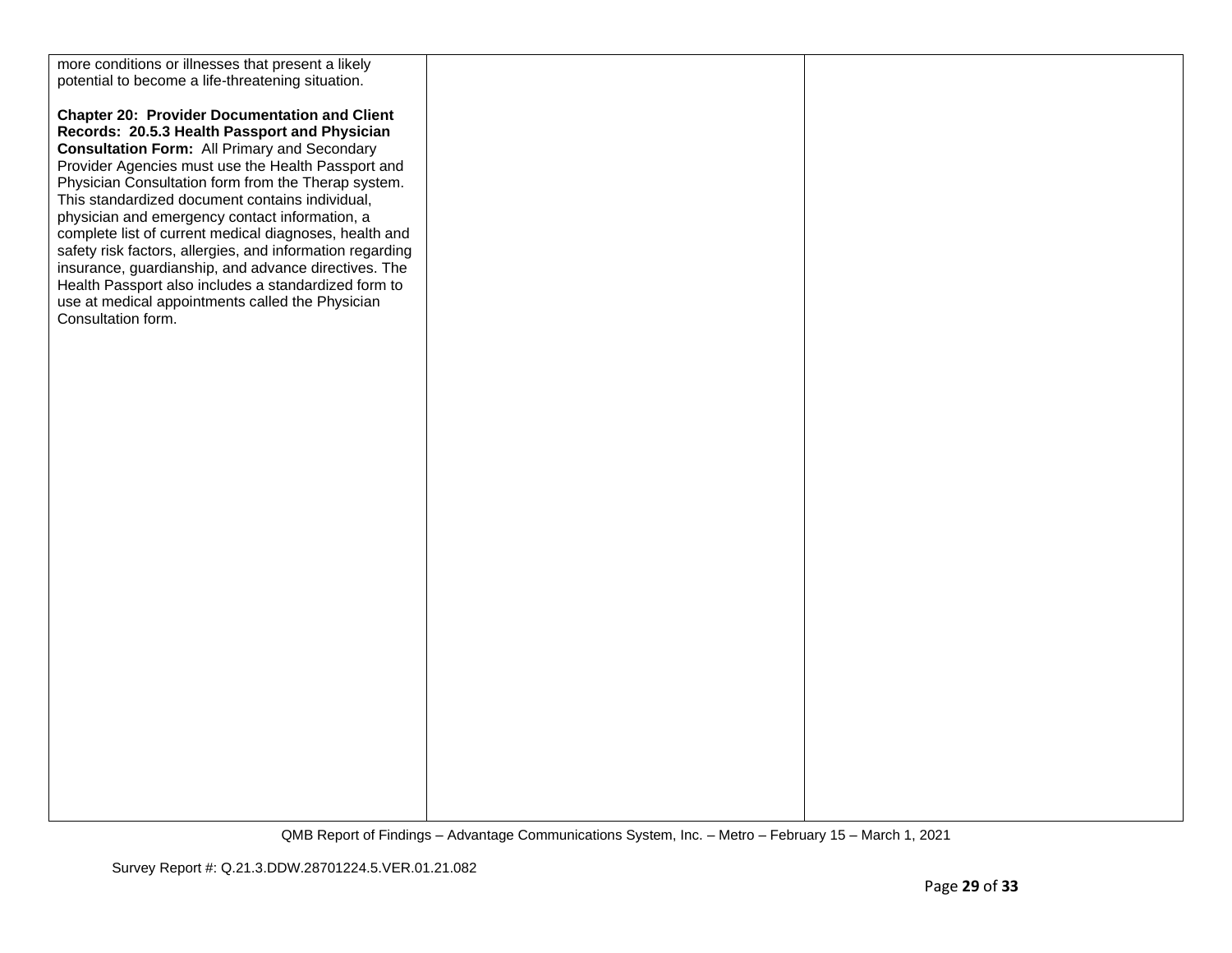| <b>Standard of Care</b>                                                                                                                                                                                                                                                                                               | <b>Routine Survey Deficiencies</b><br><b>July 20 - August 4, 2020</b>                                                                                       | <b>Verification Survey New and Repeat Deficiencies</b><br>February 15 - March 1, 2021 |
|-----------------------------------------------------------------------------------------------------------------------------------------------------------------------------------------------------------------------------------------------------------------------------------------------------------------------|-------------------------------------------------------------------------------------------------------------------------------------------------------------|---------------------------------------------------------------------------------------|
|                                                                                                                                                                                                                                                                                                                       | Service Domain: Service Plans: ISP Implementation - Services are delivered in accordance with the service plan, including type, scope, amount, duration and |                                                                                       |
| frequency specified in the service plan.                                                                                                                                                                                                                                                                              |                                                                                                                                                             |                                                                                       |
| Tag # 1A08 Administrative Case File (Other                                                                                                                                                                                                                                                                            | <b>Standard Level Deficiency</b>                                                                                                                            | <b>COMPLETE</b>                                                                       |
| <b>Required Documents)</b>                                                                                                                                                                                                                                                                                            |                                                                                                                                                             |                                                                                       |
| Tag # 1A08.3 Administrative Case File:                                                                                                                                                                                                                                                                                | <b>Standard Level Deficiency</b>                                                                                                                            | <b>COMPLETE</b>                                                                       |
| <b>Individual Service Plan / ISP Components</b>                                                                                                                                                                                                                                                                       |                                                                                                                                                             |                                                                                       |
| Tag #1A32.1 Administrative Case File:                                                                                                                                                                                                                                                                                 | <b>Standard Level Deficiency</b>                                                                                                                            | <b>COMPLETE</b>                                                                       |
| Individual Service Plan Implementation (Not                                                                                                                                                                                                                                                                           |                                                                                                                                                             |                                                                                       |
| <b>Completed at Frequency)</b>                                                                                                                                                                                                                                                                                        |                                                                                                                                                             |                                                                                       |
|                                                                                                                                                                                                                                                                                                                       | Service Domain: Qualified Providers - The State monitors non-licensed/non-certified providers to assure adherence to waiver requirements. The State         |                                                                                       |
| implements its policies and procedures for verifying that provider training is conducted in accordance with State requirements and the approved waiver.                                                                                                                                                               |                                                                                                                                                             |                                                                                       |
| Tag #1A22 Agency Personnel Competency                                                                                                                                                                                                                                                                                 | <b>Condition of Participation Level Deficiency</b>                                                                                                          | <b>COMPLETE</b>                                                                       |
| Tag #1A25 Caregiver Criminal History                                                                                                                                                                                                                                                                                  | <b>Standard Level Deficiency</b>                                                                                                                            | <b>COMPLETE</b>                                                                       |
| <b>Screening</b>                                                                                                                                                                                                                                                                                                      |                                                                                                                                                             |                                                                                       |
| Tag # 1A25.1 Caregiver Criminal History                                                                                                                                                                                                                                                                               | <b>Condition of Participation Level Deficiency</b>                                                                                                          | <b>COMPLETE</b>                                                                       |
| <b>Screening</b>                                                                                                                                                                                                                                                                                                      |                                                                                                                                                             |                                                                                       |
| Tag # 1A37 Individual Specific Training                                                                                                                                                                                                                                                                               | <b>Condition of Participation Level Deficiency</b>                                                                                                          | <b>COMPLETE</b>                                                                       |
| Tag # 1A43.1 General Events Reporting:                                                                                                                                                                                                                                                                                | <b>Standard Level Deficiency</b>                                                                                                                            | <b>COMPLETE</b>                                                                       |
| <b>Individual Reporting</b>                                                                                                                                                                                                                                                                                           |                                                                                                                                                             |                                                                                       |
| Service Domain: Health and Welfare - The state, on an ongoing basis, identifies, addresses and seeks to prevent occurrences of abuse, neglect and<br>exploitation. Individuals shall be afforded their basic human rights. The provider supports individuals to access needed healthcare services in a timely manner. |                                                                                                                                                             |                                                                                       |
|                                                                                                                                                                                                                                                                                                                       |                                                                                                                                                             |                                                                                       |
| Tag # 1A03 Continuous Quality Improvement                                                                                                                                                                                                                                                                             | <b>Standard Level Deficiency</b>                                                                                                                            | <b>COMPLETE</b>                                                                       |
| <b>System &amp; Key Performance Indicators (KPIs)</b>                                                                                                                                                                                                                                                                 |                                                                                                                                                             |                                                                                       |
| Tag #1A05 General Requirements / Agency                                                                                                                                                                                                                                                                               | <b>Condition of Participation Level Deficiency</b>                                                                                                          | <b>COMPLETE</b>                                                                       |
| <b>Policy and Procedure Requirements</b><br>Tag #1A09.0 Medication Delivery Routine                                                                                                                                                                                                                                   | <b>Standard Level Deficiency</b>                                                                                                                            | <b>COMPLETE</b>                                                                       |
| <b>Medication Administration</b>                                                                                                                                                                                                                                                                                      |                                                                                                                                                             |                                                                                       |
| Tag #1A09.1.0 Medication Delivery                                                                                                                                                                                                                                                                                     | <b>Standard Level Deficiency</b>                                                                                                                            | <b>COMPLETE</b>                                                                       |
| <b>PRN Medication Administration</b>                                                                                                                                                                                                                                                                                  |                                                                                                                                                             |                                                                                       |
| Tag # 1A15 Healthcare Coordination - Nurse                                                                                                                                                                                                                                                                            | <b>Condition of Participation Level Deficiency</b>                                                                                                          | <b>COMPLETE</b>                                                                       |
| <b>Availability / Knowledge</b>                                                                                                                                                                                                                                                                                       |                                                                                                                                                             |                                                                                       |
|                                                                                                                                                                                                                                                                                                                       | Service Domain: Medicaid Billing/Reimbursement - State financial oversight exists to assure that claims are coded and paid for in accordance with the       |                                                                                       |
|                                                                                                                                                                                                                                                                                                                       | reimbursement methodology specified in the approved waiver.                                                                                                 |                                                                                       |
| Tag # IS30 Customized Community Supports                                                                                                                                                                                                                                                                              | <b>Standard Level Deficiency</b>                                                                                                                            | <b>COMPLETE</b>                                                                       |
| <b>Reimbursement</b>                                                                                                                                                                                                                                                                                                  |                                                                                                                                                             |                                                                                       |
| Tag # LS26 Supported Living Reimbursement                                                                                                                                                                                                                                                                             | <b>Standard Level Deficiency</b>                                                                                                                            | <b>COMPLETE</b>                                                                       |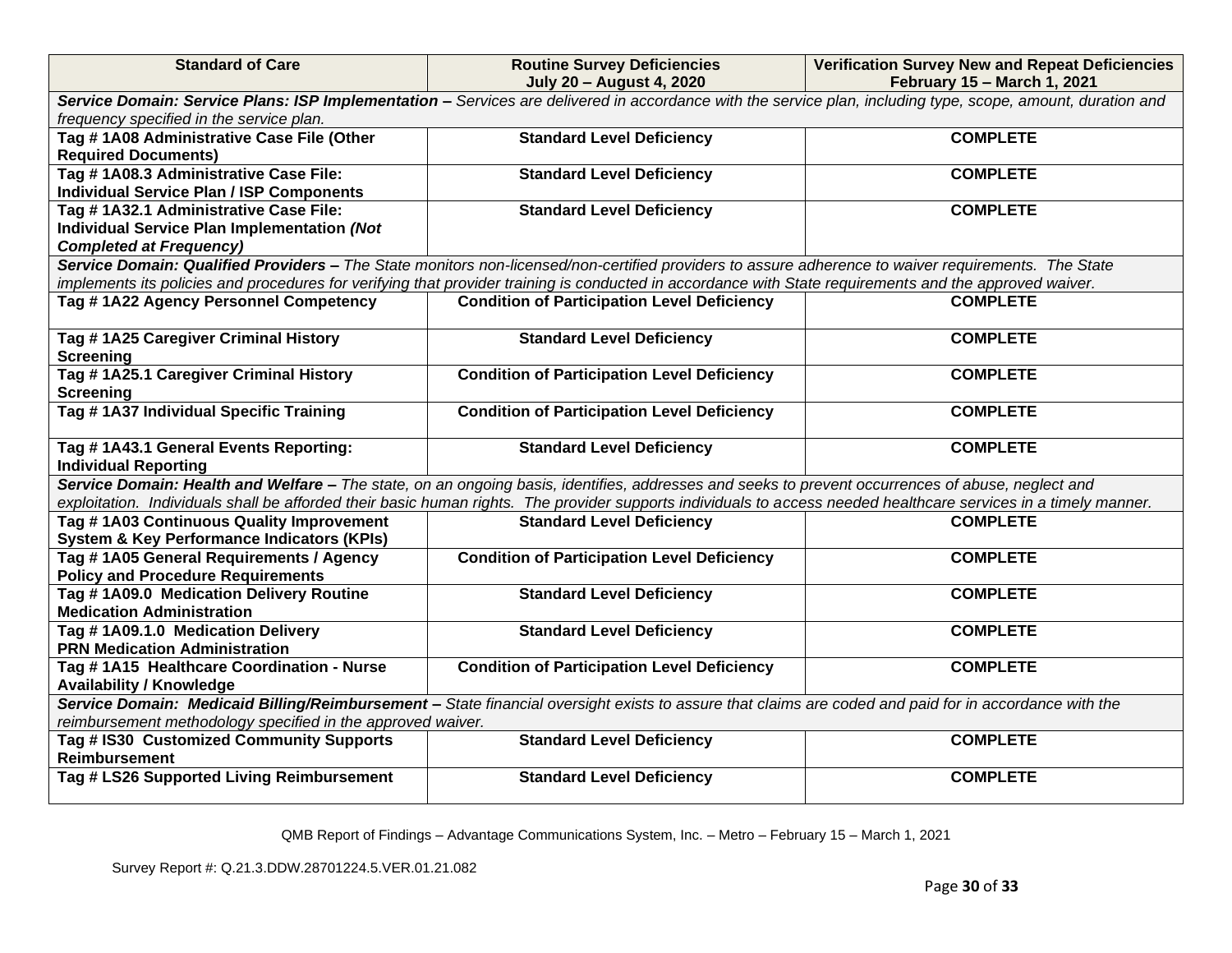|                                                                                  | Verification Survey Plan of Correction, On-going QA/QI and Responsible Party                                                                                                                                                                                                                                                                                      | <b>Completion Date</b> |
|----------------------------------------------------------------------------------|-------------------------------------------------------------------------------------------------------------------------------------------------------------------------------------------------------------------------------------------------------------------------------------------------------------------------------------------------------------------|------------------------|
| Tag #1A32 Administrative Case<br>File: Individual Service Plan<br>Implementation | Provider:<br>State your Plan of Correction for the deficiencies cited in this tag here (How is the<br>deficiency going to be corrected? This can be specific to each deficiency cited or if possible an overall<br>$correction$ ?): $\rightarrow$                                                                                                                 |                        |
|                                                                                  | <b>Provider:</b><br>Enter your ongoing Quality Assurance/Quality Improvement processes as it related to<br>this tag number here (What is going to be done? How many individuals is this going to affect? How<br>often will this be completed? Who is responsible? What steps will be taken if issues are found?): $\rightarrow$                                   |                        |
| Tag #1A26 Consolidated On-line<br><b>Registry Employee Abuse Registry</b>        | Provider:<br>State your Plan of Correction for the deficiencies cited in this tag here (How is the<br>deficiency going to be corrected? This can be specific to each deficiency cited or if possible an overall                                                                                                                                                   |                        |
|                                                                                  | $correction$ ?): $\rightarrow$<br><b>Provider:</b><br>Enter your ongoing Quality Assurance/Quality Improvement processes as it related to<br>this tag number here (What is going to be done? How many individuals is this going to affect? How<br>often will this be completed? Who is responsible? What steps will be taken if issues are found?): $\rightarrow$ |                        |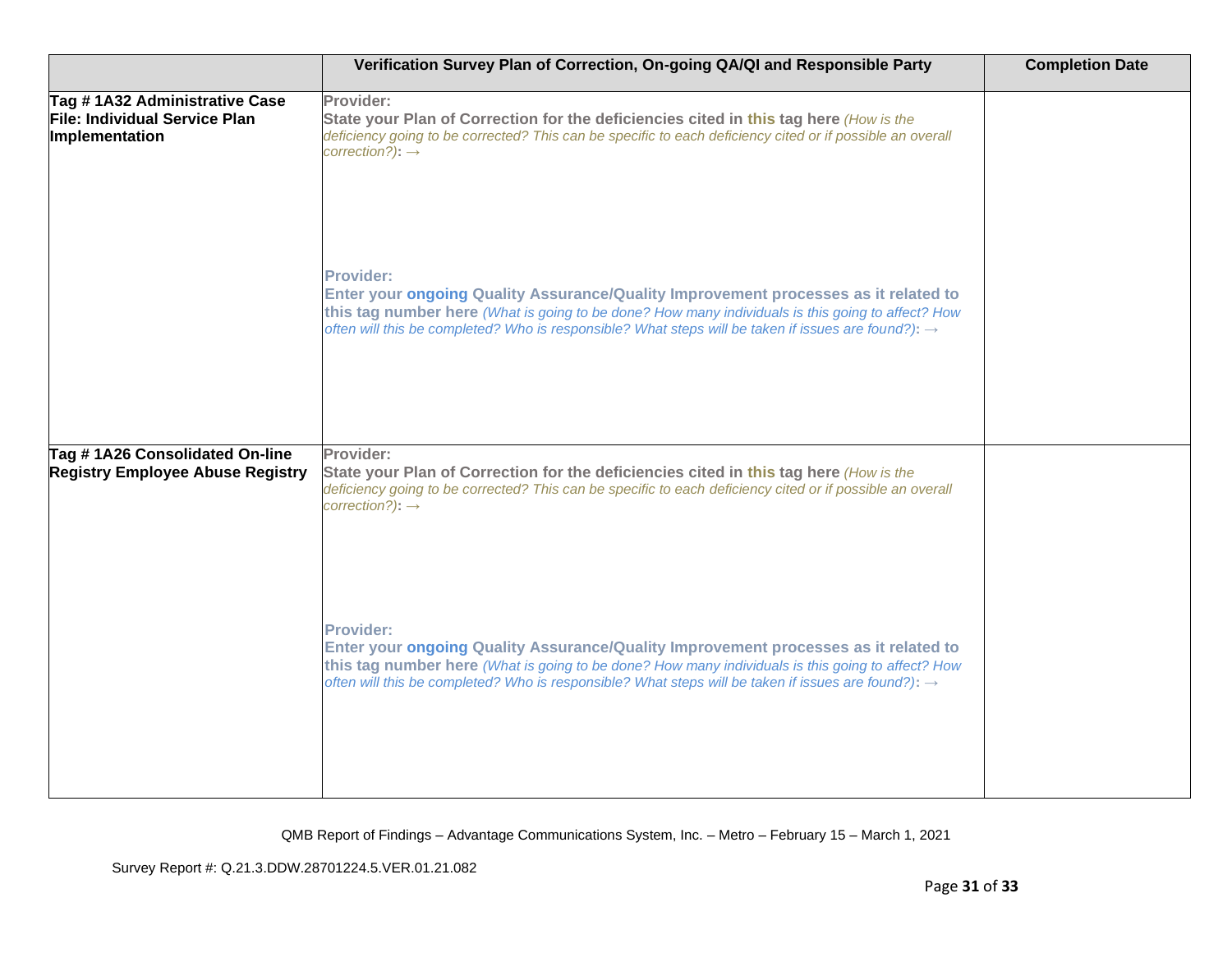| Tag #1A26.1 Consolidated On-line<br><b>Registry Employee Abuse Registry</b>  | Provider:<br>State your Plan of Correction for the deficiencies cited in this tag here (How is the<br>deficiency going to be corrected? This can be specific to each deficiency cited or if possible an overall<br>$correction$ ?): $\rightarrow$<br>Provider:<br>Enter your ongoing Quality Assurance/Quality Improvement processes as it related to |  |
|------------------------------------------------------------------------------|-------------------------------------------------------------------------------------------------------------------------------------------------------------------------------------------------------------------------------------------------------------------------------------------------------------------------------------------------------|--|
|                                                                              | this tag number here (What is going to be done? How many individuals is this going to affect? How<br>often will this be completed? Who is responsible? What steps will be taken if issues are found?): $\rightarrow$                                                                                                                                  |  |
| Tag #1A09 Medication Delivery<br><b>Routine Medication</b><br>Administration | Provider:<br>State your Plan of Correction for the deficiencies cited in this tag here (How is the<br>deficiency going to be corrected? This can be specific to each deficiency cited or if possible an overall<br>$correction$ ?): $\rightarrow$                                                                                                     |  |
|                                                                              | <b>Provider:</b><br>Enter your ongoing Quality Assurance/Quality Improvement processes as it related to<br>this tag number here (What is going to be done? How many individuals is this going to affect? How<br>often will this be completed? Who is responsible? What steps will be taken if issues are found?): $\rightarrow$                       |  |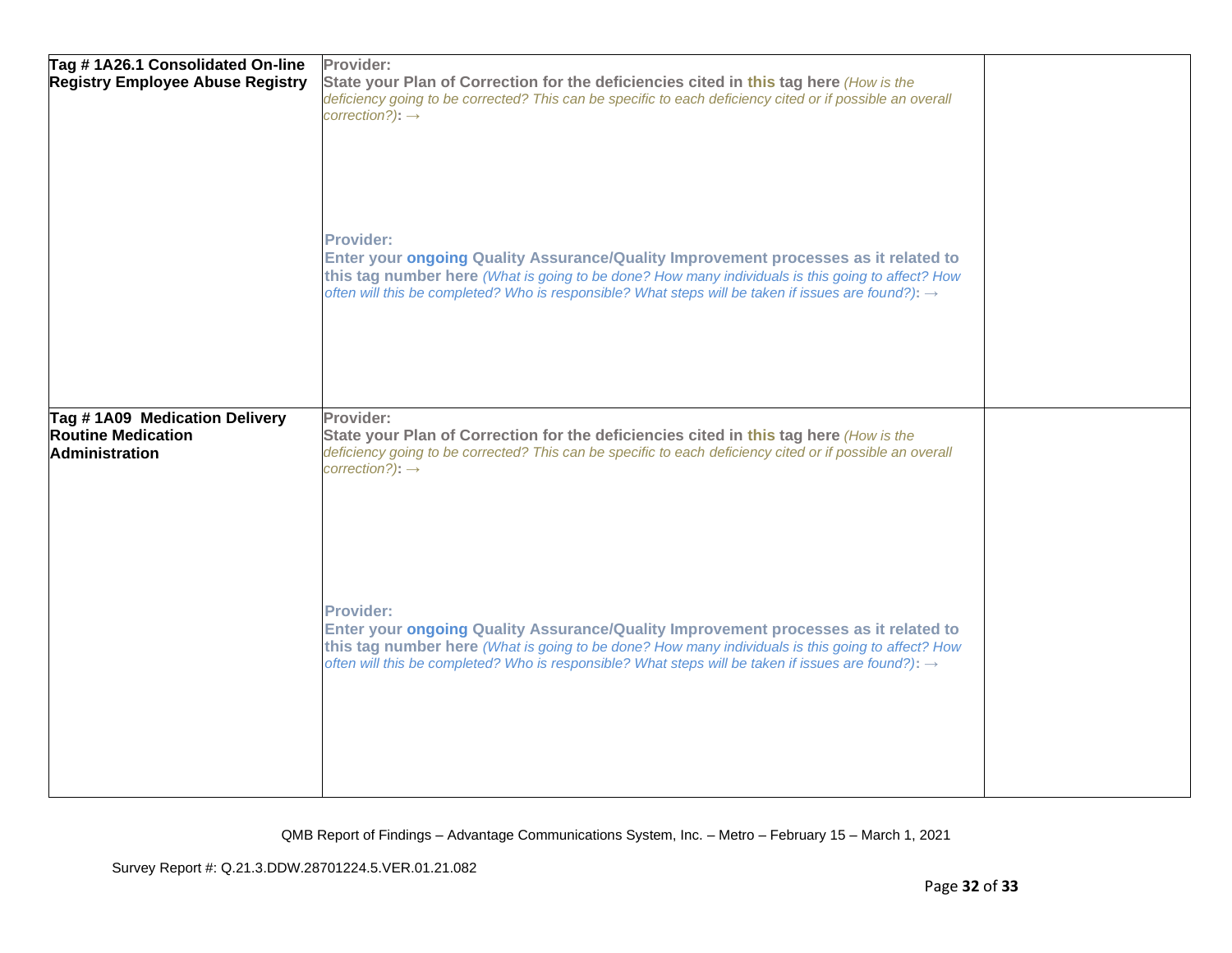| Tag #1A09.1 Medication Delivery<br><b>PRN Medication Administration</b>                                           | Provider:<br>State your Plan of Correction for the deficiencies cited in this tag here (How is the<br>deficiency going to be corrected? This can be specific to each deficiency cited or if possible an overall<br>correction?): $\rightarrow$<br><b>Provider:</b><br>Enter your ongoing Quality Assurance/Quality Improvement processes as it related to<br>this tag number here (What is going to be done? How many individuals is this going to affect? How<br>often will this be completed? Who is responsible? What steps will be taken if issues are found?): $\rightarrow$ |  |
|-------------------------------------------------------------------------------------------------------------------|-----------------------------------------------------------------------------------------------------------------------------------------------------------------------------------------------------------------------------------------------------------------------------------------------------------------------------------------------------------------------------------------------------------------------------------------------------------------------------------------------------------------------------------------------------------------------------------|--|
| Tag #1A15.2 Administrative<br><b>Case File: Healthcare</b><br>Documentation (Therap and<br><b>Required Plans)</b> | Provider:<br>State your Plan of Correction for the deficiencies cited in this tag here (How is the<br>deficiency going to be corrected? This can be specific to each deficiency cited or if possible an overall<br>correction?): $\rightarrow$                                                                                                                                                                                                                                                                                                                                    |  |
|                                                                                                                   | <b>Provider:</b><br>Enter your ongoing Quality Assurance/Quality Improvement processes as it related to<br>this tag number here (What is going to be done? How many individuals is this going to affect? How<br>often will this be completed? Who is responsible? What steps will be taken if issues are found?): $\rightarrow$                                                                                                                                                                                                                                                   |  |